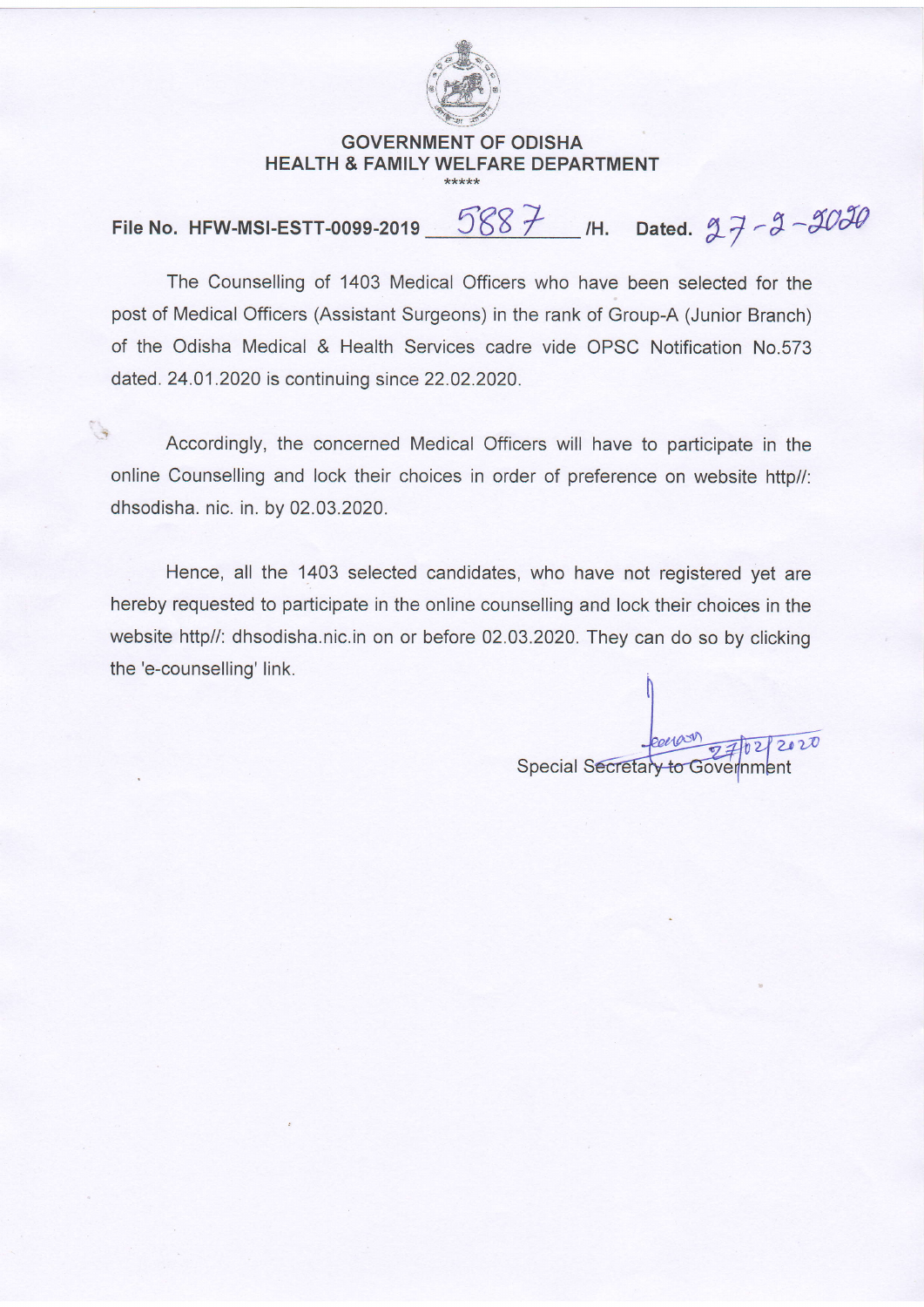|                               | <b>FINAL SELECT LIST</b>     |            |              |                                    |                        |  |
|-------------------------------|------------------------------|------------|--------------|------------------------------------|------------------------|--|
| <b>Counselling</b><br>Sl. No. | <b>Name of the Candidate</b> | D.O.B      | Category/Sex | <b>Select</b><br>under<br>Category | <b>OPSC</b><br>Sl. No. |  |
| $\mathbf{1}$                  | SANTOSHI SHAMAD              | 29-03-1996 | ST-F         | UR(W)                              | 246                    |  |
| $\overline{2}$                | CHOUDHURY JASMINE MOHAPATRA  | 17-04-1994 | UR-F         | UR(W) OL                           | 370                    |  |
| 3                             | <b>DHIRAMAYEE BEHERA</b>     | 20-05-1995 | SC-F         | UR(W)                              | 153                    |  |
| 4                             | <b>GEETANJALI SWAIN</b>      | 05-07-1988 | UR-F         | UR(W) OL                           | 1116                   |  |
| 5                             | MADHUSMITA PRADHAN           | 01-07-1994 | SEBC-F       | SEBC(W)_OL                         | 1185                   |  |
| 6                             | PALLABI DASH                 | 07-02-1995 | UR-F         | UR(W)                              | $\overline{2}$         |  |
| 7                             | CHINMAY KUMAR MANDAL         | 06-04-1995 | ST-M         | <b>UR</b>                          | 186                    |  |
| 8                             | SAMBIT KUMAR PALO            | 20-01-1996 | UR-M         | UR_OL                              | 81                     |  |
| 9                             | AJAYA KUMAR BEHERA           | 12-06-1996 | SC-M         | SC BL(MNR)                         | 600                    |  |
| 10                            | <b>BISWAJIT SAHOO</b>        | 01-07-1994 | UR-M         | UR_OL                              | 237                    |  |
| 11                            | <b>SUNIL KUMAR MOHAPATRA</b> | 07-03-1993 | SEBC-M       | <b>UR</b>                          | 20                     |  |
| 12                            | <b>GOLA SWAIN</b>            | 13-01-1995 | UR-M         | UR OL                              | 889                    |  |
| 13                            | <b>MONALISA SABAR</b>        | 10-06-1995 | $ST-F$       | UR(W)                              | 297                    |  |
| 14                            | PADMINI PRIYADARSHINI RATH   | 26-05-1995 | UR-F         | URN)                               | 4                      |  |
| 15                            | <b>MONICA DAS</b>            | 09-05-1994 | SC-F         | UR(W)                              | 196                    |  |
| 16                            | <b>REENA SAHU</b>            | 18-06-1992 | UR-F         | UR(W)                              | $\overline{7}$         |  |
| 17                            | MADHUSMITA KUNDU             | 08-05-1993 | UR-F         | UR(W)                              | 136                    |  |
| 18                            | SANDIPANA SENAPATI           | 11-07-1994 | UR-F         | UR(W)                              | 10                     |  |
| 19                            | RAKESH KUMAR MEHER           | 16-07-1992 | ST-M         | <b>UR</b>                          | 400                    |  |
| 20                            | RAJESH KUMAR PADHY           | 09-06-1991 | UR-M         | UR BL(MNR)                         | 912                    |  |
| 21                            | PANKAJ BEHERA                | 03-11-1994 | SC-M         | <b>UR</b>                          | 37                     |  |
| 22                            | <b>ASHOK KUMAR MISHRA</b>    | 10-05-1984 | UR-M         | UR BL(MNR)                         | 937                    |  |
| 23                            | RASHMI RANJAN SAMAL          | 03-04-1989 | SEBC-M       | <b>UR</b>                          | 27                     |  |
| 24                            | <b>JALIT KUMAR DWIBEDI</b>   | 30-07-1995 | UR-M         | UR_BL(MNR)                         | 1061                   |  |
| 25                            | <b>BARSARANI NAIK</b>        | 19-05-1995 | $ST-F$       | UR(W)                              | 323                    |  |
| 26                            | SARADA MISHRA                | 25-05-1994 | UR-F         | UF(W)                              | 16                     |  |
| 27                            | PRANATI KUMARI BEHERA        | 24-02-1993 | SC-F         | UR(W)                              | 227                    |  |
| 28                            | SMRITI SAMIKSHYA NAYAK       | 16-01-1995 | UR-F         | UR(W)                              | 17                     |  |
| 29                            | SWADHINATA PATRA             | 03-06-1994 | SEBC-F       | UR(W)                              | 197                    |  |
| 30                            | SMRUTI SNIGDHA SAHOO         | 18-06-1995 | UR-F         | UR(W)                              | 18                     |  |
| 31                            | SOMAN NAIDU                  | 02-11-1988 | ST-M         | <b>UR</b>                          | 413                    |  |
| 32                            | SAYED SARWAR ALI             | 04-06-1991 | UR-M         | UR OL                              | 1296                   |  |
| 33                            | SHESHADEV KUMBHAR            | 02-07-1994 | UR-M         | <b>UR</b>                          | 47                     |  |
| 34                            | SASWAT MOHAPATRA             | 22-05-1995 | UR-M         | UR OL                              | 1328                   |  |
| 35                            | RAKESH SAHU                  | 10-04-1993 | SEBC-M       | UR                                 | 31                     |  |
| 36                            | AMIT KUMAR PRADHAN           | 11-05-1994 | UR-M         | <b>UR</b>                          | $\mathbf{1}$           |  |
| 37                            | SASMITA SIDU                 | 19-04-1992 | $ST-F$       | UR(W)                              | 416                    |  |
| 38                            | <b>BONITA SAHOO</b>          | 30-03-1994 | UR-F         | UR(W)                              | 23                     |  |
| 39                            | <b>CHINU PATRA</b>           | 21-11-1992 | $SC-F$       | UR(W)                              | 351                    |  |
| 40                            | <b>SRUTI RANA</b>            | 15-01-1996 | UR-F         | UR(W)                              | 24                     |  |
| 41                            | RAJASHREE SAHOO              | 01-07-1993 | SEBC-F       | UR(W)                              | 251                    |  |
| 42                            | CHINMAYEE APATA              | 22-06-1996 | UR-F         | UR(W)                              | 25                     |  |
| 43                            | DEBABRATA PATRA              | 19-11-1991 | ST-M         | <b>UR</b>                          | 450                    |  |
| 44                            | NIHAR RANJAN PATI            | 03-12-1994 | UR-M         | <b>UR</b>                          | 3                      |  |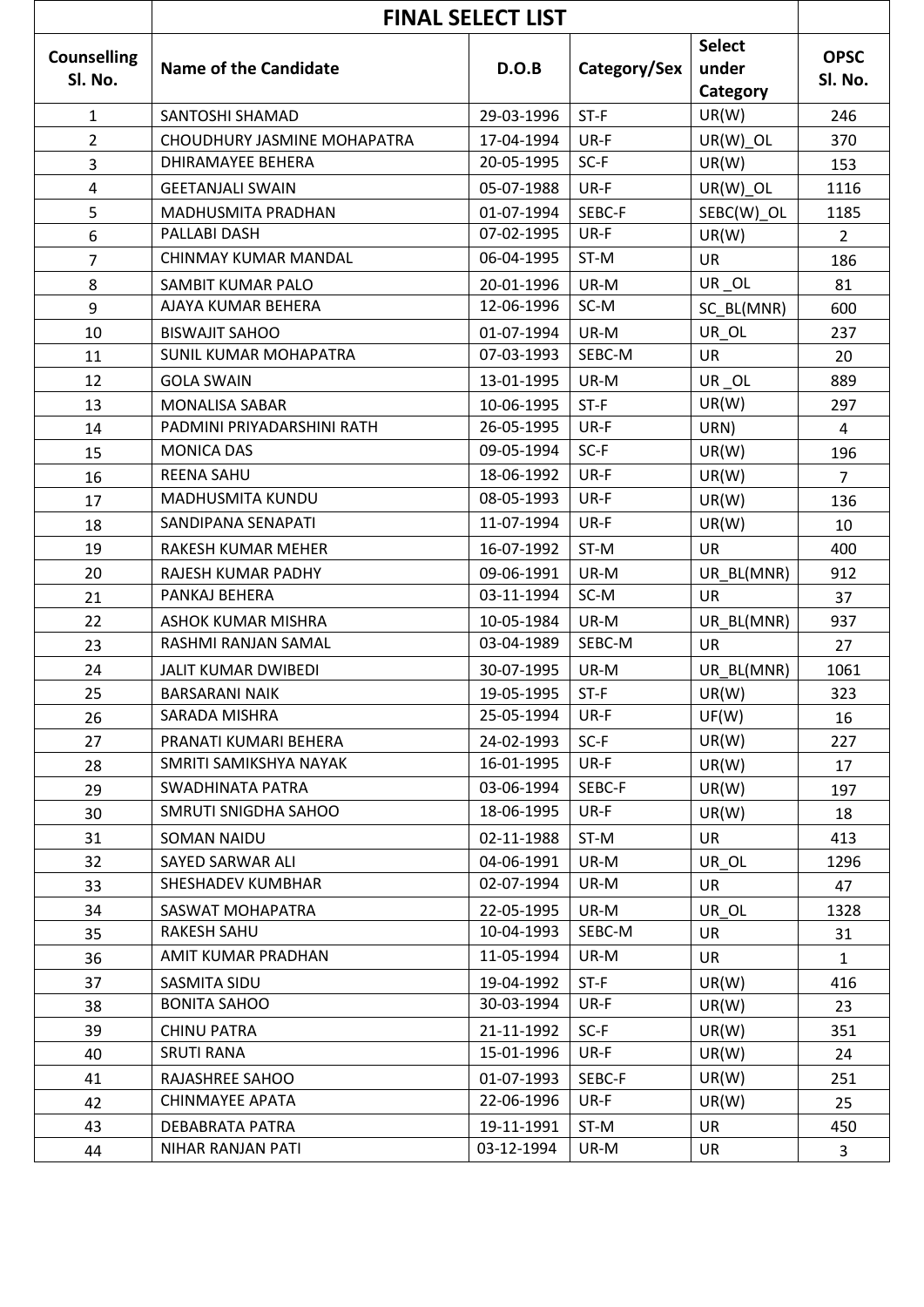| 45 | ALOK KUMAR BEHERA           | 10-01-1994 | SC-M   | <b>UR</b> | 67  |
|----|-----------------------------|------------|--------|-----------|-----|
| 46 | <b>SUBHAJIT ROUL</b>        | 01-02-1990 | UR-M   | <b>UR</b> | 5   |
| 47 | SANTANU KUMAR SWAIN         | 27-12-1992 | SEBC-M | <b>UR</b> | 52  |
| 48 | ANURAG ANUPAM               | 24-08-1991 | UR-M   | <b>UR</b> | 6   |
| 49 | <b>SONALI PRADHAN</b>       | 19-06-1993 | $ST-F$ | UR(W)     | 419 |
| 50 | MADHUSMITA SAHOO            | 23-03-1994 | UR-F   | UR(W)     | 33  |
| 51 | <b>MONIKA DAS</b>           | 16-03-1995 | $SC-F$ | UR(W)     | 362 |
| 52 | SWARNA PRAVA PANDA          | 25-05-1995 | UR-F   | UR(W)     | 35  |
| 53 | SWEEKRUTI MAHAPATRA         | 14-05-1992 | SEBC-F | UR(W)     | 302 |
| 54 | SUBHALAXMI MAHAPATRA        | 09-03-1995 | UR-F   | UR(W)     | 39  |
| 55 | <b>BABLU KISKU</b>          | 27-05-1995 | ST-M   | <b>UR</b> | 502 |
| 56 | SUBHAM AGRAWAL              | 20-09-1995 | UR-M   | <b>UR</b> | 8   |
| 57 | PRITISH KUMAR BEHERA        | 07-09-1994 | SC-M   | <b>UR</b> | 89  |
| 58 | SNEHANSU DEBABRATA MALLA    | 26-06-1996 | UR-M   | <b>UR</b> | 9   |
| 59 | SUMAN SEKHAR SAHU           | 02-06-1993 | SEBC-M | <b>UR</b> | 53  |
| 60 | <b>BIKRAM SWAIN</b>         | 04-07-1992 | UR-M   | <b>UR</b> | 11  |
| 61 | <b>BHAGYASRI PRADHAN</b>    | 01-08-1993 | $ST-F$ | UR(W)     | 439 |
| 62 | SRIJA SARANGI               | 01-03-1994 | UR-F   | UR(W)     | 41  |
| 63 | <b>SUSHREESMITA BEHERA</b>  | 08-03-1995 | $SC-F$ | UR(W)     | 391 |
| 64 | SWETAPADMA PANIGRAH1        | 20-02-1992 | UR-F   | UR(W)     | 43  |
| 65 | SINDHUSUTA NAYAK            | 01-02-1993 | SEBC-F | UR(W)     | 303 |
| 66 | SATARUPA MAHARATHI          | 01-07-1994 | UR-F   | UR(W)     | 46  |
| 67 | MAHENDRA NATH MURMU         | 02-09-1993 | ST-M   | <b>UR</b> | 589 |
| 68 | SARTHAK KUMAR SWAIN         | 02-07-1993 | UR-M   | <b>UR</b> | 12  |
| 69 | TAPAS KANTI PARIDA          | 02-05-1994 | SC-M   | <b>UR</b> | 116 |
| 70 | PREMCHAND PARIDA            | 02-04-1993 | UR-M   | <b>UR</b> | 13  |
| 71 | MALAY KUMAR MOHANTA         | 13-04-1993 | SEBC-M | <b>UR</b> | 83  |
| 72 | DIBYAJEET DAS               | 03-06-1993 | UR-M   | <b>UR</b> | 14  |
| 73 | ABANTI NAIK                 | 27-05-1994 | $ST-F$ | UR(W)     | 442 |
| 74 | DEBASHREE DEVIDUTTA SAMAL   | 23-01-1994 | UR-F   | UR(W)     | 49  |
| 75 | <b>BANANI KHATUA</b>        | 08-12-1991 | $SC-F$ | UR(W)     | 451 |
| 76 | SAIRINDRI SAHOO             | 03-01-1994 | UR-F   | UR(W)     | 55  |
| 77 | SOUMYA PRIYADARSHINI BHUYAN | 16-07-1993 | SEBC-F | UR(W)     | 306 |
| 78 | PRAGYANSHREE SATAPATHY      | 26-04-1994 | UR-F   | UR(W)     | 57  |
| 79 | SUDIPTA KUMAR NAIK          | 07-07-1992 | ST-M   | <b>UR</b> | 611 |
| 80 | AMIYA KUMAR SAHU            | 08-02-1994 | UR-M   | <b>UR</b> | 15  |
| 81 | SAIRAJA BEHERA              | 12-04-1995 | SC-M   | <b>UR</b> | 152 |
| 82 | <b>DEBASISH RATH</b>        | 02-09-1995 | UR-M   | <b>UR</b> | 19  |
| 83 | <b>AJIT SAHU</b>            | 29-07-1994 | SEBC-M | <b>UR</b> | 88  |
| 84 | NRUSINGHANANDA PANDA        | 19-08-1993 | UR-M   | <b>UR</b> | 21  |
| 85 | ASIMA KANTI MINJ            | 18-07-1993 | $ST-F$ | UR(W)     | 521 |
| 86 | ARPITA PANDA                | 04-07-1991 | UR-F   | UR(W)     | 61  |
| 87 | <b>SUCHISMITA DALAI</b>     | 01-12-1993 | $SC-F$ | UR(W)     | 476 |
| 88 | MANISHA GOUDA               | 11-04-1993 | UR-F   | UR(W)     | 63  |
| 89 | LIPIKA PADHAN               | 17-07-1993 | SEBC-F | UR(W)     | 317 |
| 90 | DIPIKA DIGDARSHINI BISWAL   | 22-04-1993 | UR-F   | UR(W)     | 64  |
| 91 | SIDHESWAR BASKEY            | 22-09-1988 | ST-M   | <b>UR</b> | 660 |
| 92 | PRITISH MOHAPATRA           | 16-01-1994 | UR-M   | <b>UR</b> | 22  |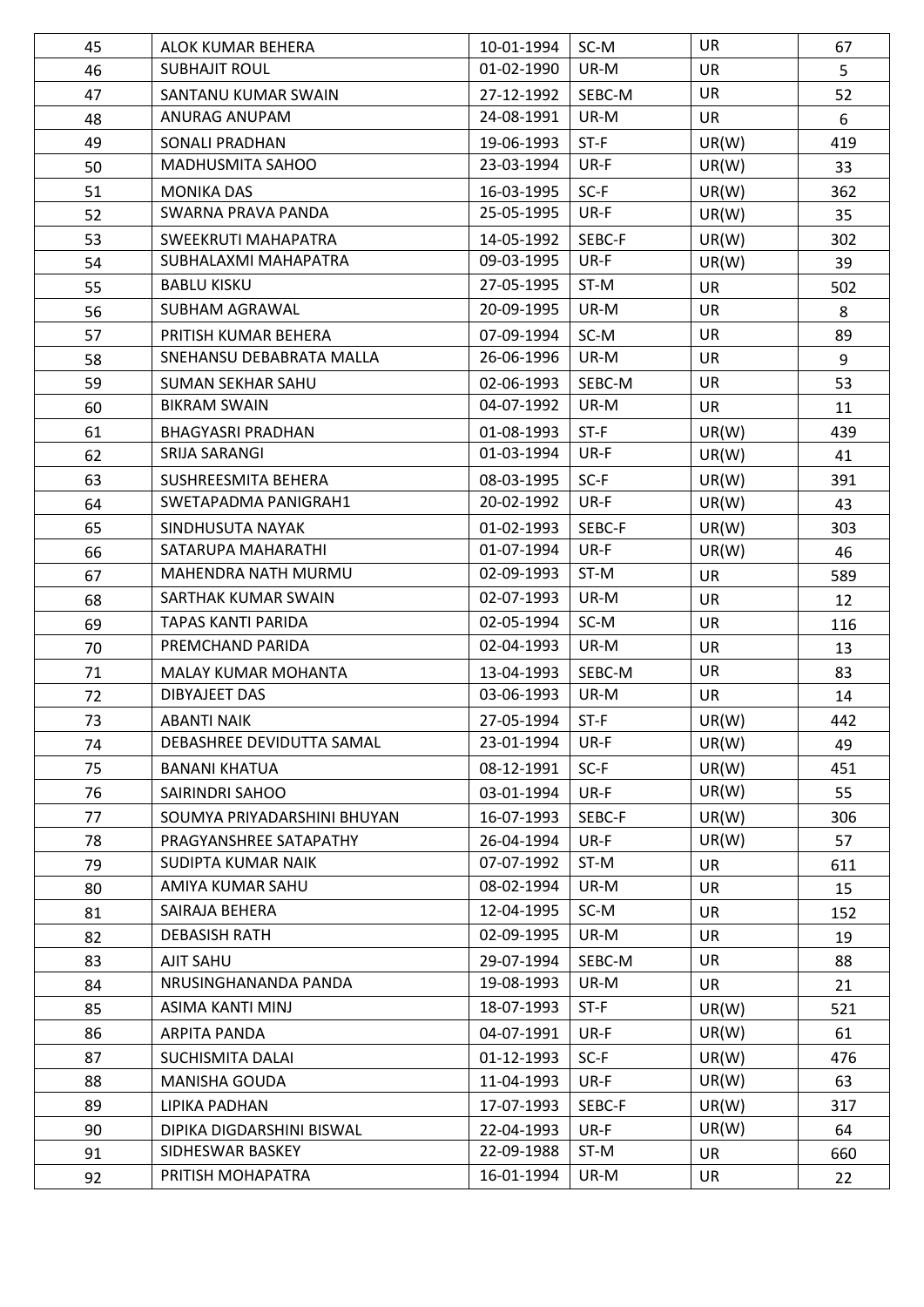| 93  | PRITISH KUMAR SAHOO           | 15-12-1994 | SC-M   | <b>UR</b> | 221 |
|-----|-------------------------------|------------|--------|-----------|-----|
| 94  | <b>ASHISH SAHOO</b>           | 01-06-1995 | UR-M   | <b>UR</b> | 26  |
| 95  | <b>DEBASHREE BEHERA</b>       | 04-07-1994 | SEBC-M | <b>UR</b> | 109 |
| 96  | TUSAR RANJAN PANIGRAH1        | 20-07-1992 | UR-M   | <b>UR</b> | 28  |
| 97  | <b>SASMITA MAJHI</b>          | 21-06-1994 | $ST-F$ | UR(W)     | 568 |
| 98  | <b>RUPA GUPTA</b>             | 28-11-1993 | UR-F   | UR(W)     | 66  |
| 99  | <b>ARPITA DEBASHREE</b>       | 08-03-1995 | $SC-F$ | UR(W)     | 480 |
| 100 | <b>BARSARANI DASH</b>         | 01-06-1995 | UR-F   | UR(W)     | 69  |
| 101 | <b>ARATI PAL</b>              | 20-04-1994 | SEBC-F | UR(W)     | 357 |
| 102 | SONALI PRAJNA PARAMITA BHANJA | 15-07-1995 | UR-F   | UR(W)     | 70  |
| 103 | NAGENDRA KUMAR NAIK           | 12-12-1993 | ST-M   | <b>UR</b> | 668 |
| 104 | TUSHAR AMAR RATH              | 04-02-1993 | UR-M   | <b>UR</b> | 29  |
| 105 | PRASANJEET KUMAR ROY          | 17-07-1993 | SC-M   | <b>UR</b> | 228 |
| 106 | <b>ANKIT MOHAPATRA</b>        | 07-04-1993 | UR-M   | <b>UR</b> | 30  |
| 107 | ROSHAN KUMAR MEHER            | 16-01-1992 | SEBC-M | <b>UR</b> | 112 |
| 108 | <b>SUMIT KUMAR SAHU</b>       | 18-10-1993 | UR-M   | <b>UR</b> | 32  |
| 109 | JHARANARANI NAIK              | 02-10-1992 | $ST-F$ | UR(W)     | 745 |
| 110 | DIBYAKANTI JENA               | 17-12-1989 | UR-F   | UR(W)     | 71  |
| 111 | ADYA ANINDITA                 | 10-06-1991 | $SC-F$ | UR(W)     | 493 |
| 112 | <b>BHAGYASHREE JENA</b>       | 10-03-1994 | UR-F   | UR(W)     | 72  |
| 113 | SASMITA KUMARI BISOYI         | 15-06-1986 | SEBC-F | SEBC(W)   | 412 |
| 114 | SOUBHAGINI SAHOO              | 06-06-1994 | UR-F   | UR(W)     | 73  |
| 115 | SUDIPTA KUMAR RAM             | 05-06-1995 | ST-M   | <b>UR</b> | 708 |
| 116 | <b>TUSHAR MANOHARI</b>        | 19-06-1994 | UR-M   | <b>UR</b> | 34  |
| 117 | <b>LALIT MOHAN TANDI</b>      | 21-02-1994 | SC-M   | <b>UR</b> | 307 |
| 118 | <b>MANORANJAN SWAIN</b>       | 19-07-1994 | UR-M   | <b>UR</b> | 36  |
| 119 | AMAN KUMAR BEHERA             | 13-03-1994 | SEBC-M | <b>UR</b> | 138 |
| 120 | <b>SAROJ KUMAR MOHANTY</b>    | 20-01-1995 | UR-M   | <b>UR</b> | 38  |
| 121 | <b>AMRITA MEHER</b>           | 15-08-1994 | $ST-F$ | UR(W)     | 804 |
| 122 | KRISHNA REKHA MANTRY          | 11-05-1995 | UR-F   | UR(W)     | 74  |
| 123 | PALLABI BEHERA                | 04-09-1994 | $SC-F$ | UR(W)     | 497 |
| 124 | SUBHASHREE SAHU               | 24-09-1990 | UR-F   | UR(W)     | 75  |
| 125 | SNIGDHA BHARATI SAMAL         | 02-06-1992 | SEBC-F | UR(W)     | 513 |
| 126 | PRIYADARSHINI KAR             | 10-12-1995 | UR-F   | UR(W)     | 79  |
| 127 | DILLIP KUMAR PURTY            | 07-02-1995 | ST-M   | <b>UR</b> | 751 |
| 128 | DEEBYENDU SAHU                | 14-05-1995 | UR-M   | <b>UR</b> | 40  |
| 129 | ALIVA ABHIBYAKTI DAS          | 07-06-1994 | SC-M   | <b>UR</b> | 339 |
| 130 | SATISHRANJAN LENKA            | 30-04-1994 | UR-M   | <b>UR</b> | 42  |
| 131 | SATYABRATA BARAL              | 12-05-1994 | SEBC-M | <b>UR</b> | 140 |
| 132 | <b>SATEJ PATNAIK</b>          | 13-06-1994 | UR-M   | <b>UR</b> | 44  |
| 133 | MEENAKSHI MARNDI              | 23-07-1993 | $ST-F$ | UR(W)     | 902 |
| 134 | SONALI PALAI                  | 21-11-1993 | UR-F   | UR(W)     | 85  |
| 135 | PRIYANKA SETHI                | 24-10-1994 | $SC-F$ | UR(W)     | 499 |
| 136 | BIJAYALAXMI PANDA             | 02-01-1995 | UR-F   | UR(W)     | 90  |
| 137 | <b>BHAGYASHREE JENA</b>       | 22-12-1991 | SEBC-F | UR(W)     | 529 |
| 138 | <b>SWETALIN MISHRA</b>        | 13-01-1995 | UR-F   | UR(W)     | 91  |
| 139 | <b>BIJAY KISHAN</b>           | 17-06-1995 | ST-M   | <b>UR</b> | 780 |
| 140 | SUBHAM MOHARANA               | 15-08-1994 | UR-M   | UR        | 45  |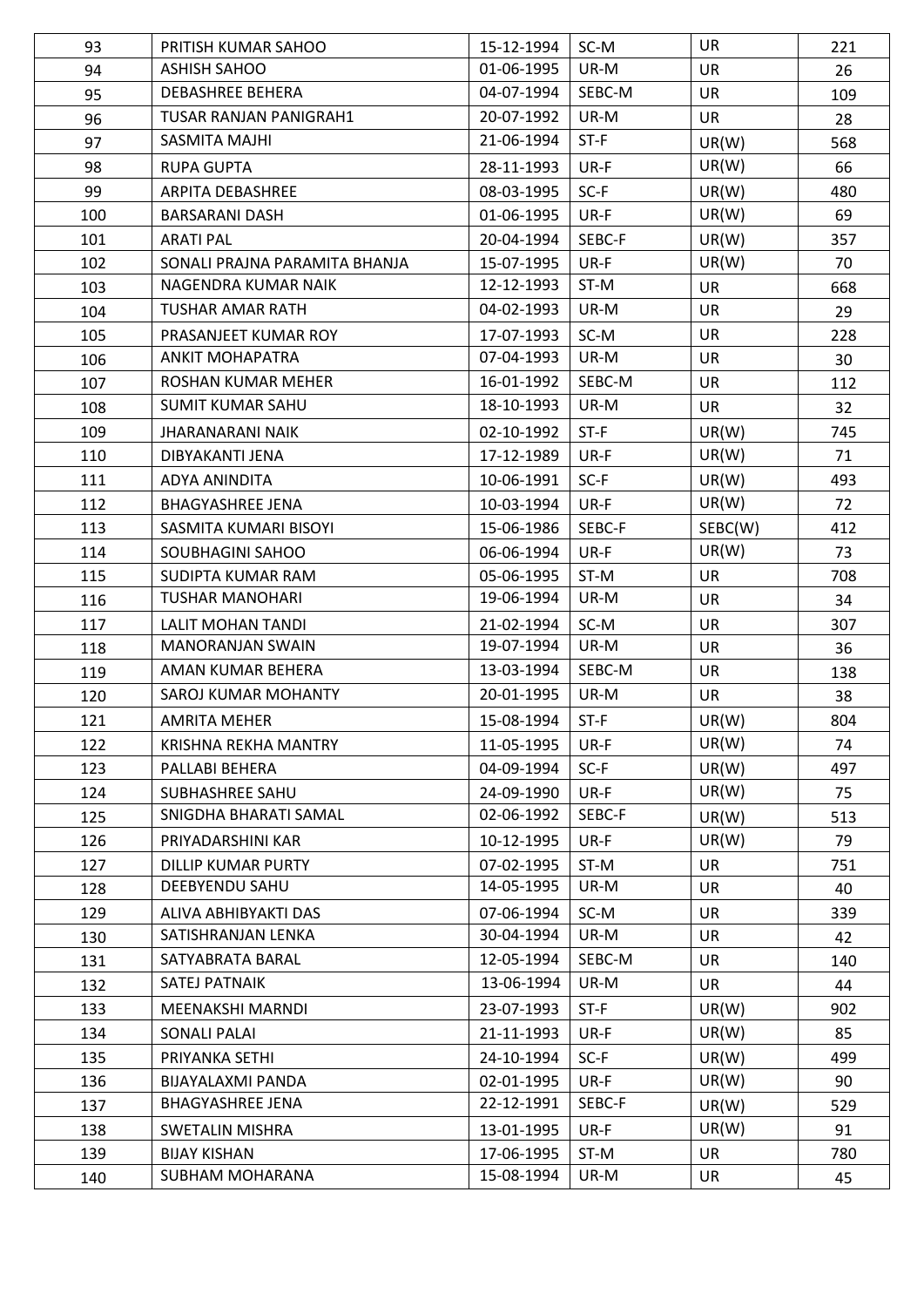| 141 | ANIL KUMAR JENA             | 03-05-1992 | SC-M   | <b>UR</b> | 350  |
|-----|-----------------------------|------------|--------|-----------|------|
| 142 | <b>SUBHAM PUHAN</b>         | 04-07-1994 | UR-M   | <b>UR</b> | 48   |
| 143 | OMKAR PADHAN                | 17-07-1992 | SEBC-M | <b>UR</b> | 162  |
| 144 | ABHISEK BRAHMA              | 29-05-1994 | UR-M   | <b>UR</b> | 50   |
| 145 | JAYASHREE TUDU              | 08-01-1995 | $ST-F$ | UR(W)     | 929  |
| 146 | PALLAVI PRIYAMBADA PATRA    | 07-09-1993 | UR-F   | UR(W)     | 92   |
| 147 | PRMODINI BEHERA             | 26-06-1994 | $SC-F$ | UR(W)     | 538  |
| 148 | SOUMYA SHREE MISRA          | 17-02-1995 | UR-F   | UR(W)     | 98   |
| 149 | SANGITA RANI PRADHAN        | 28-11-1992 | SEBC-F | UR(W)     | 613  |
| 150 | PREITY PRIYADARSHINI        | 09-05-1995 | UR-F   | UR(W)     | 100  |
| 151 | SOMANATH HO                 | 12-02-1995 | ST-M   | <b>UR</b> | 890  |
| 152 | SANTANU KUMAR ROUT          | 11-05-1995 | UR-M   | <b>UR</b> | 51   |
| 153 | JAGAMOHAN SETHI             | 28-05-1992 | SC-M   | <b>UR</b> | 367  |
| 154 | <b>SOURAV PADHI</b>         | 08-11-1993 | UR-M   | <b>UR</b> | 54   |
| 155 | RAJANIKANTA MAHAPATRA       | 10-06-1988 | SEBC-M | <b>UR</b> | 164  |
| 156 | PRAGATI PRASAD MISHRA       | 24-02-1994 | UR-M   | <b>UR</b> | 56   |
| 157 | MURCHHANA PRADHAN           | 16-12-1992 | $ST-F$ | UR(W)     | 1080 |
| 158 | <b>MONALISA PATI</b>        | 12-05-1992 | UR-F   | UR(W)     | 104  |
| 159 | UTKALIKA DAS                | 30-10-1994 | $SC-F$ | UR(W)     | 541  |
| 160 | <b>ANCHAL DALAI</b>         | 05-03-1993 | UR-F   | UR(W)     | 105  |
| 161 | N SIMPLE SANTI              | 06-01-1985 | SEBC-F | SEBC(W)   | 687  |
| 162 | DIVYASHREE PATHI            | 03-01-1994 | UR-F   | UR(W)     | 106  |
| 163 | <b>COLLIN MURMU</b>         | 02-09-1991 | ST-M   | <b>UR</b> | 913  |
| 164 | KAMAL KUMAR MEHER           | 07-05-1994 | UR-M   | <b>UR</b> | 58   |
| 165 | BIKASH KUMAR BHANJA         | 19-03-1994 | SC-M   | <b>UR</b> | 477  |
| 166 | SATWIK ROUTRAY              | 24-11-1994 | UR-M   | UR        | 59   |
| 167 | SHISHUPAL SAHU              | 01-07-1994 | SEBC-M | <b>UR</b> | 199  |
| 168 | <b>ANIKET DASH</b>          | 28-10-1995 | UR-M   | <b>UR</b> | 60   |
| 169 | PRANATI KUMARI TUDU         | 14-06-1989 | $ST-F$ | UR(W)     | 1120 |
| 170 | SEEMA BISWAL                | 12-09-1993 | UR-F   | UR(W)     | 114  |
| 171 | PRAGYANSMITA PRUSTY         | 13-03-1995 | $SC-F$ | UR(W)     | 543  |
| 172 | <b>DEBIDARSHI DAS</b>       | 03-05-1994 | UR-F   | UR(W)     | 117  |
| 173 | RASHMI PRABHA SAHU          | 09-05-1993 | SEBC-F | UR(W)     | 716  |
| 174 | NIKHILA BHATT               | 20-11-1994 | UR-F   | UR(W)     | 119  |
| 175 | DILESWAR MEHER              | 24-06-1995 | ST-M   | <b>UR</b> | 1013 |
| 176 | PRITIMAYA PRADHAN           | 02-07-1992 | UR-M   | <b>UR</b> | 62   |
| 177 | JAGADISH CHANDRA BEHERA     | 15-09-1987 | SC-M   | <b>SC</b> | 510  |
| 178 | SUDHIR RANJAN SENAPATI      | 03-06-1993 | UR-M   | <b>UR</b> | 65   |
| 179 | NIROJ KUMAR MEHER           | 01-04-1994 | SEBC-M | <b>UR</b> | 211  |
| 180 | RANJAN KUMAR SAHOO          | 27-04-1994 | UR-M   | <b>UR</b> | 68   |
| 181 | SMITASHREE BIRUA            | 12-12-1992 | $ST-F$ | UR(W)     | 1160 |
| 182 | LOPAMUDRA SWAIN             | 17-03-1992 | UR-F   | UR(W)     | 121  |
| 183 | SONALI RANI SETHI           | 03-12-1992 | $SC-F$ | UR(W)     | 770  |
| 184 | PRANITA PRIYADARSHINI NAYAK | 14-07-1992 | UR-F   | UR(W)     | 122  |
| 185 | TAPASWINI SAMAL             | 31-12-1995 | SEBC-F | UR(W)     | 729  |
| 186 | SANDHYADEEPA PANY           | 12-07-1993 | UR-F   | UR(W)     | 124  |
| 187 | <b>SUKANTO GOMANGO</b>      | 05-06-1991 | ST-M   | <b>UR</b> | 1045 |
| 188 | SIDHARTH SANKAR MOHAPATRA   | 20-03-1994 | UR-M   | UR        | 76   |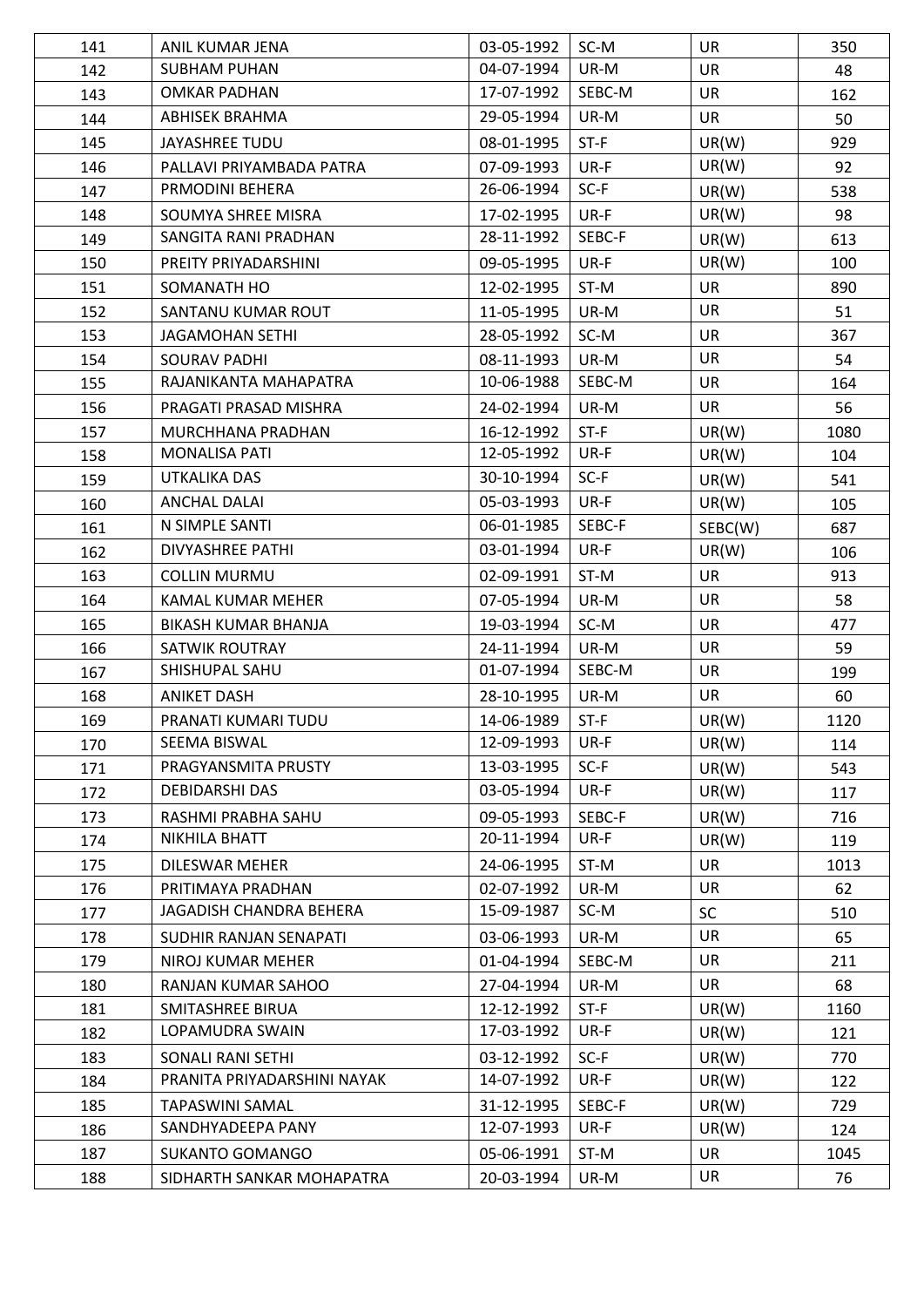| 189 | BHISMA NARAYAN BEHERA      | 18-06-1989 | SC-M   | <b>UR</b> | 551  |
|-----|----------------------------|------------|--------|-----------|------|
| 190 | ALOKABANDHU NAYAK          | 06-04-1995 | UR-M   | <b>UR</b> | 77   |
| 191 | <b>SUMAN SOURAV PATRA</b>  | 16-11-1994 | SEBC-M | <b>UR</b> | 220  |
| 192 | RAMSWAROOP HOTA            | 04-05-1995 | UR-M   | <b>UR</b> | 78   |
| 193 | <b>MADHUMITA NAIK</b>      | 20-06-1990 | $ST-F$ | UR(W)     | 1170 |
| 194 | <b>SWATI AGASTI</b>        | 19-09-1994 | UR-F   | UR(W)     | 126  |
| 195 | <b>NEHA KAANR</b>          | 08-06-1995 | $SC-F$ | UR(W)     | 779  |
| 196 | PRIYAMBADA SUBUDHI         | 21-01-1995 | UR-F   | UR(W)     | 127  |
| 197 | <b>RASMITA ROUT</b>        | 10-02-1991 | SEBC-F | UR(W)     | 738  |
| 198 | RUCHI MAHAPATRA            | 18-03-1995 | UR-F   | UR(W)     | 129  |
| 199 | <b>AVINASH MALLICK</b>     | 28-03-1994 | ST-M   | <b>UR</b> | 1054 |
| 200 | RAJ KIRAN DASH             | 08-01-1996 | UR-M   | UR        | 80   |
| 201 | <b>BRAJESH KUMAR NAIK</b>  | 29-04-1993 | SC-M   | <b>UR</b> | 584  |
| 202 | SANKAR PRIYADARSHAN NAYAK  | 15-06-1986 | UR-M   | <b>UR</b> | 82   |
| 203 | RANJAN KUMAR BISWAL        | 13-12-1993 | SEBC-M | <b>UR</b> | 230  |
| 204 | SAMARESH KAR               | 14-10-1993 | UR-M   | <b>UR</b> | 84   |
| 205 | ANKITA PRIYADARSHINI NAYAK | 07-01-1992 | $ST-F$ | <b>UR</b> | 1281 |
| 206 | LIPIPUSPA MOHAPATRA        | 06-05-1995 | UR-F   | UR(W)     |      |
|     |                            |            |        |           | 130  |
| 207 | PAYAL DHAMUDIA             | 02-06-1992 | $SC-F$ | UR(W)     | 792  |
| 208 | NIRLIPTA NAYAK             | 18-05-1990 | UR-F   | UR(W)     | 132  |
| 209 | <b>JYOTIPRAVA BAL</b>      | 25-05-1991 | SEBC-F | UR(W)     | 765  |
| 210 | AISHWARYA PANDA            | 29-03-1994 | UR-F   | UR(W)     | 139  |
| 211 | DEBABRATA NAIK             | 30-06-1995 | ST-M   | <b>UR</b> | 1060 |
| 212 | <b>SWAGAT AGASTI</b>       | 28-02-1994 | UR-M   | <b>UR</b> | 86   |
| 213 | MALAYA KUMAR MAHALIK       | 01-12-1988 | SC-M   | <b>UR</b> | 718  |
| 214 | RAMA KRUSHNA SABAT         | 13-07-1994 | UR-M   | UR        | 87   |
| 215 | PRATAP KUMAR SAMAL         | 05-03-1994 | SEBC-M | <b>UR</b> | 233  |
| 216 | PRAYOSIKTA LENKA           | 19-05-1994 | UR-M   | <b>UR</b> | 93   |
| 217 | ABHIPSA PRIYADARSHINI      | 25-03-1994 | $ST-F$ | UR        | 1301 |
| 218 | ARPITA PADHY               | 27-07-1994 | UR-F   | UR(W)     | 142  |
| 219 | LILINA BEHERA              | 17-09-1992 | $SC-F$ | UR(W)     | 795  |
| 220 | RUTUPARNNA DASH            | 29-04-1994 | UR-F   | UR(W)     | 147  |
| 221 | SUBHASMITA BISWAL          | 30-06-1992 | SEBC-F | UR(W)     | 793  |
| 222 | SHIBANI MODI               | 12-06-1994 | UR-F   | UR(W)     | 150  |
| 223 | TULSI DAS NAIK             | 02-05-1992 | ST-M   | <b>UR</b> | 1075 |
| 224 | SOURAV MISHRA              | 21-08-1994 | UR-M   | UR        | 94   |
| 225 | CHIRANJEEV JENA            | 28-01-1994 | SC-M   | <b>UR</b> | 724  |
| 226 | <b>BALKISHAN AGRAWALA</b>  | 29-08-1994 | UR-M   | UR        | 95   |
| 227 | <b>BIKASH KUMAR SAHOO</b>  | 25-05-1994 | SEBC-M | <b>UR</b> | 254  |
| 228 | <b>ASHUTOSH ROUT</b>       | 04-09-1994 | UR-M   | <b>UR</b> | 96   |
| 229 | SABITA BASKEY              | 04-04-1995 | $ST-F$ | UR        | 1304 |
| 230 | SHRABANIKA PANDA           | 25-12-1994 | UR-F   | UR(W)     | 151  |
| 231 | <b>SUCHETA NANDA</b>       | 20-02-1993 | $SC-F$ | UR(W)     | 797  |
| 232 | EKTA MISHRA                | 26-12-1991 | UR-F   | UR(W)     | 159  |
| 233 | PINKY PATRO                | 27-12-1992 | SEBC-F | UR(W)     | 796  |
| 234 | <b>LIPSA TRIPATHY</b>      | 15-09-1993 | UR-F   | UR(W)     | 163  |
| 235 | SANTOSH KUMAR KANDULNA     | 07-08-1990 | ST-M   | UR        | 1097 |
| 236 | RAJ KISHORE MISHRA         | 11-10-1994 | UR-M   | UR        | 97   |
|     |                            |            |        |           |      |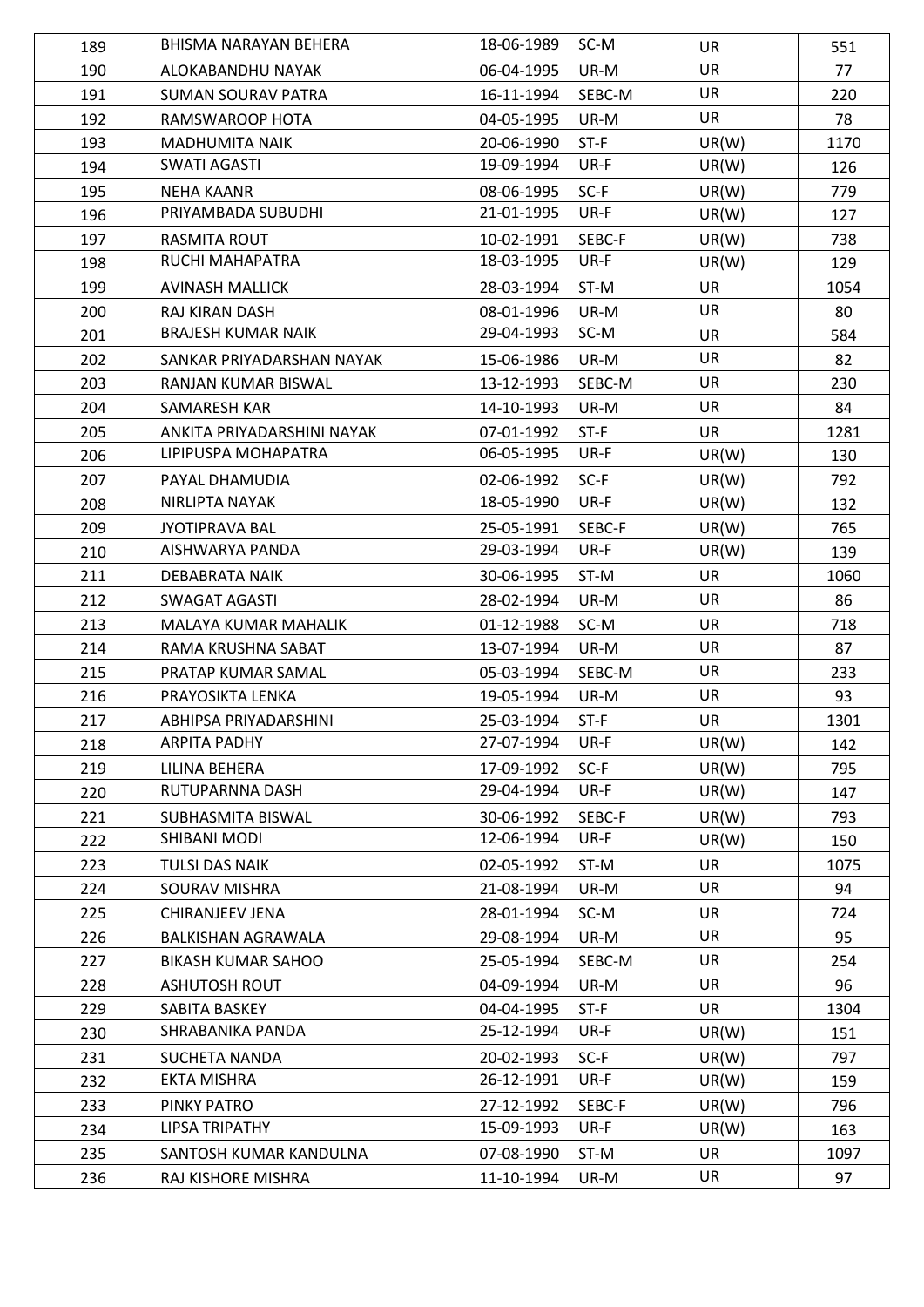| <b>UR</b><br>238<br>99<br><b>AUROSHISH SAHOO</b><br>10-03-1995<br>UR-M<br><b>UR</b><br>239<br>05-11-1995<br>259<br>JYOTIRANJAN SAHOO<br>SEBC-M<br>AZAD KUMAR DASH<br>17-05-1995<br>UR-M<br><b>UR</b><br>240<br>101<br><b>UR</b><br>241<br><b>MANASWINI PATRO</b><br>10-11-1991<br>$ST-F$<br>1344<br>19-08-1991<br>UR-F<br>ADYASHA ANINDITA PANDA<br>UR(W)<br>242<br>165<br>884<br>243<br>15-06-1993<br>$SC-F$<br>UR(W)<br>SAGARIKA MOHAPATRA<br>28-02-1993<br>UR-F<br>NISHIREKHA BEHERA<br>UR(W)<br>244<br>168<br>245<br>07-03-1993<br>SEBC-F<br>UR(W)<br>840<br>ANANYA MAHARANA<br>NIVEDITA BASTIA<br>08-03-1993<br>UR-F<br>UR(W)<br>246<br>169<br><b>ST</b><br>247<br>ST-M<br>SATYAJIT DALAI<br>04-05-1985<br>1114<br>RAJAT KUMAR BEHERA<br>16-06-1995<br>UR-M<br><b>UR</b><br>248<br>102<br>14-07-1994<br><b>UR</b><br>249<br><b>SUNIL TARAI</b><br>SC-M<br>750<br>LOKNATH PANDA<br>29-05-1991<br>UR-M<br><b>UR</b><br>250<br>103<br><b>SEBC</b><br>251<br>04-04-1985<br><b>SAROJ KUMAR PRUSTY</b><br>SEBC-M<br>261<br>08-02-1994<br>SATYASWARUP PATNAIK<br>UR-M<br>252<br><b>UR</b><br>107<br>253<br>11-09-1991<br>$ST-F$<br><b>UR</b><br>1350<br>LIPEE MURMU<br><b>INDRANEE SWAIN</b><br>27-03-1993<br>UR-F<br>UR(W)<br>254<br>170<br>255<br>SUSHREE PRAVATI PRIYADARSHINI<br>30-08-1992<br>$SC-F$<br>UR(W)<br>974<br>07-05-1993<br>UR-F<br>PRAGYAN PRAVA ROUT<br>UR(W)<br>256<br>172<br>257<br>17-03-1991<br>SEBC-F<br>MONALISA KUMBHAR<br>UR(W)<br>942<br><b>SONALI DHAL</b><br>10-06-1993<br>UR-F<br>UR(W)<br>258<br>173<br>259<br>ST-M<br><b>SUBASH MURMU</b><br>19-03-1992<br><b>UR</b><br>1124<br>NIRMALYA SWAIN<br>15-06-1994<br>UR-M<br><b>UR</b><br>260<br>108<br>SC-M<br><b>UR</b><br>261<br>17-04-1993<br>800<br>SOUMYARANJAN JENA<br>SHEKHAR CHANDRA SAHOO<br>10-07-1994<br>UR-M<br><b>UR</b><br>262<br>110<br><b>UR</b><br>263<br>15-07-1994<br>SEBC-M<br><b>BIKASH PADHAN</b><br>294<br><b>OMSWAROOP HOTA</b><br>02-07-1996<br>UR-M<br><b>UR</b><br>264<br>111<br>265<br>25-07-1993<br><b>UR</b><br>1127<br>SAUMYA KANTA SINGH<br>ST-M<br><b>JHANSI PATTANAIK</b><br>25-04-1995<br>UR-F<br>UR(W)<br>266<br>177<br>267<br>22-11-1994<br>$SC-F$<br>UR(W)<br>SMITA SAISWATI<br>1011<br>27-01-1991<br>UR-F<br>WATI PARAMGURU<br>UR(W)<br>268<br>179<br>269<br>LAXMISHREE JASMIN ROUT<br>12-10-1992<br>SEBC-F<br>UR(W)<br>948<br>05-06-1988<br><b>KUMARI NUPPUR</b><br>UR-F<br>UR(W)<br>270<br>188<br>271<br>PARAN MOHAN HANSDAH<br>26-09-1993<br>ST-M<br><b>UR</b><br>1181<br>RAMAPADA MOHAPATRA<br>15-03-1993<br>UR-M<br><b>UR</b><br>272<br>113<br><b>UR</b><br>273<br>SAUBHAGYA KUMAR BEHERA<br>27-05-1990<br>SC-M<br>834<br>SRADHANANDA ROUT<br>07-04-1994<br>UR-M<br><b>UR</b><br>274<br>115<br>275<br>01-04-1995<br><b>UR</b><br>SUBHAJ KUMAR BARAL<br>SEBC-M<br>322<br>29-05-1994<br><b>SUDEEPT KHANDUAL</b><br>UR-M<br><b>UR</b><br>276<br>118<br><b>UR</b><br>277<br><b>BISHNU NAIK</b><br>05-05-1995<br>ST-M<br>1191<br>07-12-1989<br>UR-F<br><b>NUPUR PADHI</b><br>UR(W)<br>278<br>189<br>279<br>PRATIVA RANI NANDA<br>08-06-1992<br>$SC-F$<br>UR(W)<br>1028<br>PR1YANKA JENA<br>11-06-1991<br>UR-F<br>UR(W)<br>280<br>190<br>281<br><b>ANJALI BISHI</b><br>12-08-1991<br>SEBC-F<br>UR(W)<br>970<br><b>BINITA DAS</b><br>03-12-1991<br>UR-F<br>UR(W) | 237        | KESHARI RAJMOHAN PATTAYAT | 09-08-1991 | SC-M | <b>UR</b> | 742         |
|--------------------------------------------------------------------------------------------------------------------------------------------------------------------------------------------------------------------------------------------------------------------------------------------------------------------------------------------------------------------------------------------------------------------------------------------------------------------------------------------------------------------------------------------------------------------------------------------------------------------------------------------------------------------------------------------------------------------------------------------------------------------------------------------------------------------------------------------------------------------------------------------------------------------------------------------------------------------------------------------------------------------------------------------------------------------------------------------------------------------------------------------------------------------------------------------------------------------------------------------------------------------------------------------------------------------------------------------------------------------------------------------------------------------------------------------------------------------------------------------------------------------------------------------------------------------------------------------------------------------------------------------------------------------------------------------------------------------------------------------------------------------------------------------------------------------------------------------------------------------------------------------------------------------------------------------------------------------------------------------------------------------------------------------------------------------------------------------------------------------------------------------------------------------------------------------------------------------------------------------------------------------------------------------------------------------------------------------------------------------------------------------------------------------------------------------------------------------------------------------------------------------------------------------------------------------------------------------------------------------------------------------------------------------------------------------------------------------------------------------------------------------------------------------------------------------------------------------------------------------------------------------------------------------------------------------------------------------------------------------------------------------------------------------------------------------------------------------------------------------------------------------------------------------------------------------------------------------------------------------------------------------------------|------------|---------------------------|------------|------|-----------|-------------|
|                                                                                                                                                                                                                                                                                                                                                                                                                                                                                                                                                                                                                                                                                                                                                                                                                                                                                                                                                                                                                                                                                                                                                                                                                                                                                                                                                                                                                                                                                                                                                                                                                                                                                                                                                                                                                                                                                                                                                                                                                                                                                                                                                                                                                                                                                                                                                                                                                                                                                                                                                                                                                                                                                                                                                                                                                                                                                                                                                                                                                                                                                                                                                                                                                                                                                |            |                           |            |      |           |             |
|                                                                                                                                                                                                                                                                                                                                                                                                                                                                                                                                                                                                                                                                                                                                                                                                                                                                                                                                                                                                                                                                                                                                                                                                                                                                                                                                                                                                                                                                                                                                                                                                                                                                                                                                                                                                                                                                                                                                                                                                                                                                                                                                                                                                                                                                                                                                                                                                                                                                                                                                                                                                                                                                                                                                                                                                                                                                                                                                                                                                                                                                                                                                                                                                                                                                                |            |                           |            |      |           |             |
|                                                                                                                                                                                                                                                                                                                                                                                                                                                                                                                                                                                                                                                                                                                                                                                                                                                                                                                                                                                                                                                                                                                                                                                                                                                                                                                                                                                                                                                                                                                                                                                                                                                                                                                                                                                                                                                                                                                                                                                                                                                                                                                                                                                                                                                                                                                                                                                                                                                                                                                                                                                                                                                                                                                                                                                                                                                                                                                                                                                                                                                                                                                                                                                                                                                                                |            |                           |            |      |           |             |
|                                                                                                                                                                                                                                                                                                                                                                                                                                                                                                                                                                                                                                                                                                                                                                                                                                                                                                                                                                                                                                                                                                                                                                                                                                                                                                                                                                                                                                                                                                                                                                                                                                                                                                                                                                                                                                                                                                                                                                                                                                                                                                                                                                                                                                                                                                                                                                                                                                                                                                                                                                                                                                                                                                                                                                                                                                                                                                                                                                                                                                                                                                                                                                                                                                                                                |            |                           |            |      |           |             |
|                                                                                                                                                                                                                                                                                                                                                                                                                                                                                                                                                                                                                                                                                                                                                                                                                                                                                                                                                                                                                                                                                                                                                                                                                                                                                                                                                                                                                                                                                                                                                                                                                                                                                                                                                                                                                                                                                                                                                                                                                                                                                                                                                                                                                                                                                                                                                                                                                                                                                                                                                                                                                                                                                                                                                                                                                                                                                                                                                                                                                                                                                                                                                                                                                                                                                |            |                           |            |      |           |             |
|                                                                                                                                                                                                                                                                                                                                                                                                                                                                                                                                                                                                                                                                                                                                                                                                                                                                                                                                                                                                                                                                                                                                                                                                                                                                                                                                                                                                                                                                                                                                                                                                                                                                                                                                                                                                                                                                                                                                                                                                                                                                                                                                                                                                                                                                                                                                                                                                                                                                                                                                                                                                                                                                                                                                                                                                                                                                                                                                                                                                                                                                                                                                                                                                                                                                                |            |                           |            |      |           |             |
|                                                                                                                                                                                                                                                                                                                                                                                                                                                                                                                                                                                                                                                                                                                                                                                                                                                                                                                                                                                                                                                                                                                                                                                                                                                                                                                                                                                                                                                                                                                                                                                                                                                                                                                                                                                                                                                                                                                                                                                                                                                                                                                                                                                                                                                                                                                                                                                                                                                                                                                                                                                                                                                                                                                                                                                                                                                                                                                                                                                                                                                                                                                                                                                                                                                                                |            |                           |            |      |           |             |
|                                                                                                                                                                                                                                                                                                                                                                                                                                                                                                                                                                                                                                                                                                                                                                                                                                                                                                                                                                                                                                                                                                                                                                                                                                                                                                                                                                                                                                                                                                                                                                                                                                                                                                                                                                                                                                                                                                                                                                                                                                                                                                                                                                                                                                                                                                                                                                                                                                                                                                                                                                                                                                                                                                                                                                                                                                                                                                                                                                                                                                                                                                                                                                                                                                                                                |            |                           |            |      |           |             |
|                                                                                                                                                                                                                                                                                                                                                                                                                                                                                                                                                                                                                                                                                                                                                                                                                                                                                                                                                                                                                                                                                                                                                                                                                                                                                                                                                                                                                                                                                                                                                                                                                                                                                                                                                                                                                                                                                                                                                                                                                                                                                                                                                                                                                                                                                                                                                                                                                                                                                                                                                                                                                                                                                                                                                                                                                                                                                                                                                                                                                                                                                                                                                                                                                                                                                |            |                           |            |      |           |             |
|                                                                                                                                                                                                                                                                                                                                                                                                                                                                                                                                                                                                                                                                                                                                                                                                                                                                                                                                                                                                                                                                                                                                                                                                                                                                                                                                                                                                                                                                                                                                                                                                                                                                                                                                                                                                                                                                                                                                                                                                                                                                                                                                                                                                                                                                                                                                                                                                                                                                                                                                                                                                                                                                                                                                                                                                                                                                                                                                                                                                                                                                                                                                                                                                                                                                                |            |                           |            |      |           |             |
|                                                                                                                                                                                                                                                                                                                                                                                                                                                                                                                                                                                                                                                                                                                                                                                                                                                                                                                                                                                                                                                                                                                                                                                                                                                                                                                                                                                                                                                                                                                                                                                                                                                                                                                                                                                                                                                                                                                                                                                                                                                                                                                                                                                                                                                                                                                                                                                                                                                                                                                                                                                                                                                                                                                                                                                                                                                                                                                                                                                                                                                                                                                                                                                                                                                                                |            |                           |            |      |           |             |
|                                                                                                                                                                                                                                                                                                                                                                                                                                                                                                                                                                                                                                                                                                                                                                                                                                                                                                                                                                                                                                                                                                                                                                                                                                                                                                                                                                                                                                                                                                                                                                                                                                                                                                                                                                                                                                                                                                                                                                                                                                                                                                                                                                                                                                                                                                                                                                                                                                                                                                                                                                                                                                                                                                                                                                                                                                                                                                                                                                                                                                                                                                                                                                                                                                                                                |            |                           |            |      |           |             |
|                                                                                                                                                                                                                                                                                                                                                                                                                                                                                                                                                                                                                                                                                                                                                                                                                                                                                                                                                                                                                                                                                                                                                                                                                                                                                                                                                                                                                                                                                                                                                                                                                                                                                                                                                                                                                                                                                                                                                                                                                                                                                                                                                                                                                                                                                                                                                                                                                                                                                                                                                                                                                                                                                                                                                                                                                                                                                                                                                                                                                                                                                                                                                                                                                                                                                |            |                           |            |      |           |             |
|                                                                                                                                                                                                                                                                                                                                                                                                                                                                                                                                                                                                                                                                                                                                                                                                                                                                                                                                                                                                                                                                                                                                                                                                                                                                                                                                                                                                                                                                                                                                                                                                                                                                                                                                                                                                                                                                                                                                                                                                                                                                                                                                                                                                                                                                                                                                                                                                                                                                                                                                                                                                                                                                                                                                                                                                                                                                                                                                                                                                                                                                                                                                                                                                                                                                                |            |                           |            |      |           |             |
|                                                                                                                                                                                                                                                                                                                                                                                                                                                                                                                                                                                                                                                                                                                                                                                                                                                                                                                                                                                                                                                                                                                                                                                                                                                                                                                                                                                                                                                                                                                                                                                                                                                                                                                                                                                                                                                                                                                                                                                                                                                                                                                                                                                                                                                                                                                                                                                                                                                                                                                                                                                                                                                                                                                                                                                                                                                                                                                                                                                                                                                                                                                                                                                                                                                                                |            |                           |            |      |           |             |
|                                                                                                                                                                                                                                                                                                                                                                                                                                                                                                                                                                                                                                                                                                                                                                                                                                                                                                                                                                                                                                                                                                                                                                                                                                                                                                                                                                                                                                                                                                                                                                                                                                                                                                                                                                                                                                                                                                                                                                                                                                                                                                                                                                                                                                                                                                                                                                                                                                                                                                                                                                                                                                                                                                                                                                                                                                                                                                                                                                                                                                                                                                                                                                                                                                                                                |            |                           |            |      |           |             |
|                                                                                                                                                                                                                                                                                                                                                                                                                                                                                                                                                                                                                                                                                                                                                                                                                                                                                                                                                                                                                                                                                                                                                                                                                                                                                                                                                                                                                                                                                                                                                                                                                                                                                                                                                                                                                                                                                                                                                                                                                                                                                                                                                                                                                                                                                                                                                                                                                                                                                                                                                                                                                                                                                                                                                                                                                                                                                                                                                                                                                                                                                                                                                                                                                                                                                |            |                           |            |      |           |             |
|                                                                                                                                                                                                                                                                                                                                                                                                                                                                                                                                                                                                                                                                                                                                                                                                                                                                                                                                                                                                                                                                                                                                                                                                                                                                                                                                                                                                                                                                                                                                                                                                                                                                                                                                                                                                                                                                                                                                                                                                                                                                                                                                                                                                                                                                                                                                                                                                                                                                                                                                                                                                                                                                                                                                                                                                                                                                                                                                                                                                                                                                                                                                                                                                                                                                                |            |                           |            |      |           |             |
|                                                                                                                                                                                                                                                                                                                                                                                                                                                                                                                                                                                                                                                                                                                                                                                                                                                                                                                                                                                                                                                                                                                                                                                                                                                                                                                                                                                                                                                                                                                                                                                                                                                                                                                                                                                                                                                                                                                                                                                                                                                                                                                                                                                                                                                                                                                                                                                                                                                                                                                                                                                                                                                                                                                                                                                                                                                                                                                                                                                                                                                                                                                                                                                                                                                                                |            |                           |            |      |           |             |
|                                                                                                                                                                                                                                                                                                                                                                                                                                                                                                                                                                                                                                                                                                                                                                                                                                                                                                                                                                                                                                                                                                                                                                                                                                                                                                                                                                                                                                                                                                                                                                                                                                                                                                                                                                                                                                                                                                                                                                                                                                                                                                                                                                                                                                                                                                                                                                                                                                                                                                                                                                                                                                                                                                                                                                                                                                                                                                                                                                                                                                                                                                                                                                                                                                                                                |            |                           |            |      |           |             |
|                                                                                                                                                                                                                                                                                                                                                                                                                                                                                                                                                                                                                                                                                                                                                                                                                                                                                                                                                                                                                                                                                                                                                                                                                                                                                                                                                                                                                                                                                                                                                                                                                                                                                                                                                                                                                                                                                                                                                                                                                                                                                                                                                                                                                                                                                                                                                                                                                                                                                                                                                                                                                                                                                                                                                                                                                                                                                                                                                                                                                                                                                                                                                                                                                                                                                |            |                           |            |      |           |             |
|                                                                                                                                                                                                                                                                                                                                                                                                                                                                                                                                                                                                                                                                                                                                                                                                                                                                                                                                                                                                                                                                                                                                                                                                                                                                                                                                                                                                                                                                                                                                                                                                                                                                                                                                                                                                                                                                                                                                                                                                                                                                                                                                                                                                                                                                                                                                                                                                                                                                                                                                                                                                                                                                                                                                                                                                                                                                                                                                                                                                                                                                                                                                                                                                                                                                                |            |                           |            |      |           |             |
|                                                                                                                                                                                                                                                                                                                                                                                                                                                                                                                                                                                                                                                                                                                                                                                                                                                                                                                                                                                                                                                                                                                                                                                                                                                                                                                                                                                                                                                                                                                                                                                                                                                                                                                                                                                                                                                                                                                                                                                                                                                                                                                                                                                                                                                                                                                                                                                                                                                                                                                                                                                                                                                                                                                                                                                                                                                                                                                                                                                                                                                                                                                                                                                                                                                                                |            |                           |            |      |           |             |
|                                                                                                                                                                                                                                                                                                                                                                                                                                                                                                                                                                                                                                                                                                                                                                                                                                                                                                                                                                                                                                                                                                                                                                                                                                                                                                                                                                                                                                                                                                                                                                                                                                                                                                                                                                                                                                                                                                                                                                                                                                                                                                                                                                                                                                                                                                                                                                                                                                                                                                                                                                                                                                                                                                                                                                                                                                                                                                                                                                                                                                                                                                                                                                                                                                                                                |            |                           |            |      |           |             |
|                                                                                                                                                                                                                                                                                                                                                                                                                                                                                                                                                                                                                                                                                                                                                                                                                                                                                                                                                                                                                                                                                                                                                                                                                                                                                                                                                                                                                                                                                                                                                                                                                                                                                                                                                                                                                                                                                                                                                                                                                                                                                                                                                                                                                                                                                                                                                                                                                                                                                                                                                                                                                                                                                                                                                                                                                                                                                                                                                                                                                                                                                                                                                                                                                                                                                |            |                           |            |      |           |             |
|                                                                                                                                                                                                                                                                                                                                                                                                                                                                                                                                                                                                                                                                                                                                                                                                                                                                                                                                                                                                                                                                                                                                                                                                                                                                                                                                                                                                                                                                                                                                                                                                                                                                                                                                                                                                                                                                                                                                                                                                                                                                                                                                                                                                                                                                                                                                                                                                                                                                                                                                                                                                                                                                                                                                                                                                                                                                                                                                                                                                                                                                                                                                                                                                                                                                                |            |                           |            |      |           |             |
|                                                                                                                                                                                                                                                                                                                                                                                                                                                                                                                                                                                                                                                                                                                                                                                                                                                                                                                                                                                                                                                                                                                                                                                                                                                                                                                                                                                                                                                                                                                                                                                                                                                                                                                                                                                                                                                                                                                                                                                                                                                                                                                                                                                                                                                                                                                                                                                                                                                                                                                                                                                                                                                                                                                                                                                                                                                                                                                                                                                                                                                                                                                                                                                                                                                                                |            |                           |            |      |           |             |
|                                                                                                                                                                                                                                                                                                                                                                                                                                                                                                                                                                                                                                                                                                                                                                                                                                                                                                                                                                                                                                                                                                                                                                                                                                                                                                                                                                                                                                                                                                                                                                                                                                                                                                                                                                                                                                                                                                                                                                                                                                                                                                                                                                                                                                                                                                                                                                                                                                                                                                                                                                                                                                                                                                                                                                                                                                                                                                                                                                                                                                                                                                                                                                                                                                                                                |            |                           |            |      |           |             |
|                                                                                                                                                                                                                                                                                                                                                                                                                                                                                                                                                                                                                                                                                                                                                                                                                                                                                                                                                                                                                                                                                                                                                                                                                                                                                                                                                                                                                                                                                                                                                                                                                                                                                                                                                                                                                                                                                                                                                                                                                                                                                                                                                                                                                                                                                                                                                                                                                                                                                                                                                                                                                                                                                                                                                                                                                                                                                                                                                                                                                                                                                                                                                                                                                                                                                |            |                           |            |      |           |             |
|                                                                                                                                                                                                                                                                                                                                                                                                                                                                                                                                                                                                                                                                                                                                                                                                                                                                                                                                                                                                                                                                                                                                                                                                                                                                                                                                                                                                                                                                                                                                                                                                                                                                                                                                                                                                                                                                                                                                                                                                                                                                                                                                                                                                                                                                                                                                                                                                                                                                                                                                                                                                                                                                                                                                                                                                                                                                                                                                                                                                                                                                                                                                                                                                                                                                                |            |                           |            |      |           |             |
|                                                                                                                                                                                                                                                                                                                                                                                                                                                                                                                                                                                                                                                                                                                                                                                                                                                                                                                                                                                                                                                                                                                                                                                                                                                                                                                                                                                                                                                                                                                                                                                                                                                                                                                                                                                                                                                                                                                                                                                                                                                                                                                                                                                                                                                                                                                                                                                                                                                                                                                                                                                                                                                                                                                                                                                                                                                                                                                                                                                                                                                                                                                                                                                                                                                                                |            |                           |            |      |           |             |
|                                                                                                                                                                                                                                                                                                                                                                                                                                                                                                                                                                                                                                                                                                                                                                                                                                                                                                                                                                                                                                                                                                                                                                                                                                                                                                                                                                                                                                                                                                                                                                                                                                                                                                                                                                                                                                                                                                                                                                                                                                                                                                                                                                                                                                                                                                                                                                                                                                                                                                                                                                                                                                                                                                                                                                                                                                                                                                                                                                                                                                                                                                                                                                                                                                                                                |            |                           |            |      |           |             |
|                                                                                                                                                                                                                                                                                                                                                                                                                                                                                                                                                                                                                                                                                                                                                                                                                                                                                                                                                                                                                                                                                                                                                                                                                                                                                                                                                                                                                                                                                                                                                                                                                                                                                                                                                                                                                                                                                                                                                                                                                                                                                                                                                                                                                                                                                                                                                                                                                                                                                                                                                                                                                                                                                                                                                                                                                                                                                                                                                                                                                                                                                                                                                                                                                                                                                |            |                           |            |      |           |             |
|                                                                                                                                                                                                                                                                                                                                                                                                                                                                                                                                                                                                                                                                                                                                                                                                                                                                                                                                                                                                                                                                                                                                                                                                                                                                                                                                                                                                                                                                                                                                                                                                                                                                                                                                                                                                                                                                                                                                                                                                                                                                                                                                                                                                                                                                                                                                                                                                                                                                                                                                                                                                                                                                                                                                                                                                                                                                                                                                                                                                                                                                                                                                                                                                                                                                                |            |                           |            |      |           |             |
|                                                                                                                                                                                                                                                                                                                                                                                                                                                                                                                                                                                                                                                                                                                                                                                                                                                                                                                                                                                                                                                                                                                                                                                                                                                                                                                                                                                                                                                                                                                                                                                                                                                                                                                                                                                                                                                                                                                                                                                                                                                                                                                                                                                                                                                                                                                                                                                                                                                                                                                                                                                                                                                                                                                                                                                                                                                                                                                                                                                                                                                                                                                                                                                                                                                                                |            |                           |            |      |           |             |
|                                                                                                                                                                                                                                                                                                                                                                                                                                                                                                                                                                                                                                                                                                                                                                                                                                                                                                                                                                                                                                                                                                                                                                                                                                                                                                                                                                                                                                                                                                                                                                                                                                                                                                                                                                                                                                                                                                                                                                                                                                                                                                                                                                                                                                                                                                                                                                                                                                                                                                                                                                                                                                                                                                                                                                                                                                                                                                                                                                                                                                                                                                                                                                                                                                                                                |            |                           |            |      |           |             |
|                                                                                                                                                                                                                                                                                                                                                                                                                                                                                                                                                                                                                                                                                                                                                                                                                                                                                                                                                                                                                                                                                                                                                                                                                                                                                                                                                                                                                                                                                                                                                                                                                                                                                                                                                                                                                                                                                                                                                                                                                                                                                                                                                                                                                                                                                                                                                                                                                                                                                                                                                                                                                                                                                                                                                                                                                                                                                                                                                                                                                                                                                                                                                                                                                                                                                |            |                           |            |      |           |             |
|                                                                                                                                                                                                                                                                                                                                                                                                                                                                                                                                                                                                                                                                                                                                                                                                                                                                                                                                                                                                                                                                                                                                                                                                                                                                                                                                                                                                                                                                                                                                                                                                                                                                                                                                                                                                                                                                                                                                                                                                                                                                                                                                                                                                                                                                                                                                                                                                                                                                                                                                                                                                                                                                                                                                                                                                                                                                                                                                                                                                                                                                                                                                                                                                                                                                                |            |                           |            |      |           |             |
|                                                                                                                                                                                                                                                                                                                                                                                                                                                                                                                                                                                                                                                                                                                                                                                                                                                                                                                                                                                                                                                                                                                                                                                                                                                                                                                                                                                                                                                                                                                                                                                                                                                                                                                                                                                                                                                                                                                                                                                                                                                                                                                                                                                                                                                                                                                                                                                                                                                                                                                                                                                                                                                                                                                                                                                                                                                                                                                                                                                                                                                                                                                                                                                                                                                                                |            |                           |            |      |           |             |
|                                                                                                                                                                                                                                                                                                                                                                                                                                                                                                                                                                                                                                                                                                                                                                                                                                                                                                                                                                                                                                                                                                                                                                                                                                                                                                                                                                                                                                                                                                                                                                                                                                                                                                                                                                                                                                                                                                                                                                                                                                                                                                                                                                                                                                                                                                                                                                                                                                                                                                                                                                                                                                                                                                                                                                                                                                                                                                                                                                                                                                                                                                                                                                                                                                                                                |            |                           |            |      |           |             |
|                                                                                                                                                                                                                                                                                                                                                                                                                                                                                                                                                                                                                                                                                                                                                                                                                                                                                                                                                                                                                                                                                                                                                                                                                                                                                                                                                                                                                                                                                                                                                                                                                                                                                                                                                                                                                                                                                                                                                                                                                                                                                                                                                                                                                                                                                                                                                                                                                                                                                                                                                                                                                                                                                                                                                                                                                                                                                                                                                                                                                                                                                                                                                                                                                                                                                |            |                           |            |      |           |             |
|                                                                                                                                                                                                                                                                                                                                                                                                                                                                                                                                                                                                                                                                                                                                                                                                                                                                                                                                                                                                                                                                                                                                                                                                                                                                                                                                                                                                                                                                                                                                                                                                                                                                                                                                                                                                                                                                                                                                                                                                                                                                                                                                                                                                                                                                                                                                                                                                                                                                                                                                                                                                                                                                                                                                                                                                                                                                                                                                                                                                                                                                                                                                                                                                                                                                                |            |                           |            |      |           |             |
|                                                                                                                                                                                                                                                                                                                                                                                                                                                                                                                                                                                                                                                                                                                                                                                                                                                                                                                                                                                                                                                                                                                                                                                                                                                                                                                                                                                                                                                                                                                                                                                                                                                                                                                                                                                                                                                                                                                                                                                                                                                                                                                                                                                                                                                                                                                                                                                                                                                                                                                                                                                                                                                                                                                                                                                                                                                                                                                                                                                                                                                                                                                                                                                                                                                                                |            |                           |            |      |           |             |
|                                                                                                                                                                                                                                                                                                                                                                                                                                                                                                                                                                                                                                                                                                                                                                                                                                                                                                                                                                                                                                                                                                                                                                                                                                                                                                                                                                                                                                                                                                                                                                                                                                                                                                                                                                                                                                                                                                                                                                                                                                                                                                                                                                                                                                                                                                                                                                                                                                                                                                                                                                                                                                                                                                                                                                                                                                                                                                                                                                                                                                                                                                                                                                                                                                                                                |            |                           |            |      |           |             |
|                                                                                                                                                                                                                                                                                                                                                                                                                                                                                                                                                                                                                                                                                                                                                                                                                                                                                                                                                                                                                                                                                                                                                                                                                                                                                                                                                                                                                                                                                                                                                                                                                                                                                                                                                                                                                                                                                                                                                                                                                                                                                                                                                                                                                                                                                                                                                                                                                                                                                                                                                                                                                                                                                                                                                                                                                                                                                                                                                                                                                                                                                                                                                                                                                                                                                |            |                           |            |      |           |             |
|                                                                                                                                                                                                                                                                                                                                                                                                                                                                                                                                                                                                                                                                                                                                                                                                                                                                                                                                                                                                                                                                                                                                                                                                                                                                                                                                                                                                                                                                                                                                                                                                                                                                                                                                                                                                                                                                                                                                                                                                                                                                                                                                                                                                                                                                                                                                                                                                                                                                                                                                                                                                                                                                                                                                                                                                                                                                                                                                                                                                                                                                                                                                                                                                                                                                                |            |                           |            |      |           |             |
|                                                                                                                                                                                                                                                                                                                                                                                                                                                                                                                                                                                                                                                                                                                                                                                                                                                                                                                                                                                                                                                                                                                                                                                                                                                                                                                                                                                                                                                                                                                                                                                                                                                                                                                                                                                                                                                                                                                                                                                                                                                                                                                                                                                                                                                                                                                                                                                                                                                                                                                                                                                                                                                                                                                                                                                                                                                                                                                                                                                                                                                                                                                                                                                                                                                                                |            |                           |            |      |           |             |
| CHETTI VASANTH KUMAR<br>03-07-1986<br>UR-M<br>UR<br>284<br>120                                                                                                                                                                                                                                                                                                                                                                                                                                                                                                                                                                                                                                                                                                                                                                                                                                                                                                                                                                                                                                                                                                                                                                                                                                                                                                                                                                                                                                                                                                                                                                                                                                                                                                                                                                                                                                                                                                                                                                                                                                                                                                                                                                                                                                                                                                                                                                                                                                                                                                                                                                                                                                                                                                                                                                                                                                                                                                                                                                                                                                                                                                                                                                                                                 | 282<br>283 | RAKESH ROSHAN PRADHAN     | 18-11-1987 | ST-M | <b>ST</b> | 191<br>1197 |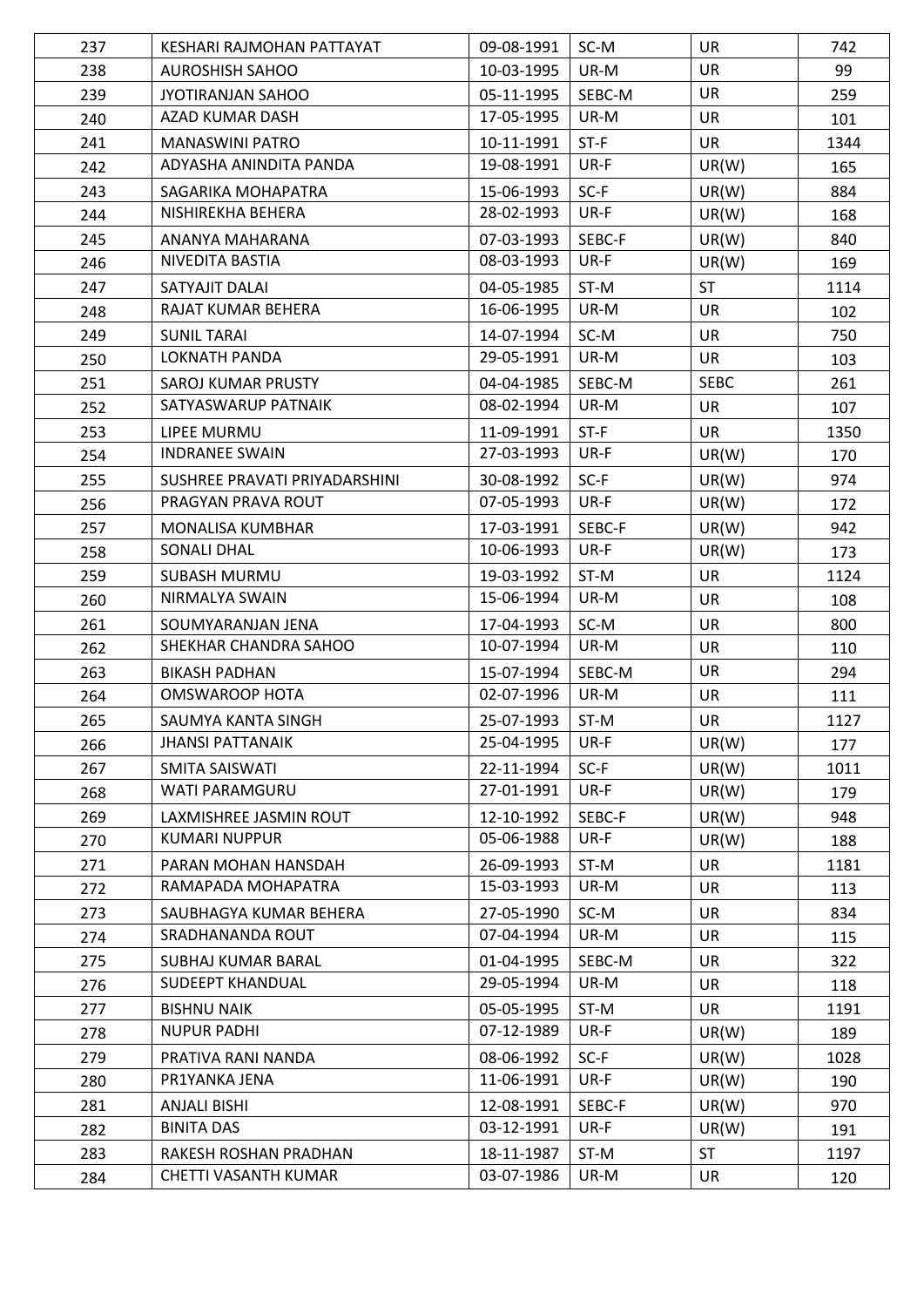| 285 | <b>KHUSIRAM SUNA</b>          | 25-01-1993 | SC-M   | <b>UR</b>   | 856  |
|-----|-------------------------------|------------|--------|-------------|------|
| 286 | PRADYUMNA MISHRA              | 20-05-1993 | UR-M   | <b>UR</b>   | 123  |
| 287 | <b>ARUN PRADHAN</b>           | 03-06-1988 | SEBC-M | <b>UR</b>   | 328  |
| 288 | <b>GOLAK PRASAD PATRA</b>     | 13-05-1994 | UR-M   | <b>UR</b>   | 125  |
| 289 | M SIVARAM                     | 15-08-1991 | ST-M   | <b>UR</b>   | 1256 |
| 290 | SUSHREE ARPITA BHUYAN         | 27-05-1993 | UR-F   | UR(W)       | 195  |
| 291 | <b>AASHNA NAIK</b>            | 16-08-1996 | $SC-F$ | UR(W)       | 1062 |
| 292 | TRUPTILATA SATAPATHY          | 20-04-1995 | UR-F   | UR(W)       | 200  |
| 293 | <b>RAJASHREE NAYAK</b>        | 01-04-1993 | SEBC-F | UR(W)       | 1000 |
| 294 | SASMITA HOTTA                 | 14-07-1987 | UR-F   | UR(W)       | 204  |
| 295 | <b>LAKHAN SOREN</b>           | 14-08-1993 | ST-M   | <b>UR</b>   | 1261 |
| 296 | SWAROOP SATYABRATA NANDA      | 21-01-1995 | UR-M   | UR          | 128  |
| 297 | <b>DINESH NAYAK</b>           | 10-10-1993 | SC-M   | <b>UR</b>   | 860  |
| 298 | SAMBIT SATYABRATA NANDA       | 18-05-1990 | UR-M   | UR          | 131  |
| 299 | DIPTISHEKHAR GHODA            | 13-05-1992 | SEBC-M | <b>UR</b>   | 332  |
| 300 | SK SARWAR ALI                 | 03-05-1990 | UR-M   | <b>UR</b>   | 133  |
| 301 | <b>SWARUP BINDHANI</b>        | 23-04-1995 | ST-M   | <b>UR</b>   | 1266 |
|     |                               |            |        |             |      |
| 302 | AMLAN KUSUM                   | 04-02-1991 | UR-F   | UR(W)       | 205  |
| 303 | SWETAPADMA BEHERA             | 21-08-1993 | $SC-F$ | UR(W)       | 1083 |
| 304 | <b>ANANYA PATRA</b>           | 24-05-1991 | UR-F   | UR(W)       | 206  |
| 305 | PRIYANKA SENAPATI             | 27-04-1990 | SEBC-F | UR(W)       | 1036 |
| 306 | ARUNIMA PATTANAYAK            | 21-09-1990 | UR-F   | UR(W)       | 214  |
| 307 | <b>BIJAY KUMAR NAIK</b>       | 05-10-1993 | ST-M   | <b>UR</b>   | 1300 |
| 308 | <b>PRATIK SWAIN</b>           | 12-02-1992 | UR-M   | UR          | 134  |
| 309 | ABHIMANYU BEHERA              | 28-05-1995 | SC-M   | <b>UR</b>   | 865  |
| 310 | PARTIS JENA                   | 08-06-1992 | UR-M   | <b>UR</b>   | 135  |
| 311 | HIMANSHU SEKHAR PUHAN         | 26-04-1987 | SEBC-M | <b>SEBC</b> | 344  |
| 312 | SUBHAN KUMAR SAHU             | 23-06-1993 | UR-M   | <b>UR</b>   | 137  |
| 313 | <b>DEEPAK INDUAR</b>          | 30-03-1994 | ST-M   | <b>UR</b>   | 1338 |
| 314 | <b>KAJAL DAS</b>              | 02-08-1994 | UR-F   | UR(W)       | 217  |
| 315 | PRIYADARSINI NANDA            | 04-05-1989 | $SC-F$ | UR(W)       | 1095 |
| 316 | SOMYA SENAPATI                | 02-06-1995 | UR-F   | UR(W)       | 222  |
| 317 | AYESHA SITAM                  | 01-01-1992 | SEBC-F | UR(W)       | 1099 |
| 318 | SUSHREE PRIYADARSHINI SAMANTA | 07-01-1992 | UR-F   | UR(W)       | 226  |
| 319 | SENGEL SINGH MURMU            | 13-03-1993 | ST-M   | <b>UR</b>   | 1354 |
| 320 | KAUNTEYA KRISHNA DAS          | 18-07-1994 | UR-M   | UR          | 141  |
| 321 | <b>AVINASH SHANKAR</b>        | 02-08-1992 | SC-M   | <b>UR</b>   | 881  |
| 322 | AVINISH KUMAR SINGH           | 25-02-1992 | UR-M   | UR          | 143  |
| 323 | DEBARANJAN DAS                | 27-04-1986 | SEBC-M | <b>SEBC</b> | 376  |
| 324 | SHARADA PRIYADARSHI SWAIN     | 27-05-1992 | UR-M   | <b>UR</b>   | 144  |
| 325 | MALAYA SONU BARA              | 15-06-1992 | ST-M   | <b>UR</b>   | 1388 |
| 326 | SUSHMI REKHA PANDA            | 16-04-1994 | UR-F   | UR(W)       | 234  |
| 327 | AISHWARYA PRIYADARSHINI       | 28-09-1993 | $SC-F$ | <b>UR</b>   | 1262 |
| 328 | SUBHASMITA PATRA              | 07-07-1994 | UR-F   | UR(W)       | 238  |
| 329 | ANNWESHA JENA                 | 08-07-1996 | SEBC-F | UR(W)       | 1113 |
| 330 | RITUPARNNA SAMANTARAY         | 08-07-1992 | UR-F   | UR(W)       | 249  |
| 331 | PRATIK KUMAR NAYAK            | 17-01-1990 | ST-M   | <b>ST</b>   | 1400 |
| 332 | DEBI PRASANNA PANDA           | 04-06-1993 | UR-M   | UR          | 145  |
|     |                               |            |        |             |      |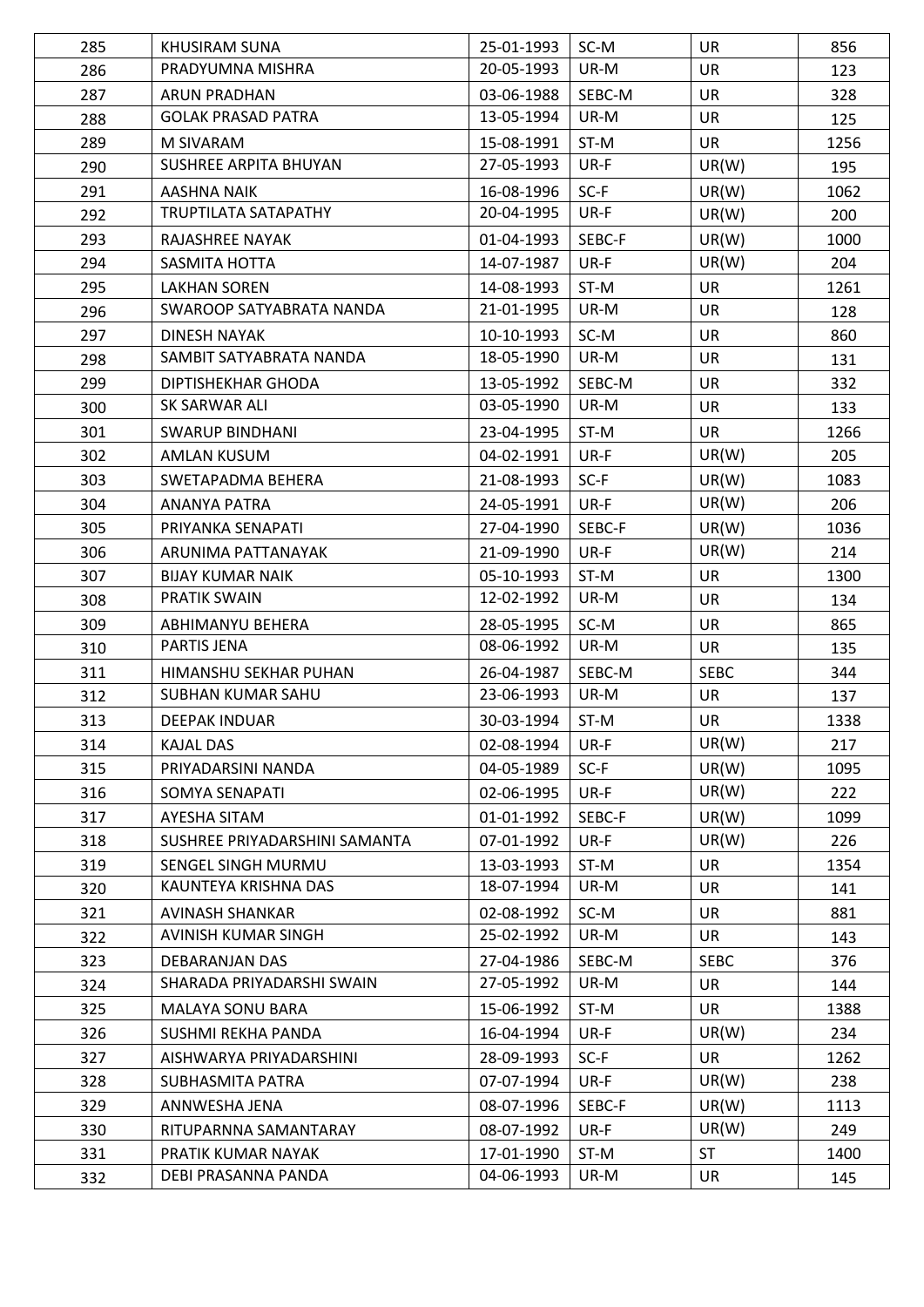| 333 | MRUGANKA HAWLADAR             | 08-02-1992               | SC-M         | <b>UR</b>   | 915  |
|-----|-------------------------------|--------------------------|--------------|-------------|------|
| 334 | <b>SESAN KUMAR BISOYI</b>     | 17-04-1994               | UR-M         | <b>UR</b>   | 146  |
| 335 | <b>JINAT KUMAR DAS</b>        | 08-05-1987               | SEBC-M       | <b>SEBC</b> | 377  |
| 336 | KAMALAKANTA BEHERUK           | 04-05-1994               | UR-M         | <b>UR</b>   | 148  |
| 337 | PREETI SMITA                  | 10-07-1994               | $SC-F$       | <b>UR</b>   | 1303 |
| 338 | SUSHREE SADBHABANA DAS        | 05-09-1994               | UR-F         | UR(W)       | 255  |
| 339 | SUGYANI KUMARI MOHARANA       | 03-02-1989               | SEBC-F       | <b>UR</b>   | 1267 |
| 340 | SAGARIKA ROUT                 | 14-09-1994               | UR-F         | UR(W)       | 256  |
| 341 | <b>LALIT PRAKASH MAJHI</b>    | 10-05-1995               | SC-M         | <b>UR</b>   | 931  |
| 342 | <b>DEEPAK BHARAJ</b>          | 07-05-1994               | UR-M         | <b>UR</b>   | 149  |
| 343 | KUMAR PRABHAS CHANDRA PADHAN  | 04-07-1987               | SEBC-M       | <b>SEBC</b> | 379  |
| 344 | S RAMESWAR REDDY              | 12-06-1995               | UR-M         | UR          | 154  |
| 345 | SATYASMITA BEHERA             | 30-01-1994               | $SC-F$       | <b>UR</b>   | 1314 |
| 346 | SOUMYASHREE MOHAPATRA         | 10-06-1993               | UR-F         | UR(W)       | 269  |
| 347 | SWASTITOYA GOMATI             | 14-09-1991               | SEBC-F       | <b>UR</b>   | 1271 |
| 348 | <b>ALIKA PRADHAN</b>          | 19-04-1988               | UR-F         | UR(W)       | 276  |
|     |                               |                          |              |             |      |
| 349 | PABITRA KUMAR SETHY           | 05-07-1994<br>24-06-1995 | SC-M<br>UR-M | <b>UR</b>   | 978  |
| 350 | PRIYABRATA NAYAK              |                          |              | <b>UR</b>   | 155  |
| 351 | RAJ NARAYAN SWAIN             | 17-06-1987               | SEBC-M       | <b>SEBC</b> | 380  |
| 352 | DEVIDUTTA RAMANI RANJAN ROUT  | 24-11-1995               | UR-M         | <b>UR</b>   | 156  |
| 353 | SONAM PRIYADARSHANI           | 20-04-1995               | $SC-F$       | <b>UR</b>   | 1317 |
| 354 | <b>MANISHA NAYAK</b>          | 06-11-1992               | UR-F         | UR(W)       | 282  |
| 355 | RAHULDEV LENKA                | 08-05-1991               | SEBC-M       | <b>UR</b>   | 382  |
| 356 | PUJA BHOL                     | 28-06-1995               | UR-F         | UR(W)       | 286  |
| 357 | <b>SUNIL KUMAR SAHU</b>       | 04-06-1992               | SC-M         | <b>UR</b>   | 995  |
| 358 | ROSHAN KUMAR MOHANTY          | 02-03-1996               | UR-M         | <b>UR</b>   | 157  |
| 359 | <b>JYOTIPRAKASH BISWAL</b>    | 26-06-1988               | SEBC-M       | <b>UR</b>   | 393  |
| 360 | AMBIKA PRASAD NAYAK           | 19-05-1991               | UR-M         | <b>UR</b>   | 158  |
| 361 | RUCHIRA RUPABALLI NAYAK       | 31-03-1994               | $SC-F$       | <b>UR</b>   | 1357 |
| 362 | SUBHALAGNA DASH               | 05-07-1991               | UR-F         | UR(W)       | 291  |
| 363 | TARUNJYOTI MOHARANA           | 15-12-1986               | SEBC-M       | <b>SEBC</b> | 394  |
| 364 | SRISHTY SANANDA HOTA          | 08-09-1993               | UR-F         | UR(W)       | 293  |
| 365 | <b>MALAYA KANT SETHI</b>      | 22-09-1993               | SC-M         | <b>UR</b>   | 1003 |
| 366 | <b>BAIKUNTHA SAHU</b>         | 27-06-1992               | UR-M         | UR          | 160  |
| 367 | <b>ABHIJIT SAHOO</b>          | 15-03-1992               | SEBC-M       | <b>UR</b>   | 397  |
| 368 | PRITIMOHAN SAHOO              | 09-07-1992               | UR-M         | <b>UR</b>   | 161  |
| 369 | <b>DEVI GAYATRI</b>           | 17-07-1984               | $SC-F$       | SC(W)       | 1380 |
| 370 | SHREERUPA PANDA               | 01-11-1994               | UR-F         | UR(W)       | 295  |
| 371 | BRAJENDRA KUMAR SAHU          | 06-03-1992               | SEBC-M       | <b>UR</b>   | 453  |
| 372 | <b>B RUTUPARNA SUBHASMITA</b> | 26-05-1990               | UR-F         | UR(W)       | 300  |
| 373 | LALATENDU BEHERA              | 05-01-1993               | SC-M         | <b>UR</b>   | 1050 |
| 374 | SANGRAM KESHARI PATEL         | 20-09-1991               | UR-M         | <b>UR</b>   | 166  |
| 375 | <b>GOKULANANDA SAHU</b>       | 08-10-1994               | SEBC-M       | <b>UR</b>   | 463  |
| 376 | <b>SUBRAT KUMAR BISWAL</b>    | 28-12-1992               | UR-M         | <b>UR</b>   | 167  |
| 377 | <b>MOUSHMI BISWAS</b>         | 21-10-1992               | $SC-F$       | <b>UR</b>   | 1398 |
| 378 | <b>KARISHMA</b>               | 15-10-1990               | UR-F         | UR(W)       | 301  |
| 379 | <b>SUNIL KUMAR SAHOO</b>      | 20-07-1983               | SEBC-M       | <b>SEBC</b> | 482  |
|     |                               |                          |              |             |      |
| 380 | SAMPADA MOHANTY               | 04-06-1993               | UR-F         | UR(W)       | 304  |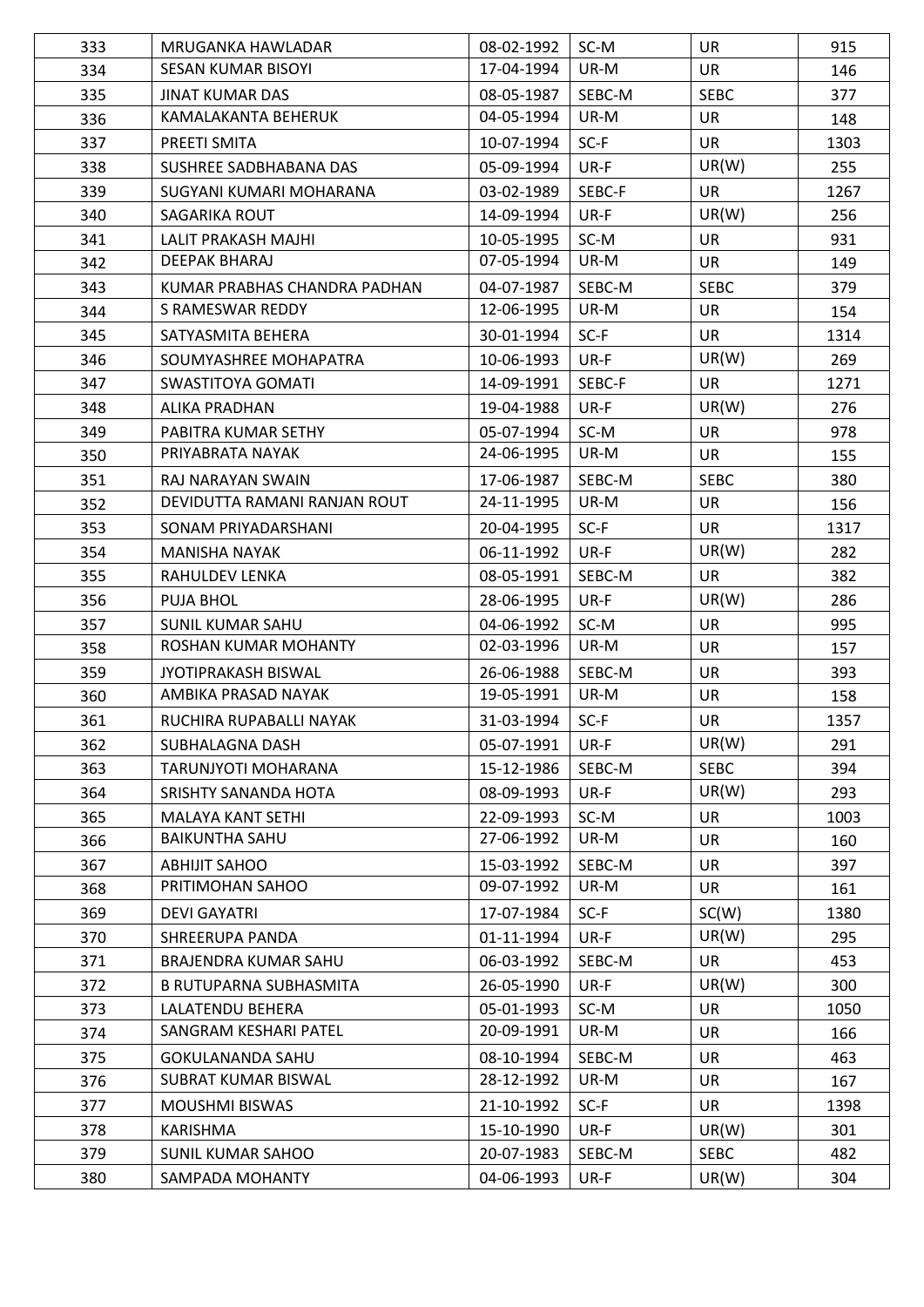| 381 | SUDHANSHU SEKHAR SETHY        | 21-11-1991 | SC-M   | UR.         | 1074 |
|-----|-------------------------------|------------|--------|-------------|------|
| 382 | VEDAPRAKASH ACHARYA           | 01-04-1993 | UR-M   | <b>UR</b>   | 171  |
| 383 | JAYANTA KUMAR BEHERA          | 12-07-1987 | SEBC-M | <b>SEBC</b> | 485  |
| 384 | SABYASACHI HOTA               | 12-01-1994 | UR-M   | <b>UR</b>   | 174  |
| 385 | <b>B MONALI PRIYADARSINI</b>  | 18-07-1991 | $SC-F$ | SC(W)       | 1401 |
| 386 | ANINDITA BISWAL               | 17-06-1994 | UR-F   | UR(W)       | 310  |
| 387 | SRIKANTA KUMAR PRUSTY         | 18-12-1990 | SEBC-M | UR          | 492  |
| 388 | AKANKSHYA PADHAN              | 16-03-1993 | UR-F   | UR(W)       | 314  |
| 389 | SAGAR KUMAR BALA              | 07-08-1994 | SC-M   | <b>UR</b>   | 1109 |
| 390 | <b>BISWADEEP LENKA</b>        | 21-02-1994 | UR-M   | UR.         | 175  |
| 391 | DEEPAK RANJAN SEN             | 25-04-1985 | SEBC-M | <b>SEBC</b> | 508  |
| 392 | SHYAMALENDU BIKASH MISHRA     | 18-07-1994 | UR-M   | UR          | 176  |
| 393 | JHARANA MAHANAND              | 02-07-1994 | $SC-F$ | SC(W)       | 1403 |
| 394 | DEE GEE UTKALIKA              | 01-04-1993 | UR-F   | UR(W)       | 315  |
| 395 | <b>TAPASH SAHOO</b>           | 21-03-1993 | SEBC-M | UR          | 533  |
| 396 | NIBEDITA PANDA                | 18-02-1994 | UR-F   | UR(W)       | 319  |
| 397 | <b>TANMOY MAHALI</b>          | 30-05-1993 | SC-M   | <b>UR</b>   | 1126 |
| 398 | <b>SUNIL KUMAR KAR</b>        | 17-06-1988 | UR-M   | <b>UR</b>   | 178  |
| 399 | AKSHAY KUMAR GOCHHAYAT        | 10-05-1990 | SEBC-M | <b>UR</b>   | 546  |
| 400 | CHITTA RANJAN MISHRA          | 04-07-1985 | UR-M   | <b>UR</b>   | 180  |
| 401 | PURANDAR MAHALING             | 25-06-1994 | SC-M   | <b>UR</b>   | 1129 |
| 402 | SANGEETA SAHOO                | 04-03-1995 | UR-F   | UR(W)       | 321  |
| 403 | KUMAR GOURAB PATRA            | 31-08-1992 | SEBC-M | <b>UR</b>   | 560  |
| 404 | INDIRA PRIYADARSHANI          | 30-01-1996 | UR-F   | UR(W)       | 325  |
| 405 | SIBAPRASAD SETHI              | 03-05-1985 | SC-M   | <b>SC</b>   | 1195 |
| 406 | <b>HRUSHIKESH SEN</b>         | 01-12-1992 | UR-M   | UR          | 181  |
| 407 | <b>SURJYA SHANKAR MEHER</b>   | 07-11-1984 | SEBC-M | <b>SEBC</b> | 577  |
| 408 | DIBYA SANJAM MAHUNTA          | 08-08-1990 | UR-M   | <b>UR</b>   | 182  |
| 409 | <b>DS ARVIND</b>              | 25-03-1996 | SC-M   | UR          | 1212 |
| 410 | <b>SUBHASHREE ROUT</b>        | 15-03-1996 | UR-F   | UR(W)       | 326  |
| 411 | <b>CHHATISH CHANDRA MEHER</b> | 15-07-1995 | SEBC-M | <b>UR</b>   | 597  |
| 412 | <b>SWEETA NAYAK</b>           | 26-04-1994 | UR-F   | UR(W)       | 327  |
| 413 | PRITAM BAGH                   | 19-05-1994 | SC-M   | <b>UR</b>   | 1228 |
| 414 | SURYA NARAYAN CHAND           | 21-01-1992 | UR-M   | UR          | 183  |
| 415 | <b>ABINASH PAL</b>            | 22-08-1993 | SEBC-M | <b>UR</b>   | 603  |
| 416 | <b>GURU GAURAV DAS</b>        | 16-06-1993 | UR-M   | UR          | 184  |
| 417 | <b>BIBHUKANT JENA</b>         | 04-09-1989 | SC-M   | <b>UR</b>   | 1238 |
| 418 | SUBHASHREE MOHANTY            | 20-05-1992 | UR-F   | UR(W)       | 333  |
| 419 | SAMIR RANJAN SAHOO            | 06-06-1986 | SEBC-M | <b>SEBC</b> | 605  |
| 420 | SUDEEPTA PATTANAYAK           | 07-07-1992 | UR-F   | UR(W)       | 334  |
| 421 | SATYAJIT BEHERA               | 14-03-1991 | SC-M   | <b>UR</b>   | 1295 |
| 422 | SATYAJIT TRIPATHY             | 04-05-1994 | UR-M   | <b>UR</b>   | 185  |
| 423 | <b>GIRIJA SANKAR BISWAL</b>   | 26-05-1990 | SEBC-M | UR          | 607  |
| 424 | <b>BISHWAJIT MUND</b>         | 19-06-1988 | UR-M   | <b>UR</b>   | 187  |
| 425 | DINESH KUMAR BEHERA           | 28-10-1995 | SC-M   | <b>UR</b>   | 1305 |
| 426 | SAMPURNA BAL                  | 25-02-1994 | UR-F   | UR(W)       | 337  |
| 427 | BHAKTA PRASANNA SWAIN         | 05-09-1990 | SEBC-M | <b>UR</b>   | 609  |
| 428 | ARPITA PANDA                  | 23-03-1994 | UR-F   | UR(W)       | 338  |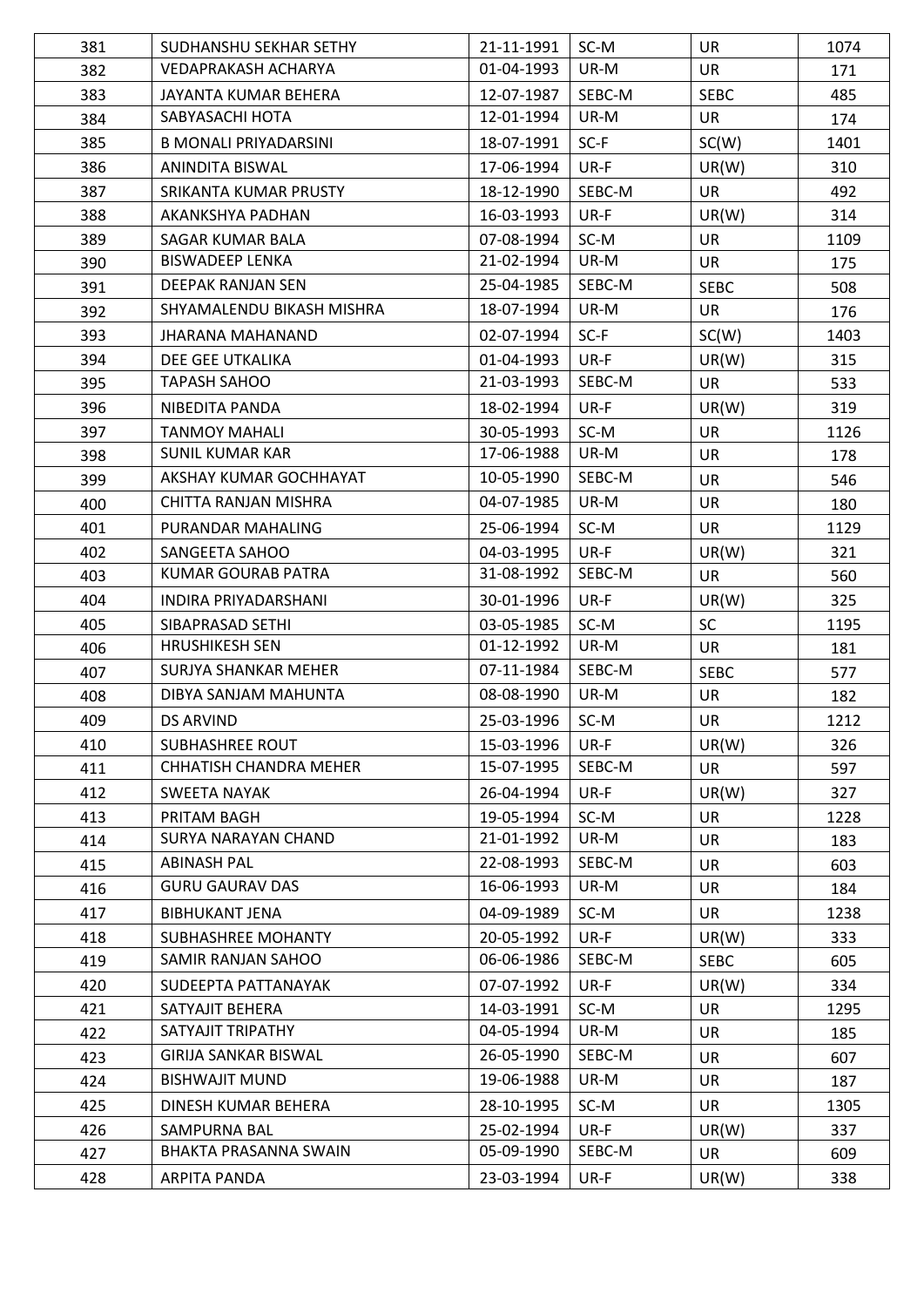| 429 | <b>BIKASH RANJAN BISI</b>        | 01-06-1991 | SC-M   | <b>UR</b>   | 1311 |
|-----|----------------------------------|------------|--------|-------------|------|
| 430 | RASHMI RANJAN CHOUHAN            | 10-07-1992 | UR-M   | <b>UR</b>   | 192  |
| 431 | <b>BIJITATMA SAHOO</b>           | 04-03-1992 | SEBC-M | <b>UR</b>   | 610  |
| 432 | <b>DEBASIS DASH</b>              | 14-10-1992 | UR-M   | <b>UR</b>   | 193  |
| 433 | PRANABANDHU JAGDALA              | 15-05-1993 | SC-M   | <b>UR</b>   | 1336 |
| 434 | PRIYAMBADA MOHANTY               | 04-12-1990 | UR-F   | UR(W)       | 346  |
| 435 | K AGASYA RAJ                     | 26-02-1993 | SEBC-M | <b>UR</b>   | 614  |
| 436 | PRIYANKA JENA                    | 27-02-1991 | UR-F   | UR(W)       | 347  |
| 437 | <b>MILAN KUMAR TAREI</b>         | 23-02-1991 | SC-M   | <b>UR</b>   | 1362 |
| 438 | PRASANTA KUMAR SWAIN             | 02-05-1993 | UR-M   | <b>UR</b>   | 194  |
| 439 | SHAKTI RANJAN MALLICK            | 19-07-1993 | SEBC-M | <b>UR</b>   | 615  |
| 440 | AMIYA RANJAN PARIDA              | 25-06-1994 | UR-M   | UR          | 198  |
| 441 | AMIYA MAHANANDA                  | 17-01-1993 | SC-M   | SC          | 1402 |
| 442 | <b>ERUM NAAZ</b>                 | 28-09-1991 | UR-F   | UR(W)       | 348  |
| 443 | AMIT KUMAR SAHOO                 | 02-03-1991 | SEBC-M | <b>UR</b>   | 624  |
| 444 | <b>SUMAILA ASIF</b>              | 24-08-1993 | UR-F   | UR(W)       | 353  |
| 445 | SANTOSH KUMAR SAHU               | 05-06-1992 | SEBC-M | <b>UR</b>   | 625  |
| 446 | <b>ABINASH NANDA</b>             | 23-11-1995 | UR-M   | UR          | 201  |
| 447 | RAJMOHAN ROUT                    | 02-08-1992 | SEBC-M | <b>UR</b>   | 635  |
| 448 | ANANYA DASH                      | 28-01-1994 | UR-F   | UR(W)       | 355  |
| 449 | SABYASACHI DAS                   | 06-06-1993 | SEBC-M | <b>UR</b>   | 639  |
| 450 | <b>BISWAJIT NAYAK</b>            | 02-06-1991 | UR-M   | UR          | 202  |
| 451 | JITENDRA KUMAR DEHURY            | 08-06-1980 | SEBC-M | <b>SEBC</b> | 649  |
| 452 | <b>GARIMA SINGH DEO</b>          | 01-02-1995 | UR-F   | UR(W)       | 359  |
| 453 | OM PRAKASH KHUNTIA               | 15-11-1988 | SEBC-M | <b>UR</b>   | 656  |
| 454 | SOUMYA RANJAN PATI               | 15-08-1989 | UR-M   | <b>UR</b>   | 203  |
| 455 | SABYASACHI ACHARYA               | 06-07-1984 | SEBC-M | <b>SEBC</b> | 658  |
| 456 | <b>SASWATI DAS</b>               | 11-02-1995 | UR-F   | UR(W)       | 360  |
| 457 | PREMANANDA MEHER                 | 21-05-1991 | SEBC-M | <b>UR</b>   | 682  |
| 458 | SOUMYARANJAN NAYAK               | 24-06-1992 | UR-M   | UR          | 207  |
| 459 | TAPAPRAKASH BEHERA               | 16-08-1983 | SEBC-M | <b>SEBC</b> | 686  |
| 460 | SUBHALAXMI DASH                  | 12-03-1995 | UR-F   | UR(W)       | 361  |
| 461 | PABITRA PARAHNA GIRI             | 23-12-1986 | SEBC-M | <b>SEBC</b> | 688  |
| 462 | SWARAJ SAMBIT SAMAL              | 05-08-1992 | UR-M   | UR          | 208  |
| 463 | PANKAJA KUMAR CHAND              | 10-09-1989 | SEBC-M | <b>UR</b>   | 691  |
| 464 | <b>SONALI SWAIN</b>              | 12-05-1992 | UR-F   | UR(W)       | 366  |
| 465 | SIDHANT ADARSH                   | 17-01-1991 | SEBC-M | <b>UR</b>   | 694  |
| 466 | <b>ALOK PADHEE</b>               | 13-04-1993 | UR-M   | <b>UR</b>   | 209  |
| 467 | <b>INDUSWARUP PRADHAN</b>        | 18-09-1992 | SEBC-M | <b>UR</b>   | 696  |
| 468 | ASTHA MOHANTA                    | 17-06-1994 | UR-F   | UR(W)       | 371  |
| 469 | <b>JNANARANJAN NAYAK</b>         | 14-06-1987 | SEBC-M | <b>SEBC</b> | 710  |
| 470 | <b>DEBASIS PAL</b>               | 07-11-1993 | UR-M   | <b>UR</b>   | 210  |
| 471 | <b>BHAGIRATHI PRADHAN</b>        | 11-07-1989 | SEBC-M | <b>UR</b>   | 712  |
| 472 | SAI HYNDAVI KONATAM              | 02-06-1995 | UR-F   | UR(W)       | 373  |
| 473 | <b>GEORGE DEEPAK DURGADATTAN</b> | 09-01-1990 | SEBC-M | <b>UR</b>   | 713  |
| 474 | SUBHAM GHOSE                     | 29-08-1994 | UR-M   | UR          | 212  |
| 475 | ASHIRBAD JENA                    | 31-05-1991 | SEBC-M | <b>UR</b>   | 719  |
| 476 | NANDITA MOHANTA                  | 29-09-1995 | UR-F   | UR(W)       | 374  |
|     |                                  |            |        |             |      |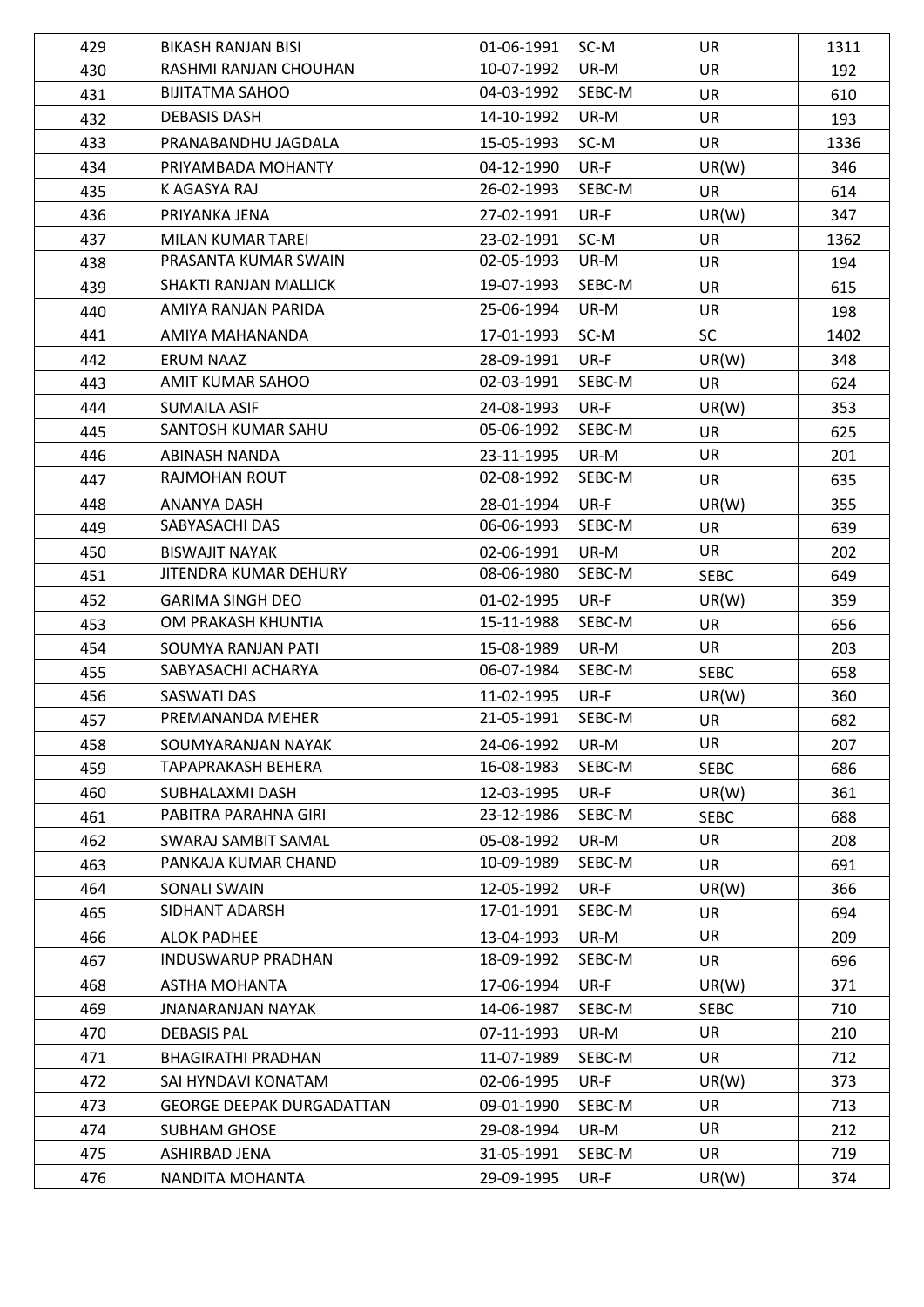| 477 | SUBRAT KUMAR PATRA            | 13-03-1986 | SEBC-M | <b>SEBC</b> | 735  |
|-----|-------------------------------|------------|--------|-------------|------|
| 478 | PARTHA SARATHI SAHOO          | 19-12-1994 | UR-M   | <b>UR</b>   | 213  |
| 479 | ASHUTOSH JENA                 | 08-06-1994 | SEBC-M | <b>UR</b>   | 749  |
| 480 | <b>BIJAYA NAIK</b>            | 17-07-1985 | UR-F   | UR(W)       | 375  |
| 481 | RAKESH KUMAR DAS              | 19-04-1992 | SEBC-M | <b>UR</b>   | 759  |
| 482 | DEVIPRASANNA MOHANTY          | 08-03-1993 | UR-M   | <b>UR</b>   | 215  |
| 483 | NISHANTA BALIYARSINGH         | 12-05-1992 | SEBC-M | <b>UR</b>   | 768  |
| 484 | SUNITA NAYAK                  | 01-05-1986 | UR-F   | UR(W)       | 383  |
| 485 | RASMI RANJAN SAHOO            | 02-02-1992 | SEBC-M | UR          | 790  |
| 486 | ANJAN KUMAR TRIPATHY          | 12-04-1994 | UR-M   | <b>UR</b>   | 216  |
| 487 | CHINMAYA PRADHAN              | 08-02-1991 | SEBC-M | <b>UR</b>   | 817  |
| 488 | PALAK SINGH                   | 29-07-1993 | UR-F   | UR(W)       | 389  |
| 489 | SATYAJIT BHUYAN               | 10-05-1994 | SEBC-M | <b>UR</b>   | 823  |
| 490 | DHANANJAY SAHOO               | 17-08-1994 | UR-M   | <b>UR</b>   | 218  |
| 491 | SUBHRAMANYU SAHU              | 09-02-1994 | SEBC-M | <b>UR</b>   | 846  |
| 492 | <b>SUMAN PRADHAN</b>          | 23-10-1994 | UR-F   | UR(W)       | 390  |
| 493 | SANKARSAN PARIDA              | 06-06-1987 | SEBC-M | <b>SEBC</b> | 850  |
| 494 | SANAT KUMAR THAKUR            | 10-09-1994 | UR-M   | <b>UR</b>   | 219  |
| 495 | <b>RANJIT KUMAR ROUT</b>      | 03-05-1981 | SEBC-M | <b>SEBC</b> | 852  |
| 496 | SWETAMBARI ACHARYA            | 24-09-1989 | UR-F   | UR(W)       | 395  |
| 497 | ASUTOSH SANGRAMSINGH          | 01-05-1993 | SEBC-M | <b>UR</b>   | 857  |
| 498 | SANGRAM KESHARI MOHANTY       | 03-06-1984 | UR-M   | UR          | 223  |
| 499 | <b>GANESH PRASAD DAS</b>      | 10-10-1993 | SEBC-M | <b>UR</b>   | 861  |
| 500 | <b>SMITA MOHANTY</b>          | 17-04-1992 | UR-F   | UR(W)       | 398  |
| 501 | SAROJ KUMAR MEHER             | 29-07-1987 | SEBC-M | <b>SEBC</b> | 868  |
| 502 | PRAKASH CHANDRA PARIDA        | 21-10-1986 | UR-M   | <b>UR</b>   | 224  |
| 503 | <b>LIPAN PATEL</b>            | 23-04-1991 | SEBC-M | <b>UR</b>   | 872  |
| 504 | PRAJNA PARIMITA JENA          | 30-06-1994 | UR-F   | UR(W)       | 401  |
| 505 | <b>SHAILESH DAURA</b>         | 01-11-1984 | SEBC-M | <b>SEBC</b> | 873  |
| 506 | JYOTI PRAKASH C K ACHARYA     | 15-09-1990 | UR-M   | UR          | 225  |
| 507 | CHINMAYA BISWAL               | 28-03-1995 | SEBC-M | <b>UR</b>   | 891  |
| 508 | SMITIRUPA MISHRA              | 11-08-1994 | UR-F   | UR(W)       | 403  |
| 509 | <b>RAKESH PANDIT</b>          | 02-07-1986 | SEBC-M | <b>SEBC</b> | 893  |
| 510 | AKASH SAMAL                   | 24-09-1993 | UR-M   | UR          | 229  |
| 511 | <b>MRUTYUNJAY SAHOO</b>       | 23-05-1985 | SEBC-M | <b>SEBC</b> | 909  |
| 512 | <b>MONIKA BARIK</b>           | 30-03-1995 | UR-F   | UR(W)       | 406  |
| 513 | SANTIBHUSAN JENA              | 18-01-1993 | SEBC-M | UR          | 921  |
| 514 | <b>JYOTIRANJAN PALEI</b>      | 09-02-1994 | UR-M   | <b>UR</b>   | 231  |
| 515 | <b>BIMAL MOHAN MALLICK</b>    | 22-05-1995 | SEBC-M | <b>UR</b>   | 961  |
| 516 | POOJA NAYAK                   | 05-02-1996 | UR-F   | UR(W)       | 407  |
| 517 | AMBUJA RATNA MUDULI           | 17-11-1993 | SEBC-M | <b>UR</b>   | 985  |
| 518 | <b>SUMAN KAR</b>              | 19-02-1994 | UR-M   | <b>UR</b>   | 232  |
| 519 | HARISH CHANDRA BAGH           | 15-05-1988 | SEBC-M | <b>UR</b>   | 987  |
| 520 | TIKI MOHAPATRA                | 15-12-1984 | UR-F   | UR(W)       | 410  |
| 521 | PRADEEP KUMAR JENA            | 11-04-1983 | SEBC-M | <b>SEBC</b> | 1040 |
| 522 | <b>SUJIT KUMAR NAIK</b>       | 26-05-1994 | UR-M   | UR          | 235  |
| 523 | <b>BHABESHA SUNDAR PRUSTY</b> | 12-06-1993 | SEBC-M | <b>UR</b>   | 1051 |
| 524 | INDIRA PRIYADARSINI MAHALAYAK | 16-05-1985 | UR-F   | UR(W)       | 411  |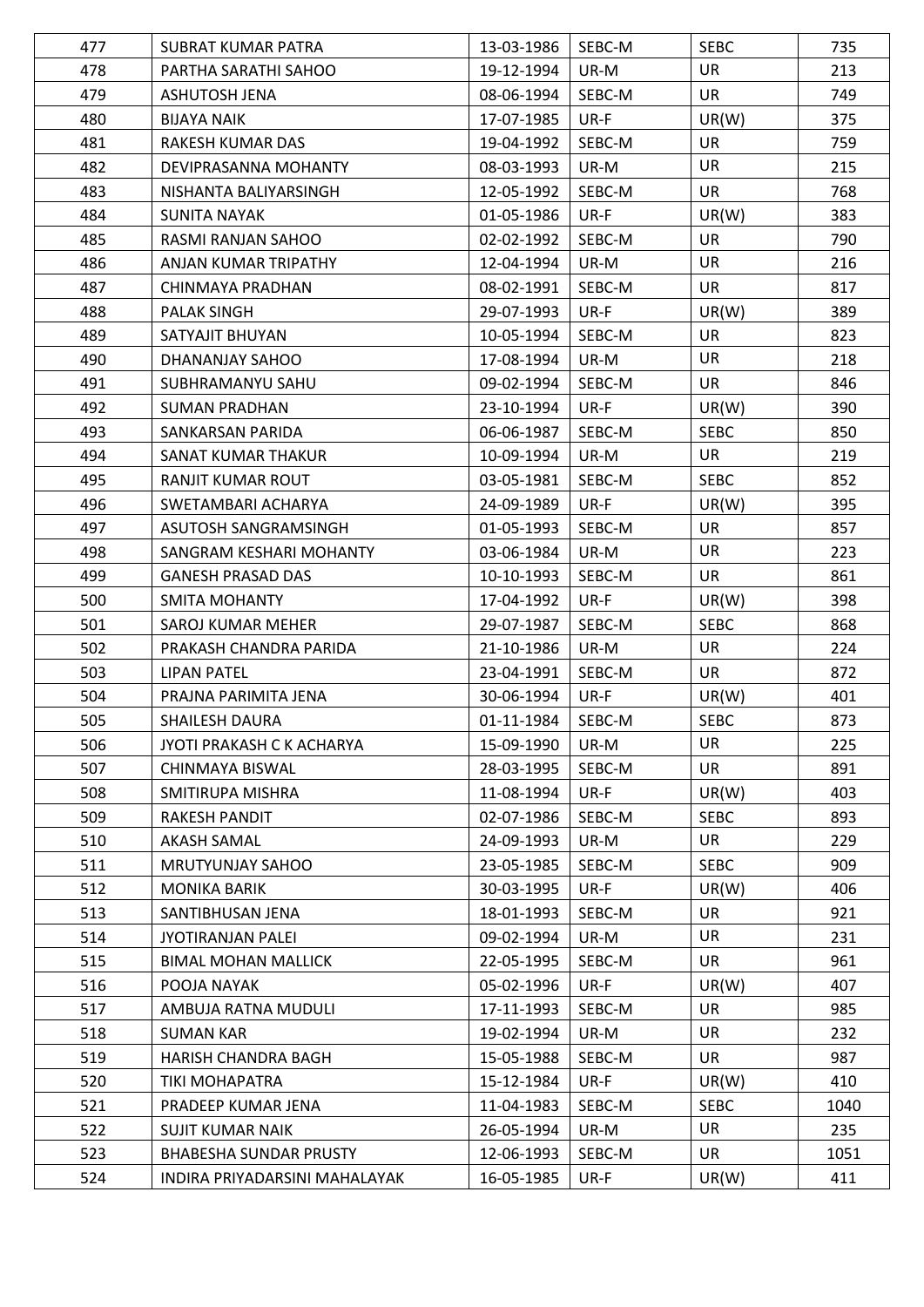| 525 | <b>SWASTIK SAHU</b>          | 28-03-1995 | SEBC-M | <b>UR</b>   | 1058 |
|-----|------------------------------|------------|--------|-------------|------|
| 526 | SASWAT KUMAR SAMAL           | 23-06-1994 | UR-M   | <b>UR</b>   | 236  |
| 527 | PRAYAGJIT ROUTRAY            | 20-05-1994 | SEBC-M | <b>UR</b>   | 1107 |
| 528 | <b>CHITRA S</b>              | 04-05-1990 | UR-F   | UR(W)       | 415  |
| 529 | SOUMYA RANJAN NAIK           | 03-08-1986 | SEBC-M | <b>SEBC</b> | 1115 |
| 530 | SATYAJEET BEDANT             | 24-07-1994 | UR-M   | <b>UR</b>   | 239  |
| 531 | DINESH SAHOO                 | 07-06-1987 | SEBC-M | <b>SEBC</b> | 1119 |
| 532 | PRIYADARSINI RAUTRAY         | 29-05-1993 | UR-F   | UR(W)       | 418  |
| 533 | <b>GYANA RANJAN BADAJENA</b> | 24-03-1987 | SEBC-M | <b>SEBC</b> | 1136 |
| 534 | SIDDHARTH SHANKAR SATAPATHY  | 15-09-1994 | UR-M   | UR          | 240  |
| 535 | DILLIP KUMAR MUDULI          | 04-04-1991 | SEBC-M | <b>UR</b>   | 1140 |
| 536 | SWATIMAYEE SUBHADARSANEE     | 05-10-1993 | UR-F   | UR(W)       | 420  |
| 537 | MUKTIKANTA GIRI              | 11-06-1989 | SEBC-M | <b>UR</b>   | 1143 |
| 538 | <b>SRIKANT PANDA</b>         | 25-09-1994 | UR-M   | <b>UR</b>   | 241  |
| 539 | PANKAJ KUMAR BHOL            | 29-05-1990 | SEBC-M | <b>UR</b>   | 1144 |
| 540 | <b>BIDYA BHARATI SAHU</b>    | 21-04-1994 | UR-F   | UR(W)       | 422  |
| 541 | BIKASHA CHANDRA SAHOO        | 05-01-1993 | SEBC-M | <b>UR</b>   | 1149 |
| 542 | ABINASH PANDA                | 22-03-1995 | UR-M   | <b>UR</b>   | 242  |
| 543 | <b>SUSHOVAN JENA</b>         | 04-09-1991 | SEBC-M | <b>UR</b>   | 1156 |
| 544 | <b>NEUSHREE PANI</b>         | 24-06-1994 | UR-F   | UR(W)       | 423  |
| 545 | RAJENDRA KUMAR PRUSTY        | 12-06-1988 | SEBC-M | <b>UR</b>   | 1165 |
| 546 | SOUMYAJIT SAMANTARAY         | 27-03-1995 | UR-M   | UR          | 243  |
| 547 | RAJIB LOCHAN SAHOO           | 15-06-1988 | SEBC-M | <b>UR</b>   | 1194 |
| 548 | <b>SUPRIYA JENA</b>          | 07-03-1995 | UR-F   | UR(W)       | 425  |
| 549 | PRITAM MAHAPATRO             | 02-09-1987 | SEBC-M | <b>SEBC</b> | 1198 |
| 550 | <b>ASHUTOSH PATEL</b>        | 12-05-1995 | UR-M   | <b>UR</b>   | 244  |
| 551 | RITESH SAHOO                 | 01-06-1988 | SEBC-M | <b>UR</b>   | 1214 |
| 552 | SUBHASHREE MOHANTY           | 15-02-1996 | UR-F   | UR(W)       | 426  |
| 553 | <b>TANMAYA BISWAL</b>        | 08-04-1994 | SEBC-M | <b>UR</b>   | 1227 |
| 554 | JYOTIPRAKASH KANJILAL        | 30-06-1995 | UR-M   | UR          | 245  |
| 555 | SAUMYA RANJAN MALLICK        | 05-02-1988 | SEBC-M | <b>UR</b>   | 1235 |
| 556 | SHWETLANA PANDA              | 25-03-1993 | UR-F   | UR(W)       | 428  |
| 557 | RANJAN KUMAR ROUTRAY         | 15-08-1986 | SEBC-M | <b>SEBC</b> | 1252 |
| 558 | <b>SHANTANU DAS</b>          | 09-05-1992 | UR-M   | UR          | 247  |
| 559 | ASHIM KUMAR PATEL            | 07-07-1991 | SEBC-M | <b>UR</b>   | 1268 |
| 560 | PRIYAMBADA PRIYADARSHINI     | 11-01-1989 | UR-F   | UR(W)       | 431  |
| 561 | ABINASH NAYAK                | 30-04-1991 | SEBC-M | <b>UR</b>   | 1270 |
| 562 | <b>ASHUTOSA GARG</b>         | 07-07-1992 | UR-M   | <b>UR</b>   | 248  |
| 563 | RAKESH KUMAR MAHARANA        | 21-09-1989 | SEBC-M | <b>UR</b>   | 1290 |
| 564 | SASWATI SATPATHY             | 03-12-1991 | UR-F   | UR(W)       | 433  |
| 565 | TEJRAJ SAHU                  | 26-06-1993 | SEBC-M | <b>UR</b>   | 1291 |
| 566 | MIR ARSHAD ALLI              | 13-05-1993 | UR-M   | <b>UR</b>   | 250  |
| 567 | PRAVASH KUMAR SAHOO          | 30-08-1987 | SEBC-M | <b>SEBC</b> | 1292 |
| 568 | KARISHMA KASTURI MISHRA      | 11-03-1992 | UR-F   | UR(W)       | 434  |
| 569 | SMRUTI RANJAN BEZ            | 19-09-1990 | SEBC-M | <b>UR</b>   | 1347 |
| 570 | <b>ABHIJIT SAHOO</b>         | 10-07-1993 | UR-M   | UR          | 252  |
| 571 | SIPAN KUMAR NAYAK            | 13-07-1994 | SEBC-M | <b>UR</b>   | 1368 |
| 572 | SASWATI PATTANAIK            | 04-07-1992 | UR-F   | UR(W)       | 435  |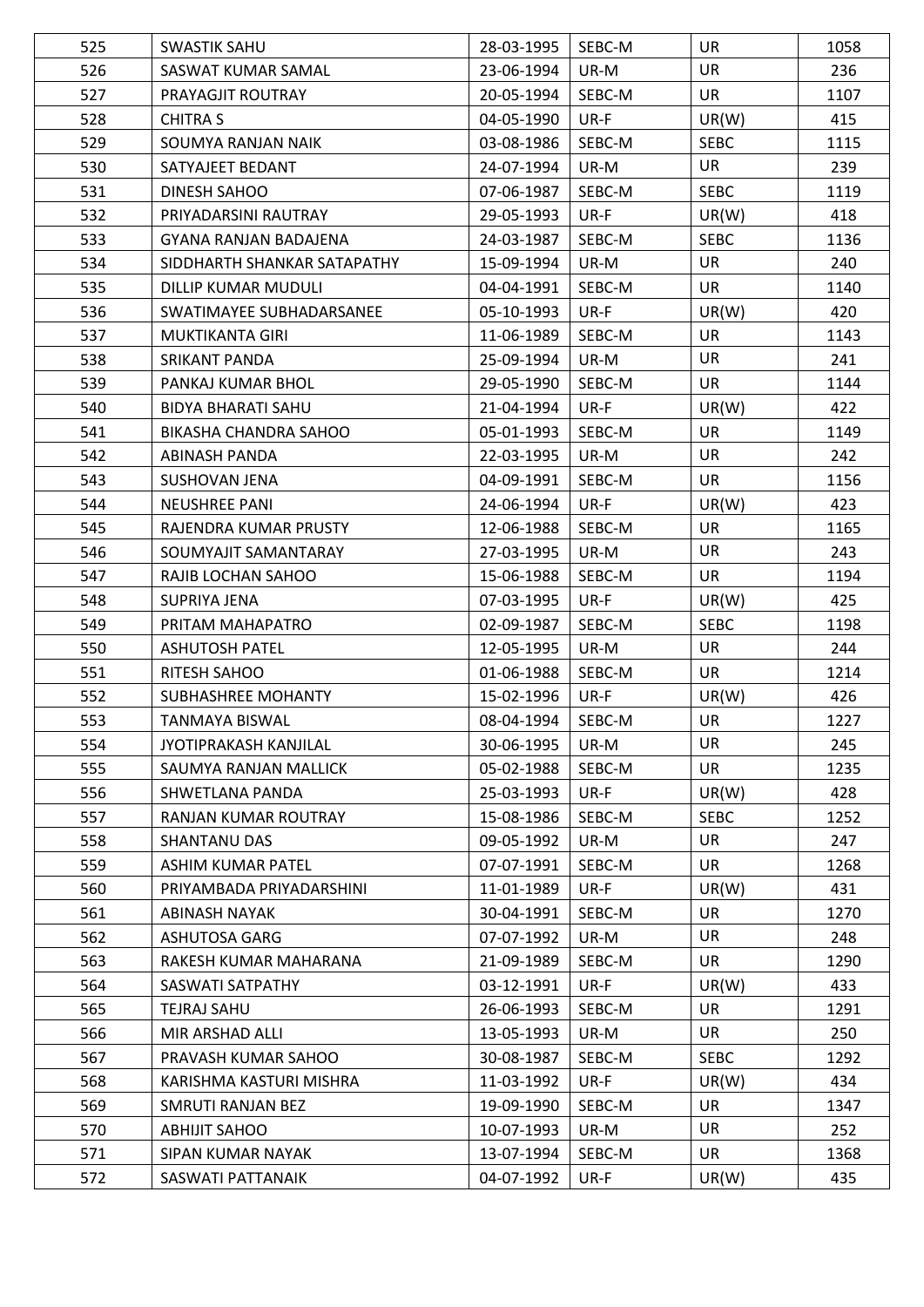| 573 | MUKESH KUMAR MEHER           | 29-05-1990 | SEBC-M | <b>UR</b>   | 1386 |
|-----|------------------------------|------------|--------|-------------|------|
| 574 | <b>MANAS RANJAN SENAPATI</b> | 04-03-1994 | UR-M   | UR          | 253  |
| 575 | SUBHA PRASAD SAHOO           | 14-10-1986 | SEBC-M | <b>SEBC</b> | 1397 |
| 576 | PRANGYA PANDA                | 20-06-1993 | UR-F   | UR(W)       | 437  |
| 577 | <b>ANURAG SENAPATI</b>       | 30-09-1994 | UR-M   | <b>UR</b>   | 257  |
| 578 | SMRUTI PRIYA MOHANTA         | 25-06-1993 | UR-F   | UR(W)       | 438  |
| 579 | <b>ANURAG MISHRA</b>         | 22-07-1995 | UR-M   | <b>UR</b>   | 258  |
| 580 | JYOTIRMAYEE PANDA            | 18-01-1994 | UR-F   | UR(W)       | 440  |
| 581 | <b>GYANA RANJAN PADHI</b>    | 01-04-1991 | UR-M   | <b>UR</b>   | 260  |
| 582 | POOJA PATTNAIK               | 08-03-1994 | UR-F   | UR(W)       | 441  |
| 583 | RAJ KISHORE PANDA            | 21-10-1991 | UR-M   | <b>UR</b>   | 262  |
| 584 | ROJALIN SAHOO                | 06-02-1995 | UR-F   | UR(W)       | 443  |
| 585 | ASIT KUMAR JENA              | 08-05-1992 | UR-M   | <b>UR</b>   | 263  |
| 586 | <b>ANKITA SWAIN</b>          | 28-02-1995 | UR-F   | UR(W)       | 444  |
| 587 | PRABHU PRASAD PATNAIK        | 06-07-1992 | UR-M   | <b>UR</b>   | 264  |
| 588 | <b>AYUSHI PATRA</b>          | 29-06-1995 | UR-F   | UR(W)       | 445  |
| 589 | <b>BIKASH KUMAR BEHERA</b>   | 19-07-1992 | UR-M   | <b>UR</b>   | 265  |
| 590 | SUBHASHREE SAHU              | 17-03-1994 | UR-F   | UR(W)       | 459  |
| 591 | PRANNOY DAS                  | 19-07-1992 | UR-M   | <b>UR</b>   | 266  |
| 592 | <b>ARCHANA SWAIN</b>         | 25-03-1993 | UR-F   | UR(W)       | 468  |
| 593 | <b>BIBEKA KUMAR PANDA</b>    | 03-08-1992 | UR-M   | <b>UR</b>   | 267  |
| 594 | CHINMAYEE SAHOO              | 15-11-1989 | UR-F   | UR(W)       | 470  |
| 595 | RAKESH RANJAN PANDA          | 06-11-1992 | UR-M   | <b>UR</b>   | 268  |
| 596 | SUBHALAXMI SAHOO             | 27-04-1991 | UR-F   | UR(W)       | 471  |
| 597 | TAPAS KUMAR BEHERA           | 14-06-1993 | UR-M   | <b>UR</b>   | 270  |
| 598 | SONASHREE SAHOO              | 28-12-1992 | UR-F   | UR(W)       | 473  |
| 599 | <b>ASUTOSH RATH</b>          | 08-07-1993 | UR-M   | <b>UR</b>   | 271  |
| 600 | PRIYADARSHINI BEHERA         | 08-09-1993 | UR-F   | UR(W)       | 475  |
| 601 | SOUMYA RANJAN MISHRA         | 27-12-1994 | UR-M   | <b>UR</b>   | 272  |
| 602 | <b>SOUMYA MOHANTY</b>        | 14-01-1995 | UR-F   | UR(W)       | 479  |
| 603 | HIMANSHU SEKHAR BEHERA       | 12-02-1995 | UR-M   | <b>UR</b>   | 273  |
| 604 | <b>IPSITA PANIGRAHI</b>      | 27-03-1991 | UR-F   | UR(W)       | 488  |
| 605 | NIKHIL BARAN DASH            | 15-08-1996 | UR-M   | <b>UR</b>   | 274  |
| 606 | SASMITA RANI ROUT            | 25-04-1985 | UR-F   | UR(W)       | 489  |
| 607 | <b>AVIJIT DAS</b>            | 04-06-1986 | UR-M   | <b>UR</b>   | 275  |
| 608 | <b>SUBHADRA MISHRA</b>       | 26-08-1989 | UR-F   | UR(W)       | 490  |
| 609 | RANJAN KUMAR MEHER           | 14-06-1990 | UR-M   | <b>UR</b>   | 277  |
| 610 | AISWARYA SAHU                | 14-08-1990 | UR-F   | UR(W)       | 491  |
| 611 | SAMBEET KUMAR BISWAL         | 17-03-1992 | UR-M   | <b>UR</b>   | 278  |
| 612 | SONALIKA SWAIN               | 12-09-1994 | UR-F   | UR(W)       | 498  |
| 613 | SUBHASISH SAHU               | 22-05-1992 | UR-M   | <b>UR</b>   | 279  |
| 614 | SMRUTI PRIYADARSINI KAR      | 16-12-1994 | UR-F   | UR(W)       | 500  |
| 615 | SAYED ASAD JALIL             | 11-07-1992 | UR-M   | <b>UR</b>   | 280  |
| 616 | BANIBANDANA NAYAK            | 16-01-1995 | UR-F   | UR(W)       | 501  |
| 617 | SWAGAT KUMAR KHAMARI         | 12-07-1992 | UR-M   | <b>UR</b>   | 281  |
| 618 | <b>BIBARTIKA NAYAK</b>       | 20-03-1996 | UR-F   | UR(W)       | 504  |
| 619 | SAURAV SUVANKAR DASH         | 31-05-1994 | UR-M   | <b>UR</b>   | 283  |
| 620 | SUDESHNA SAHOO               | 09-12-1989 | UR-F   | UR(W)       | 507  |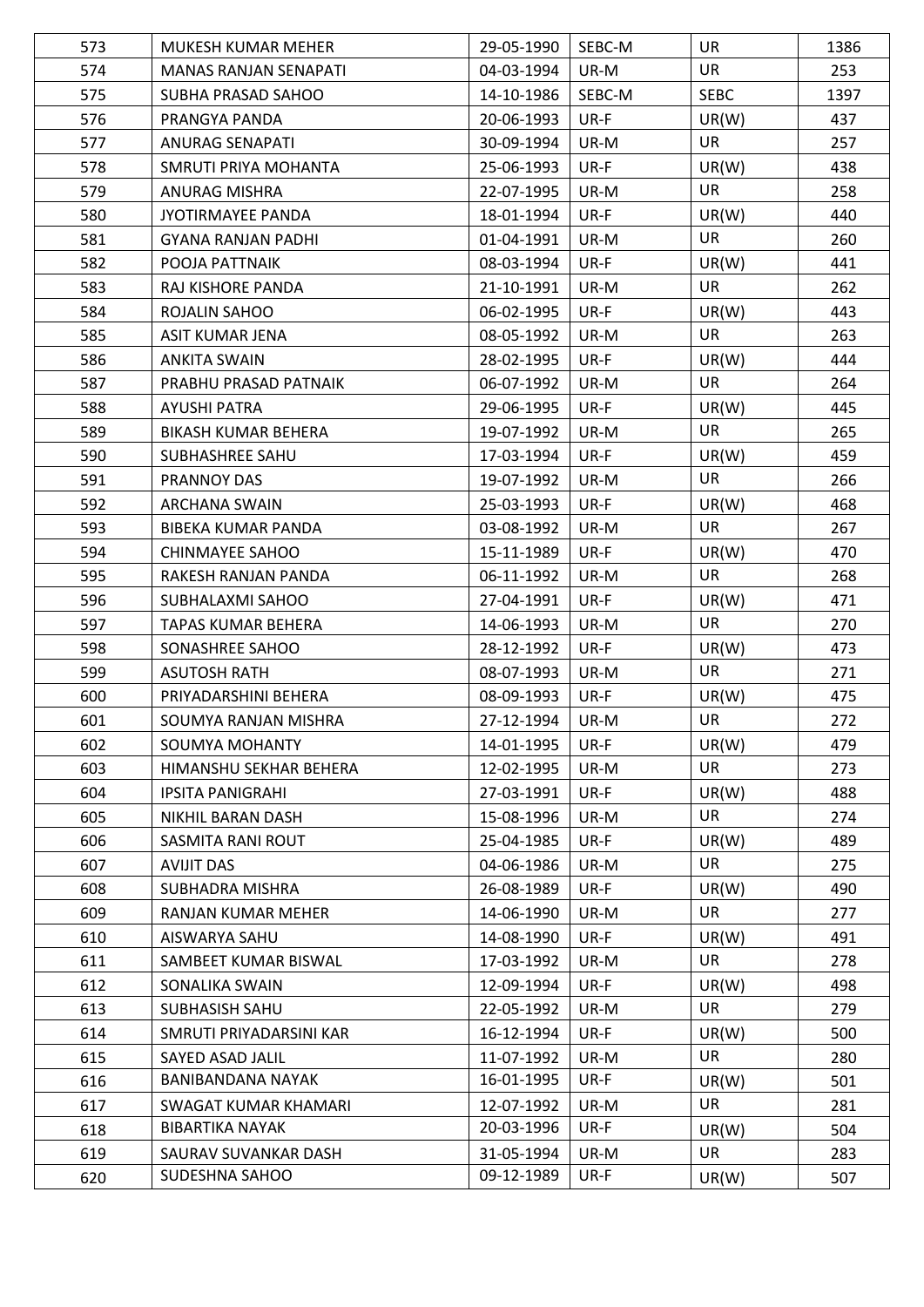| 621 | PREETAM PRATYUSH DASH                         | 27-03-1995               | UR-M         | <b>UR</b>          | 284        |
|-----|-----------------------------------------------|--------------------------|--------------|--------------------|------------|
| 622 | <b>GAYATRI TRIPATHY</b>                       | 16-05-1991               | UR-F         | UR(W)              | 512        |
| 623 | ASHUTOSH MOHANTY                              | 01-06-1995               | UR-M         | <b>UR</b>          | 285        |
| 624 | SIGMA SATAPATHY                               | 19-10-1992               | UR-F         | UR(W)              | 515        |
| 625 | DIBYALOCHAN PRADHAN                           | 01-04-1986               | UR-M         | <b>UR</b>          | 287        |
| 626 | SONALI SABAT                                  | 30-01-1993               | UR-F         | UR(W)              | 516        |
| 627 | <b>RUPEN KUMAR</b>                            | 01-03-1992               | UR-M         | <b>UR</b>          | 288        |
| 628 | POURNAMASI DAS                                | 03-07-1993               | UR-F         | UR(W)              | 519        |
| 629 | HARA PRASAD PANIGRAHY                         | 26-03-1992               | UR-M         | <b>UR</b>          | 289        |
| 630 | <b>SWETA SENAPATI</b>                         | 11-11-1994               | UR-F         | UR(W)              | 525        |
| 631 | F NASIM ALLI KHAN                             | 30-05-1992               | UR-M         | <b>UR</b>          | 290        |
| 632 | YOGAMAYA NAYAK                                | 31-05-1995               | UR-F         | UR(W)              | 526        |
| 633 | BRIJESH KUMAR SUNDARAY                        | 15-10-1992               | UR-M         | <b>UR</b>          | 292        |
| 634 | <b>GAYATRI DEBADARSINI</b>                    | 15-06-1991               | UR-F         | UR(W)              | 528        |
| 635 | PUNEET KUMAR MOHANTY                          | 24-02-1995               | UR-M         | <b>UR</b>          | 296        |
| 636 | SONALEE SAHU                                  | 26-04-1992               | UR-F         | UR(W)              | 530        |
| 637 | RAJ KUMAR PATRA                               | 12-05-1988               | UR-M         | <b>UR</b>          | 298        |
| 638 | ANUPAMA MOHANTY                               | 26-11-1992               | UR-F         | UR(W)              | 532        |
| 639 | <b>MANOJ KUMAR BARIK</b>                      | 15-06-1989               | UR-M         | <b>UR</b>          | 299        |
| 640 | <b>KIRAN ROUT</b>                             | 31-07-1993               | UR-F         |                    |            |
|     |                                               | 12-06-1993               | UR-M         | UR(W)<br><b>UR</b> | 535<br>305 |
| 641 | <b>BISWARANJAN SAHOO</b><br>POOJA DAS         | 08-06-1994               | UR-F         |                    |            |
| 642 |                                               |                          |              | UR(W)              | 537        |
| 643 | <b>GOPAKRUSHNA PATTANAIK</b><br>YSMIN YSASMIN | 27-05-1994<br>10-07-1994 | UR-M<br>UR-F | <b>UR</b>          | 308        |
| 644 |                                               |                          |              | UR(W)              | 539        |
| 645 | SARADA PRASAD BISWAL                          | 06-06-1994               | UR-M         | <b>UR</b>          | 309        |
| 646 | MANISHA PUJAPANDA                             | 25-11-1994               | UR-F         | UR(W)              | 542        |
| 647 | <b>BADAL MAHARANA</b>                         | 14-02-1995               | UR-M         | <b>UR</b>          | 311        |
| 648 | POONAM DASH                                   | 16-01-1996               | UR-F         | UR(W)              | 544        |
| 649 | AMRUT RAJ JENA                                | 18-03-1991               | UR-M         | UR                 | 312        |
| 650 | MAITREYEE MANASWINI                           | 06-04-1990               | UR-F         | UR(W)              | 545        |
| 651 | <b>BISWAJYOTI SAHU</b>                        | 06-09-1991               | UR-M         | <b>UR</b>          | 313        |
| 652 | RASHMI RANI PRADHAN                           | 27-09-1988               | UR-F         | UR(W)              | 550        |
| 653 | PREETISH NARAYAN SAHOO                        | 02-05-1993               | UR-M         | <b>UR</b>          | 316        |
| 654 | LIPSITA DAS ADHIKARI                          | 13-05-1991               | UR-F         | UR(W)              | 552        |
| 655 | AMITABH ACHARYA                               | 23-12-1993               | UR-M         | <b>UR</b>          | 318        |
| 656 | SUDESHNA SINGHA                               | 11-06-1991               | UR-F         | UR(W)              | 554        |
| 657 | <b>ASHUTOSH JENA</b>                          | 22-06-1994               | UR-M         | <b>UR</b>          | 320        |
| 658 | PRIYANKA PRIYADARSHINI                        | 18-08-1991               | UR-F         | UR(W)              | 555        |
| 659 | BIBHUPRASADA MOHAPATRA                        | 27-06-1995               | UR-M         | <b>UR</b>          | 324        |
| 660 | VANDANA MAHARANA                              | 14-12-1991               | UR-F         | UR(W)              | 556        |
| 661 | MRUTYUNJAY                                    | 03-03-1990               | UR-M         | <b>UR</b>          | 329        |
| 662 | DIPIKA SAHOO                                  | 20-01-1996               | UR-F         | UR(W)              | 564        |
| 663 | <b>GYANA PRAKASH BISOYI</b>                   | 25-07-1991               | UR-M         | <b>UR</b>          | 330        |
| 664 | MANISHA MISHRA                                | 24-03-1994               | UR-F         | UR(W)              | 565        |
| 665 | DAYANANDA GOPAL                               | 03-05-1992               | UR-M         | <b>UR</b>          | 331        |
| 666 | SIBANI PANDA                                  | 18-06-1994               | UR-F         | UR(W)              | 567        |
| 667 | LAXMAN MAHANTA                                | 26-11-1993               | UR-M         | <b>UR</b>          | 335        |
| 668 | ABHIPSA SAMAL                                 | 02-10-1994               | UR-F         | UR(W)              | 569        |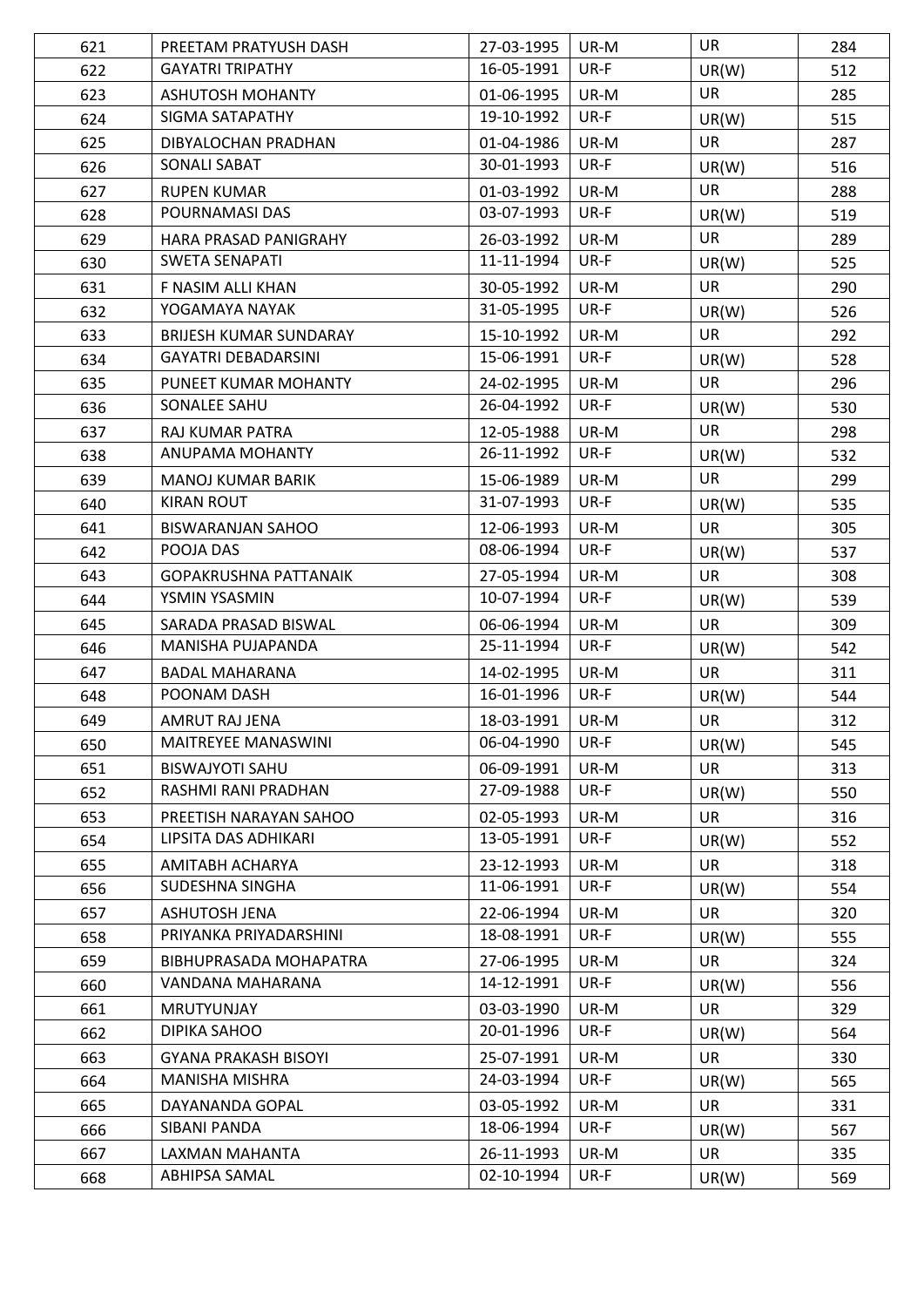| 669 | RASHMIJIT BEHERA          | 12-12-1993 | UR-M | <b>UR</b> | 336 |
|-----|---------------------------|------------|------|-----------|-----|
| 670 | SUSHREE TRUPTIMAYEE BARAH | 06-01-1995 | UR-F | UR(W)     | 570 |
| 671 | <b>BIKASH RANJAN ROUT</b> | 17-07-1994 | UR-M | <b>UR</b> | 340 |
| 672 | SUPRAVA BISWAL            | 13-02-1995 | UR-F | UR(W)     | 571 |
| 673 | <b>DEBASISH PRUSTY</b>    | 19-07-1994 | UR-M | <b>UR</b> | 341 |
| 674 | <b>MONISHA BARIK</b>      | 30-03-1995 | UR-F | UR(W)     | 572 |
| 675 | SATTWIK ACHARYA           | 19-10-1995 | UR-M | <b>UR</b> | 342 |
| 676 | PRATIKSHYA MOHAPATRA      | 31-08-1995 | UR-F | UR(W)     | 573 |
| 677 | SWAPNIL SAGAR PANDA       | 04-04-1996 | UR-M | <b>UR</b> | 343 |
| 678 | SOUBHIKA BEHERA           | 12-04-1996 | UR-F | UR(W)     | 575 |
| 679 | TUSHARKANTA RATH          | 09-02-1990 | UR-M | <b>UR</b> | 345 |
| 680 | <b>ABHIPSA SAHOO</b>      | 14-08-1993 | UR-F | UR(W)     | 588 |
| 681 | <b>GAURAVH RAATH</b>      | 16-03-1992 | UR-M | <b>UR</b> | 349 |
| 682 | SAGARIKA MAHAPATRA        | 27-04-1994 | UR-F | UR(W)     | 590 |
| 683 | KAMALAKANTA SAMANTA       | 15-04-1993 | UR-M | <b>UR</b> | 352 |
| 684 | SMRUTI REKHA BALIARSINGH  | 30-05-1995 | UR-F | UR(W)     | 595 |
| 685 | <b>NILASISH PANT</b>      | 14-01-1994 | UR-M | <b>UR</b> | 354 |
| 686 | <b>SUBHADRA SUBUDHI</b>   | 30-07-1995 | UR-F | UR(W)     | 598 |
| 687 | ADITYA NARAYAN SAHOO      | 12-02-1994 | UR-M | <b>UR</b> | 356 |
| 688 | <b>BABLI ACHARYA</b>      | 07-09-1994 | UR-F | UR(W)     | 617 |
| 689 | SHAKTI PRASAD SARANGI     | 10-05-1994 | UR-M | <b>UR</b> | 358 |
| 690 | SHRESTHA MAHAPATRA        | 01-04-1995 | UR-F | UR(W)     | 618 |
| 691 | MAHARSHI RANJAN SAHOO     | 01-05-1995 | UR-M | UR        | 363 |
| 692 | NIRLIPTA MOHANTY          | 25-06-1995 | UR-F | UR(W)     | 619 |
| 693 | CHANDRASEKHAR PANIGRAHI   | 27-01-1989 | UR-M | <b>UR</b> | 364 |
| 694 | POONAM BARAL              | 14-03-1988 | UR-F | UR(W)     | 627 |
| 695 | SOUMYA RANJAN MOHAPATRA   | 31-05-1989 | UR-M | <b>UR</b> | 365 |
| 696 | RAZEKA BATUL              | 05-06-1989 | UR-F | UR(W)     | 628 |
| 697 | <b>KASHINATH DAS</b>      | 25-04-1993 | UR-M | <b>UR</b> | 368 |
| 698 | ADYASHA KANUNGO           | 27-09-1990 | UR-F | UR(W)     | 631 |
| 699 | <b>SUBHASIS SATAPATHY</b> | 04-05-1993 | UR-M | <b>UR</b> | 369 |
| 700 | <b>GAYATRI MOHANTY</b>    | 24-05-1993 | UR-F | UR(W)     | 638 |
| 701 | RAJA RAMKRISHNA PRADHAN   | 06-04-1995 | UR-M | <b>UR</b> | 372 |
| 702 | PURBASHA PATTANAYAK       | 16-07-1993 | UR-F | UR(W)     | 641 |
| 703 | PRIYA RANJAN SARANGI      | 25-06-1987 | UR-M | <b>UR</b> | 378 |
| 704 | PRIYANKA PANDA            | 19-07-1993 | UR-F | UR(W)     | 642 |
| 705 | PRINCE PARIDA             | 11-06-1984 | UR-M | <b>UR</b> | 381 |
| 706 | ARUNIMA BARIK             | 03-08-1994 | UR-F | UR(W)     | 647 |
| 707 | SAMBIT KUMAR DASH         | 09-10-1991 | UR-M | <b>UR</b> | 384 |
| 708 | SUBHASHREE SAHOO          | 17-04-1995 | UR-F | UR(W)     | 648 |
| 709 | PRATYUSH MOHAPATRA        | 15-08-1992 | UR-M | <b>UR</b> | 385 |
| 710 | SNEHABARSA MISHRA         | 10-05-1993 | UR-F | UR(W)     | 653 |
| 711 | AMAR KUMAR JHA            | 15-10-1992 | UR-M | <b>UR</b> | 386 |
| 712 | AISHA BANO0               | 10-11-1990 | UR-F | UR(W)     | 657 |
| 713 | SATYAJEET BEURA           | 01-11-1992 | UR-M | <b>UR</b> | 387 |
| 714 | ARUNDHATI KAR             | 12-07-1989 | UR-F | UR(W)     | 661 |
| 715 | <b>KARAN SINGH</b>        | 19-03-1993 | UR-M | <b>UR</b> | 388 |
| 716 | NIKI KANUNGO              | 24-11-1990 | UR-F | UR(W)     | 662 |
|     |                           |            |      |           |     |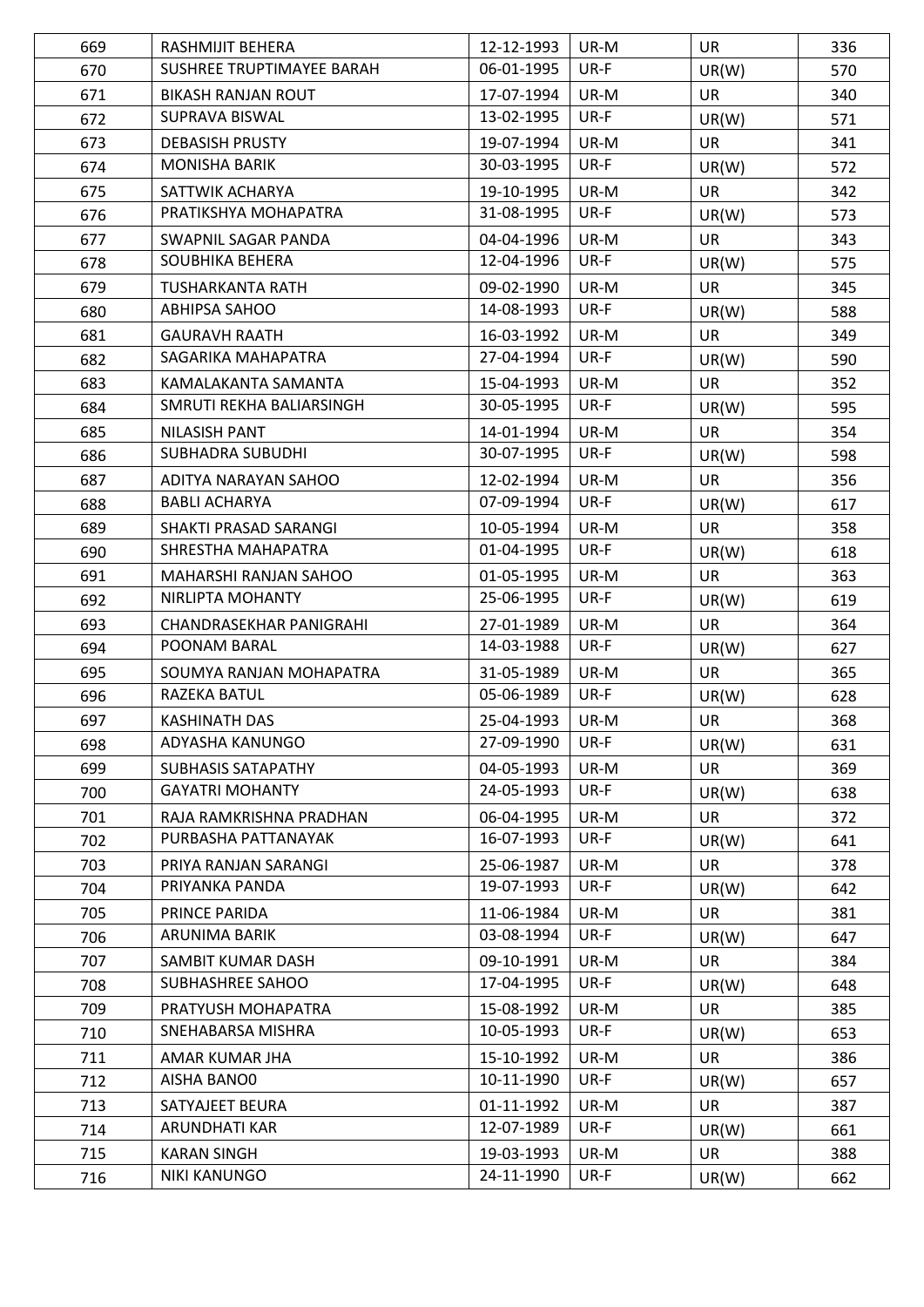| 717 | PRITISH UDGATA                | 25-06-1995 | UR-M | <b>UR</b> | 392 |
|-----|-------------------------------|------------|------|-----------|-----|
| 718 | SNIGDHA NAYAK                 | 01-03-1991 | UR-F | UR(W)     | 663 |
| 719 | <b>GOLOKESH PRASAD MANTRI</b> | 07-12-1990 | UR-M | <b>UR</b> | 396 |
| 720 | ADYASHA PRIYADARSINI          | 10-04-1992 | UR-F | UR(W)     | 665 |
| 721 | SANJAYA KUMAR PANI            | 02-06-1992 | UR-M | <b>UR</b> | 399 |
| 722 | MANISHA PRIYADARSHINI JENA    | 03-05-1993 | UR-F | UR(W)     | 666 |
| 723 | <b>BISWA RANJAN NAYAK</b>     | 11-07-1994 | UR-M | <b>UR</b> | 402 |
| 724 | TAPASWINI PANDA               | 24-01-1994 | UR-F | UR(W)     | 670 |
| 725 | <b>TARUN KUMAR BISWAL</b>     | 17-10-1994 | UR-M | <b>UR</b> | 404 |
| 726 | <b>GARGEE SUMAN TRIPATHY</b>  | 12-09-1994 | UR-F | UR(W)     | 674 |
| 727 | NANDADYUTI ACHARYA            | 01-01-1995 | UR-M | <b>UR</b> | 405 |
| 728 | SMRUTISILVA DHAR              | 19-11-1994 | UR-F | UR(W)     | 675 |
| 729 | <b>ABINASH GHADEI</b>         | 21-03-1989 | UR-M | <b>UR</b> | 408 |
| 730 | ARPITA PRIYADARSHINI          | 23-01-1989 | UR-F | UR(W)     | 680 |
| 731 | CHITTARANJAN SAHU             | 05-06-1986 | UR-M | <b>UR</b> | 409 |
| 732 | <b>IPSITA DASH</b>            | 18-04-1991 | UR-F | UR(W)     | 681 |
| 733 | P SURYAKANT                   | 25-11-1989 | UR-M | <b>UR</b> | 414 |
| 734 | <b>NIKAHAT MOMIN</b>          | 17-03-1988 | UR-F | UR(W)     | 689 |
| 735 | <b>VIKRAM SAHOO</b>           | 11-06-1992 | UR-M | <b>UR</b> | 417 |
| 736 | LIPSA SAHOO                   | 04-02-1993 | UR-F | UR(W)     | 697 |
| 737 | <b>GYANENDRA KUMAR PATRO</b>  | 17-12-1993 | UR-M | <b>UR</b> | 421 |
| 738 | RASHMIREKHA MOHAPATRA         | 04-05-1993 | UR-F | UR(W)     | 700 |
| 739 | SAMBIT KUMAR PRADHAN          | 02-03-1995 | UR-M | UR        | 424 |
| 740 | PRAJNAPARAMITA PADHIARY       | 23-06-1993 | UR-F | UR(W)     | 701 |
| 741 | <b>JYOTIRMAYA SARANGI</b>     | 22-12-1996 | UR-M | <b>UR</b> | 427 |
| 742 | ANINDITA NAYAK                | 23-12-1994 | UR-F | UR(W)     | 705 |
| 743 | <b>LAMBODAR BAGHAR</b>        | 24-06-1984 | UR-M | <b>UR</b> | 429 |
| 744 | SOMALIN MISHRA                | 08-05-1995 | UR-F | UR(W)     | 707 |
| 745 | <b>BALARAM JENA</b>           | 05-02-1986 | UR-M | <b>UR</b> | 430 |
| 746 | SOUMYA SUSREETA PUROHIT       | 20-06-1988 | UR-F | UR(W)     | 711 |
| 747 | <b>DEBASISH MISHRA</b>        | 30-10-1991 | UR-M | <b>UR</b> | 432 |
| 748 | MONALISA KHUNTIA              | 14-03-1985 | UR-F | UR(W)     | 717 |
| 749 | SWAGAT SATPATHY               | 05-03-1993 | UR-M | <b>UR</b> | 436 |
| 750 | SANJEETA NAYAK                | 10-10-1991 | UR-F | UR(W)     | 720 |
| 751 | DEBIDATTA PATRA               | 12-08-1991 | UR-M | <b>UR</b> | 446 |
| 752 | SARITA KUMARI SAHU            | 21-03-1992 | UR-F | UR(W)     | 721 |
| 753 | SHAKTI PRASAD NATH            | 28-06-1993 | UR-M | <b>UR</b> | 447 |
| 754 | AISHWARYA PANDA               | 18-02-1993 | UR-F | UR(W)     | 722 |
| 755 | PRAGAT KUMAR NATH             | 20-04-1988 | UR-M | <b>UR</b> | 448 |
| 756 | PRANGYASMITA ROUTRAY          | 22-02-1994 | UR-F | UR(W)     | 725 |
| 757 | SAGAR KUMAR PRADHAN           | 22-03-1992 | UR-M | <b>UR</b> | 449 |
| 758 | DEEPTIMAYEE BEHERA            | 02-01-1987 | UR-F | UR(W)     | 730 |
| 759 | ANUPAM JENA                   | 28-01-1992 | UR-M | UR        | 452 |
| 760 | AMRITA PRITAM MALLA           | 13-04-1992 | UR-F | UR(W)     | 732 |
| 761 | DURGA PRASAD PANDA            | 04-10-1992 | UR-M | <b>UR</b> | 454 |
| 762 | SAROJINI KESH                 | 20-02-1991 | UR-F | UR(W)     | 739 |
| 763 | DURGA PRASAD NAYAK            | 14-05-1993 | UR-M | <b>UR</b> | 455 |
| 764 | JAGYASENI PANDA               | 27-03-1991 | UR-F | UR(W)     | 740 |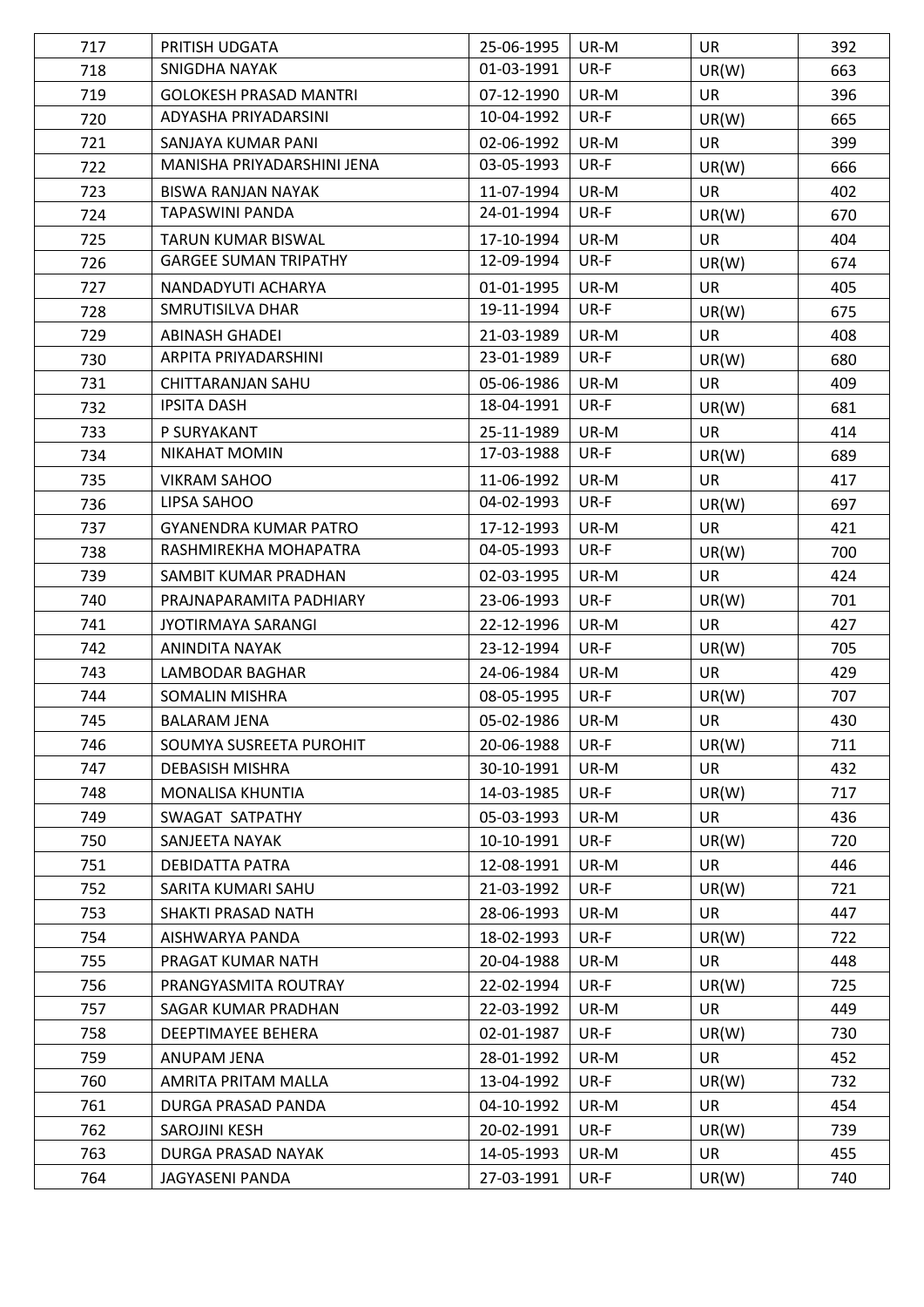| 765 | <b>SUMAN KUMAR SAHOO</b> | 20-05-1993 | UR-M | UR        | 456 |
|-----|--------------------------|------------|------|-----------|-----|
| 766 | SHARMISTHA SATAPATHY     | 10-10-1991 | UR-F | UR(W)     | 743 |
| 767 | <b>MANORANJAN PANDA</b>  | 21-05-1993 | UR-M | <b>UR</b> | 457 |
| 768 | ANWESHA SATPATHY         | 04-06-1992 | UR-F | UR(W)     | 744 |
| 769 | TATHAGAT RATH            | 03-09-1993 | UR-M | <b>UR</b> | 458 |
| 770 | AISHWARYA NAYAK          | 29-11-1992 | UR-F | UR(W)     | 746 |
| 771 | <b>ASUTOSH DHAL</b>      | 29-03-1994 | UR-M | <b>UR</b> | 460 |
| 772 | MINUSHREE PASAYAT        | 07-07-1993 | UR-F | UR(W)     | 747 |
| 773 | <b>SUMIT KAUSHIK</b>     | 31-05-1994 | UR-M | <b>UR</b> | 461 |
| 774 | PRIYANKA ROUTRAY         | 03-03-1995 | UR-F | UR(W)     | 752 |
| 775 | SWOYAMSIDDHA DASH        | 10-09-1994 | UR-M | <b>UR</b> | 462 |
| 776 | PRIYADARSHINI RAY        | 23-09-1995 | UR-F | UR(W)     | 755 |
| 777 | AKSHAY KUMAR SAHU        | 30-11-1994 | UR-M | <b>UR</b> | 464 |
| 778 | LITA PRAGNYA             | 11-06-1988 | UR-F | UR(W)     | 761 |
| 779 | JANMEJAYA DASH           | 03-06-1995 | UR-M | <b>UR</b> | 465 |
| 780 | <b>SONAM SAMAL</b>       | 23-05-1989 | UR-F | UR(W)     | 763 |
| 781 | <b>SOURAV PADHI</b>      | 27-06-1995 | UR-M | <b>UR</b> | 466 |
| 782 | PALLAVI PRIYADARSHINI    | 13-10-1992 | UR-F | UR(W)     | 769 |
| 783 | PRAGYAN SIDHARTH         | 08-06-1992 | UR-M | <b>UR</b> | 467 |
| 784 | SHUBHASHREE ACHARYA      | 11-04-1993 | UR-F | UR(W)     | 772 |
| 785 | SUBASH CHANDRA PANDA     | 14-07-1987 | UR-M | <b>UR</b> | 469 |
| 786 | PRATIKSHYA BEHERA        | 03-04-1994 | UR-F | UR(W)     | 775 |
| 787 | <b>ABHILASH MOHANTY</b>  | 20-11-1992 | UR-M | <b>UR</b> | 472 |
| 788 | ADYASHREE DAS            | 06-12-1994 | UR-F | UR(W)     | 777 |
| 789 | RAHUL MOHANTY            | 15-06-1993 | UR-M | <b>UR</b> | 474 |
| 790 | <b>ITISHREE PATRA</b>    | 15-04-1990 | UR-F | UR(W)     | 786 |
| 791 | KANHEIYA AGARWAL         | 26-03-1994 | UR-M | <b>UR</b> | 478 |
| 792 | AMRITA PATTANAYAK        | 16-05-1991 | UR-F | UR(W)     | 787 |
| 793 | SOUBHAGYA RANJAN JENA    | 06-05-1995 | UR-M | UR        | 481 |
| 794 | RESHMA SATAPATHY         | 16-05-1991 | UR-F | UR(W)     | 788 |
| 795 | PRAVEEN KUMAR JENA       | 30-04-1984 | UR-M | <b>UR</b> | 483 |
| 796 | KASHMIRA SAHU            | 17-12-1991 | UR-F | UR(W)     | 789 |
| 797 | DEBRAJ SAHOO             | 16-11-1984 | UR-M | <b>UR</b> | 484 |
| 798 | <b>BIDISHA SATPATHY</b>  | 28-07-1992 | UR-F | UR(W)     | 794 |
| 799 | SAFALYA RANJAN JENA      | 02-05-1992 | UR-M | <b>UR</b> | 486 |
| 800 | SUBHRASMITA PRADHAN      | 23-03-1993 | UR-F | UR(W)     | 798 |
| 801 | SATYABRAT DEO            | 17-07-1992 | UR-M | <b>UR</b> | 487 |
| 802 | SUSHRI MANSI PATTANAYAK  | 01-04-1993 | UR-F | UR(W)     | 799 |
| 803 | SATYAJIT BARIK           | 30-06-1991 | UR-M | <b>UR</b> | 494 |
| 804 | SASMITA MISHRA           | 29-06-1994 | UR-F | UR(W)     | 803 |
| 805 | CHINMAYA RANJAN SWAIN    | 05-11-1992 | UR-M | <b>UR</b> | 495 |
| 806 | BIJAYALAXMI PATI         | 18-07-1992 | UR-F | UR(W)     | 809 |
| 807 | PALASH KANTI GIRI        | 30-06-1993 | UR-M | <b>UR</b> | 496 |
| 808 | <b>IPSITA DAS</b>        | 14-08-1992 | UR-F | UR(W)     | 810 |
| 809 | SOURAV KUMAR AGRAWAL     | 23-08-1995 | UR-M | <b>UR</b> | 503 |
| 810 | SOMA DASH                | 19-02-1991 | UR-F | UR(W)     | 811 |
| 811 | <b>GOPAL PANDA</b>       | 27-12-1992 | UR-M | <b>UR</b> | 505 |
| 812 | <b>MAHESWATA DAS</b>     | 17-08-1990 | UR-F | UR(W)     | 815 |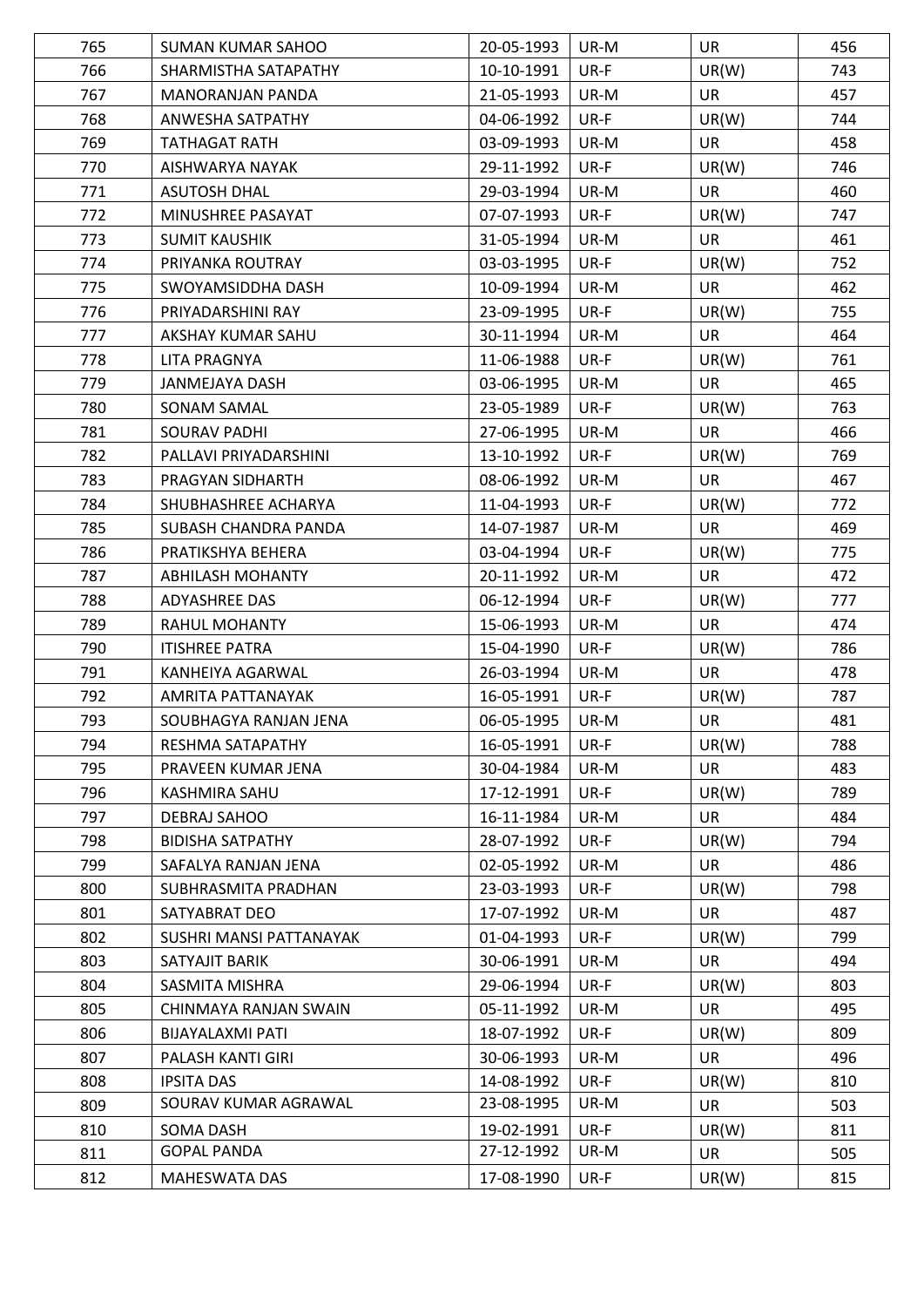| 813 | <b>SURYA PRAKASH ROUTRAY</b>  | 01-04-1994 | UR-M | <b>UR</b> | 506 |
|-----|-------------------------------|------------|------|-----------|-----|
| 814 | <b>SOFIA BHOL</b>             | 01-09-1990 | UR-F | UR(W)     | 816 |
| 815 | <b>JYOTI KRISHNA KATH</b>     | 07-11-1990 | UR-M | <b>UR</b> | 509 |
| 816 | <b>SOUMYA RANI PATEL</b>      | 05-03-1994 | UR-F | UR(W)     | 822 |
| 817 | NABIN KUMAR PARIDA            | 05-07-1989 | UR-M | <b>UR</b> | 511 |
| 818 | <b>ANKITA ACHARYA</b>         | 17-06-1994 | UR-F | UR(W)     | 825 |
| 819 | <b>SUMIT BISWAL</b>           | 14-06-1992 | UR-M | <b>UR</b> | 514 |
| 820 | <b>SIVANI NANDA</b>           | 24-06-1994 | UR-F | UR(W)     | 826 |
| 821 | JAGABANDHU SAHU               | 15-05-1993 | UR-M | <b>UR</b> | 517 |
| 822 | <b>BANDANA PANDA</b>          | 13-01-1995 | UR-F | UR(W)     | 829 |
| 823 | <b>JYOTI RANJAN MOHANTY</b>   | 27-06-1993 | UR-M | <b>UR</b> | 518 |
| 824 | NAVEENA BANSAL                | 13-01-1995 | UR-F | UR(W)     | 830 |
| 825 | SURYENDU KUMAR MOHAPATRA      | 05-07-1993 | UR-M | <b>UR</b> | 520 |
| 826 | <b>EDGATHA CHINDA</b>         | 06-05-1990 | UR-F | UR(W)     | 833 |
| 827 | SANTOSH KUMAR DAS             | 01-08-1993 | UR-M | <b>UR</b> | 522 |
| 828 | PRIYANKA MOHANTY              | 14-02-1992 | UR-F | UR(W)     | 836 |
| 829 | RONIT KUMAR PRUSTY            | 28-11-1993 | UR-M | <b>UR</b> | 523 |
| 830 | SHIVANI PRIYADARSHINI SAHU    | 29-04-1992 | UR-F | UR(W)     | 837 |
| 831 | JAGADISH PRASAD MISHRA        | 25-04-1994 | UR-M | <b>UR</b> | 524 |
| 832 | <b>MANISHA SAMAL</b>          | 27-06-1992 | UR-F | UR(W)     | 838 |
| 833 | JAGADEEP SATAPATHY            | 05-01-1992 | UR-M | <b>UR</b> | 527 |
| 834 | SUBHASHREE SAHOO              | 20-05-1993 | UR-F | UR(W)     | 842 |
| 835 | AJIT KUMAR DASH               | 02-07-1992 | UR-M | <b>UR</b> | 531 |
| 836 | SUVASHREE SUVASMITA KAR       | 01-07-1994 | UR-F | UR(W)     | 848 |
| 837 | <b>SAGAR NAYAK</b>            | 13-06-1993 | UR-M | <b>UR</b> | 534 |
| 838 | <b>NIRAJA RATH</b>            | 18-10-1994 | UR-F | UR(W)     | 849 |
| 839 | DIBYAJYOTI MANDAL             | 11-05-1994 | UR-M | <b>UR</b> | 536 |
| 840 | SOUBHAGYA MAYEE SAHOO         | 01-08-1992 | UR-F | UR(W)     | 853 |
| 841 | <b>SOURAV LATH</b>            | 01-10-1994 | UR-M | <b>UR</b> | 540 |
| 842 | SONALI SUCHISMITA SWAIN       | 08-12-1993 | UR-F | UR(W)     | 862 |
| 843 | PRADYUMNA KUMAR RATH          | 27-01-1988 | UR-M | <b>UR</b> | 547 |
| 844 | SUBHAMITRA KAR                | 21-07-1994 | UR-F | UR(W)     | 864 |
| 845 | CHITTARANJAN JENA             | 18-07-1986 | UR-M | <b>UR</b> | 548 |
| 846 | SAMSKRUTI PATNAIK             | 06-01-1990 | UR-F | UR(W)     | 866 |
| 847 | TAPAS RANJAN BEHERA           | 05-06-1988 | UR-M | <b>UR</b> | 549 |
| 848 | <b>SWETALEENA PADHEE</b>      | 23-05-1993 | UR-F | UR(W)     | 867 |
| 849 | ARPIT BENJAMIN KHORA          | 08-06-1991 | UR-M | <b>UR</b> | 553 |
| 850 | SMRITI MADHUSIKTA             | 02-04-1991 | UR-F | UR(W)     | 870 |
| 851 | SABYASACHI SAHANI             | 15-01-1992 | UR-M | <b>UR</b> | 557 |
| 852 | <b>SUNITA BEHERA</b>          | 11-05-1988 | UR-F | UR(W)     | 874 |
| 853 | SUBHRAJEET PRADHAN            | 15-02-1992 | UR-M | <b>UR</b> | 558 |
| 854 | <b>GUDURI V SATYA SIRISHA</b> | 01-10-1988 | UR-F | UR(W)     | 875 |
| 855 | DURGA PRASAD SAHU             | 01-07-1992 | UR-M | <b>UR</b> | 559 |
| 856 | JAYASHREE BEHERA              | 20-09-1991 | UR-F | UR(W)     | 880 |
| 857 | ATUL KUMAR PANDA              | 22-09-1992 | UR-M | <b>UR</b> | 561 |
| 858 | PRATIKSHYA MAHAPATRA          | 26-12-1992 | UR-F | UR(W)     | 883 |
| 859 | DIPTIRANJAN JENA              | 11-06-1993 | UR-M | <b>UR</b> | 562 |
| 860 | ELINA PRIYADARSHINI           | 05-07-1993 | UR-F | UR(W)     | 885 |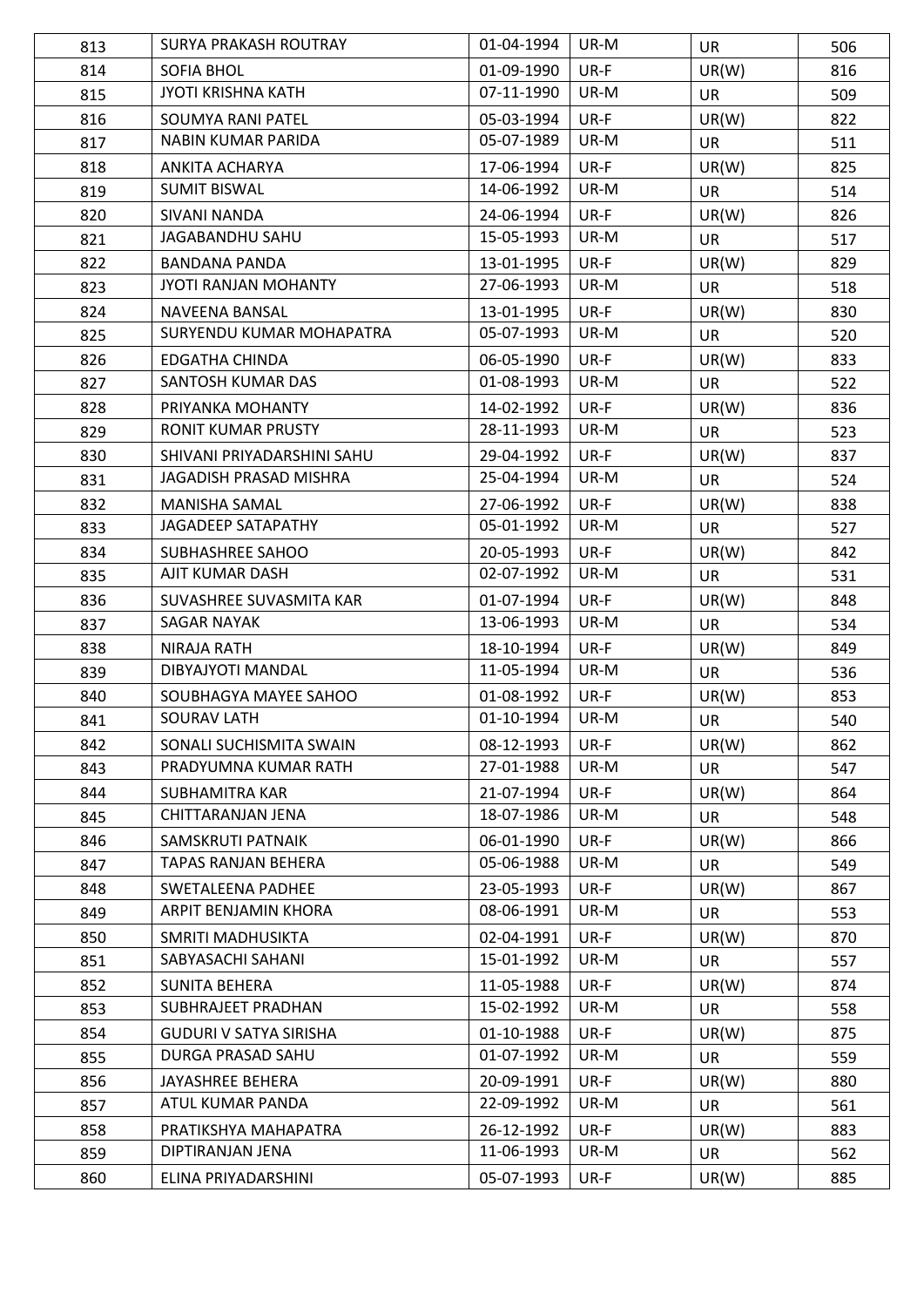| 861 | PENTA SRIHARSHA                | 03-08-1993 | UR-M | <b>UR</b>   | 563 |
|-----|--------------------------------|------------|------|-------------|-----|
| 862 | <b>SUBHASHREE KAR</b>          | 29-11-1993 | UR-F | UR(W)       | 886 |
| 863 | NISHANT JENA                   | 14-06-1994 | UR-M | <b>UR</b>   | 566 |
| 864 | SRIMAYEE MAHAPATRA             | 08-06-1994 | UR-F | UR(W)       | 887 |
| 865 | KHURSHEED ALAM KHAN            | 06-04-1996 | UR-M | <b>UR</b>   | 574 |
| 866 | SONAM PATTANAIK                | 24-06-1992 | UR-F | UR(W)       | 899 |
| 867 | SOUMYAKANTA MAHAPATRA          | 13-06-1988 | UR-M | <b>UR</b>   | 576 |
| 868 | <b>RITU SAHU</b>               | 31-08-1992 | UR-F | UR(W)       | 900 |
| 869 | ARDHENDU SEKHAR MISHRA         | 26-05-1993 | UR-M | <b>UR</b>   | 578 |
| 870 | SNIGDHA BAG                    | 30-10-1993 | UR-F | UR(W)       | 903 |
| 871 | NIRMAL KUMAR DAS               | 01-06-1987 | UR-M | <b>UR</b>   | 579 |
| 872 | SWATI SUCHARITA BHUYAN         | 16-06-1995 | UR-F | UR(W)       | 904 |
| 873 | PRATYUSH KUMAR MOHARANA        | 25-05-1990 | UR-M | <b>UR</b>   | 580 |
| 874 | SARASWATI SAHU                 | 17-06-1988 | UR-F | UR(W)       | 907 |
| 875 | MUKESH KUMAR PRADHAN           | 06-07-1992 | UR-M | <b>UR</b>   | 581 |
| 876 | <b>TUNGATRUSHNA MOHANTY</b>    | 12-07-1989 | UR-F | UR(W)       | 911 |
| 877 | PUNYASLOK MOHANTY              | 17-09-1992 | UR-M | <b>UR</b>   | 582 |
| 878 | UPASANA MISHRA                 | 02-03-1992 | UR-F | UR(W)       | 916 |
| 879 | <b>SUSIL KUMAR SAHU</b>        | 22-09-1992 | UR-M | UR          | 583 |
| 880 | SNIGDHA SINGH                  | 06-04-1992 | UR-F | UR(W)       | 918 |
| 881 | DEEPANKAR MAJHI                | 01-05-1993 | UR-M | <b>UR</b>   | 585 |
| 882 | <b>G PUNYATOYA</b>             | 10-08-1992 | UR-F | <b>SEBC</b> | 919 |
| 883 | CHANDI PRASAD NAYAK            | 14-05-1993 | UR-M | <b>UR</b>   | 586 |
| 884 | SUCHANA SWASTIK ROUT           | 03-03-1993 | UR-F | UR(W)       | 922 |
| 885 | YAGYANSHEEL RAUT               | 29-07-1993 | UR-M | UR          | 587 |
| 886 | <b>SUBHASHREE SAHU</b>         | 06-06-1994 | UR-F | UR(W)       | 926 |
| 887 | <b>BISWAJIT SAMANTASINGHAR</b> | 10-05-1994 | UR-M | <b>UR</b>   | 591 |
| 888 | <b>SUKANYA PRADHAN</b>         | 15-08-1994 | UR-F | UR(W)       | 927 |
| 889 | <b>DEBASIS SAHU</b>            | 25-05-1994 | UR-M | <b>UR</b>   | 592 |
| 890 | <b>ANKITA SATPATHY</b>         | 21-09-1994 | UR-F | UR(W)       | 928 |
| 891 | TAPAS RANJAN PANDA             | 16-07-1994 | UR-M | <b>UR</b>   | 593 |
| 892 | AISHWARYA PRADHAN              | 27-03-1995 | UR-F | UR(W)       | 930 |
| 893 | <b>BIPUL PRAGYAN NAIK</b>      | 12-03-1995 | UR-M | <b>UR</b>   | 594 |
| 894 | MANADARSINI SENAPATI           | 28-06-1996 | UR-F | UR(W)       | 933 |
| 895 | SOUMYA RANJAN PANDA            | 05-07-1995 | UR-M | <b>UR</b>   | 596 |
| 896 | <b>GUNJANA NAYAK</b>           | 02-12-1991 | UR-F | UR(W)       | 943 |
| 897 | SATYABRATA JENA                | 26-02-1996 | UR-M | <b>UR</b>   | 599 |
| 898 | MONALISHA NAYAK                | 15-02-1992 | UR-F | UR(W)       | 944 |
| 899 | HARIKRUSHNA PATTANAIK          | 05-05-1993 | UR-M | <b>UR</b>   | 601 |
| 900 | SWAGATIKA BHADRA               | 30-11-1992 | UR-F | UR(W)       | 949 |
| 901 | <b>ASUTOSH PADHY</b>           | 02-07-1993 | UR-M | <b>UR</b>   | 602 |
| 902 | <b>DEEPTIMAYEE KHATEI</b>      | 01-03-1993 | UR-F | UR(W)       | 950 |
| 903 | TAPAS RANJAN SENAPATI          | 26-06-1991 | UR-M | UR          | 604 |
| 904 | <b>MADHUMITA MALL</b>          | 19-03-1994 | UR-F | UR(W)       | 954 |
| 905 | <b>ITHI NOEL ISAIAH</b>        | 10-06-1989 | UR-M | <b>UR</b>   | 606 |
| 906 | RUCHISMITA MALL                | 30-09-1994 | UR-F | UR(W)       | 957 |
| 907 | PRATYUSH MISHRA                | 19-08-1990 | UR-M | <b>UR</b>   | 608 |
| 908 | KUMARI SUBHASMITA MOHANTY      | 04-12-1994 | UR-F | UR(W)       | 959 |
|     |                                |            |      |             |     |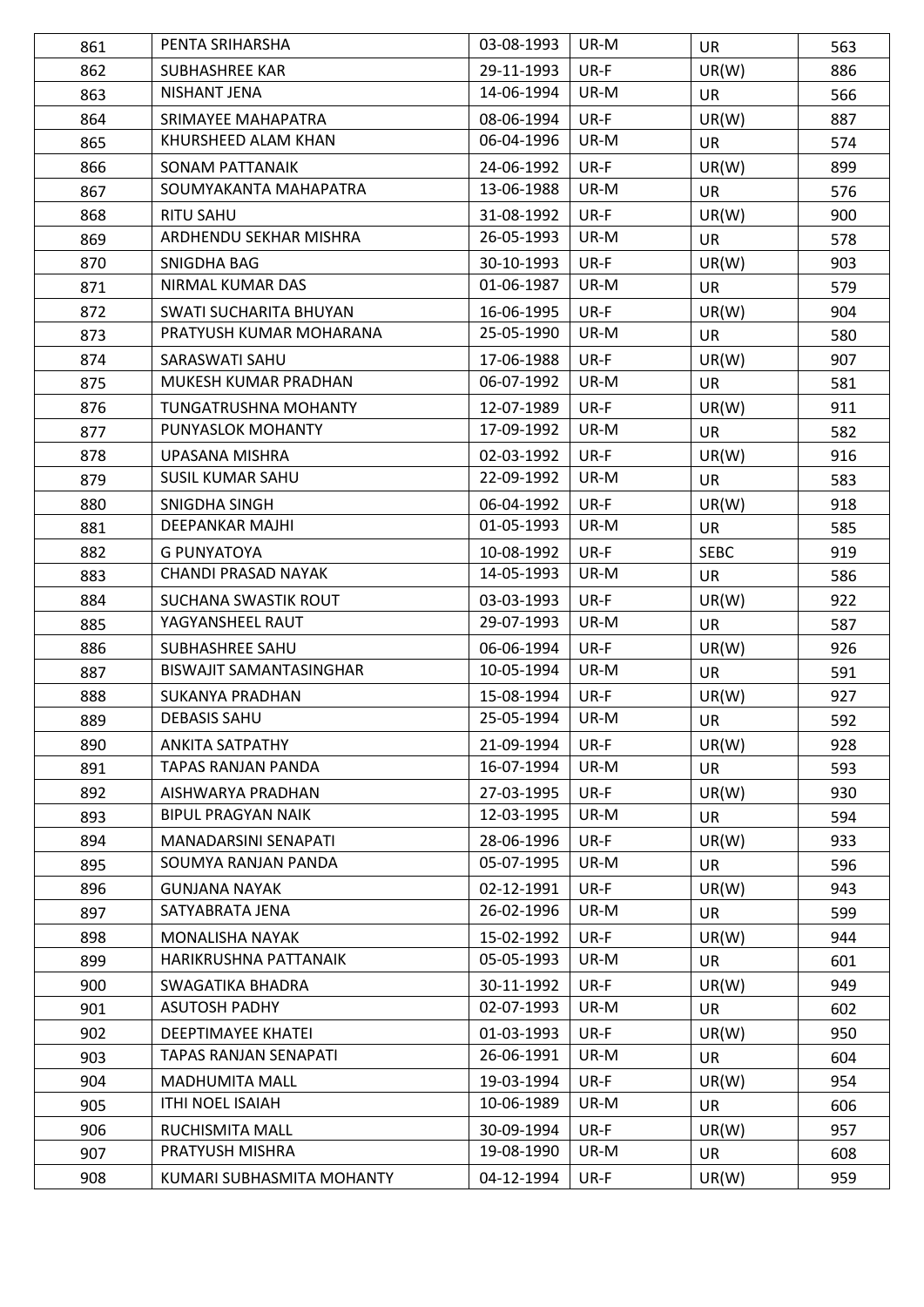| 909 | RITWISH RUPANKAR MOHANTY         | 05-09-1992 | UR-M | <b>UR</b> | 612  |
|-----|----------------------------------|------------|------|-----------|------|
| 910 | ROSHINI DASH                     | 25-01-1995 | UR-F | UR(W)     | 960  |
| 911 | SATISH KUMAR PANIGRAHI           | 30-12-1993 | UR-M | <b>UR</b> | 616  |
| 912 | SHUBHADA PRIYADARSHINI PARIDA    | 02-07-1990 | UR-F | UR(W)     | 963  |
| 913 | DEEPAK KUMAR NAYAK               | 24-12-1994 | UR-M | <b>UR</b> | 620  |
| 914 | <b>AMRITA VERMA</b>              | 22-03-1984 | UR-F | UR(W)     | 967  |
| 915 | AMIT KUMAR AGRAWAL               | 07-05-1989 | UR-M | <b>UR</b> | 621  |
| 916 | SNIGDHARANI PANIGRAHI            | 20-01-1990 | UR-F | UR(W)     | 968  |
| 917 | CHINMAYA KUMAR SAMAL             | 07-07-1990 | UR-M | <b>UR</b> | 622  |
| 918 | SUCHISMITA CHOUDHURY             | 15-09-1991 | UR-F | UR(W)     | 971  |
| 919 | RASHMIRANJAN SAHOO               | 01-07-1990 | UR-M | <b>UR</b> | 623  |
| 920 | SUPRIYA PRIYADARSHINI            | 25-03-1992 | UR-F | UR(W)     | 972  |
| 921 | <b>OMKAR HOTA</b>                | 07-06-1996 | UR-M | <b>UR</b> | 626  |
| 922 | <b>MONALISHA SINGH</b>           | 13-05-1994 | UR-F | UR(W)     | 976  |
| 923 | ANSUMAN SAHU                     | 15-03-1990 | UR-M | <b>UR</b> | 629  |
| 924 | AKANKSHA AISHWARYA KANUNGO       | 22-02-1995 | UR-F | UR(W)     | 979  |
| 925 | PURNASANKAR MEHER                | 27-06-1990 | UR-M | <b>UR</b> | 630  |
| 926 | <b>ARPITA TRIPATHY</b>           | 11-01-1996 | UR-F | UR(W)     | 981  |
| 927 | DEBI PRASAD BHADRA               | 09-04-1991 | UR-M | <b>UR</b> | 632  |
| 928 | <b>JYOTI ANUJA</b>               | 09-09-1989 | UR-F | UR(W)     | 982  |
| 929 | <b>NITIN SAHU</b>                | 01-05-1991 | UR-M | <b>UR</b> | 633  |
| 930 | <b>ALAKA SAMAL</b>               | 25-06-1988 | UR-F | UR(W)     | 988  |
| 931 | PRADOSH SAMAL                    | 27-05-1991 | UR-M | <b>UR</b> | 634  |
| 932 | ROJALIN PUHAN                    | 24-06-1989 | UR-F | UR(W)     | 989  |
| 933 | <b>KUSHAL SINGH</b>              | 20-12-1992 | UR-M | UR        | 636  |
| 934 | <b>SUMAN SUDHA PUROHIT</b>       | 19-09-1991 | UR-F | UR(W)     | 992  |
| 935 | <b>ANIMESH KAR</b>               | 01-05-1993 | UR-M | UR        | 637  |
| 936 | SWOPNA RANI MOHAPATRA            | 01-05-1992 | UR-F | UR(W)     | 994  |
| 937 | SIDDHARTHA SHANKAR ACHARYA       | 20-06-1993 | UR-M | <b>UR</b> | 640  |
| 938 | <b>BIJITA SUBHADRA SATAPATHY</b> | 28-06-1992 | UR-F | UR(W)     | 996  |
| 939 | HIMANSU SEKHAR NAIK              | 07-09-1993 | UR-M | <b>UR</b> | 643  |
| 940 | <b>ARPITA MOHANTY</b>            | 10-09-1992 | UR-F | UR(W)     | 997  |
| 941 | SANDEEP KUMAR SWAIN              | 22-03-1994 | UR-M | <b>UR</b> | 644  |
| 942 | <b>ROSY NAYAK</b>                | 04-02-1993 | UR-F | UR(W)     | 998  |
| 943 | <b>ANSHUMAN DAS</b>              | 23-05-1994 | UR-M | <b>UR</b> | 645  |
| 944 | <b>MATA SRADHANJALI</b>          | 01-07-1994 | UR-F | UR(W)     | 1008 |
| 945 | <b>ABHISEK DALAI</b>             | 15-06-1994 | UR-M | <b>UR</b> | 646  |
| 946 | ADYASHA MOHAPATRA                | 21-07-1994 | UR-F | UR(W)     | 1009 |
| 947 | DAYANIDHI PRUSTY                 | 03-06-1983 | UR-M | UR        | 650  |
| 948 | <b>SUMAN SUPREETI</b>            | 06-07-1995 | UR-F | UR(W)     | 1014 |
| 949 | <b>BENUDHAR ROUT</b>             | 14-02-1995 | UR-M | <b>UR</b> | 651  |
| 950 | LIWA PATNAIK                     | 21-02-1996 | UR-F | UR(W)     | 1015 |
| 951 | AMIT KUMAR PADHAN                | 06-09-1989 | UR-M | <b>UR</b> | 652  |
| 952 | SIPRA MAHAPATRA                  | 10-09-1990 | UR-F | UR(W)     | 1016 |
| 953 | SWAYAMBHU PRASAD RAY             | 28-03-1989 | UR-M | UR        | 654  |
| 954 | <b>CHINMAYEE PANIGRAHI</b>       | 11-01-1989 | UR-F | UR(W)     | 1020 |
| 955 | ABHINAB ABHYUDAY NAYAK           | 01-03-1990 | UR-M | <b>UR</b> | 655  |
| 956 | ZAIREEN ZAKIR                    | 14-01-1991 | UR-F | UR(W)     | 1023 |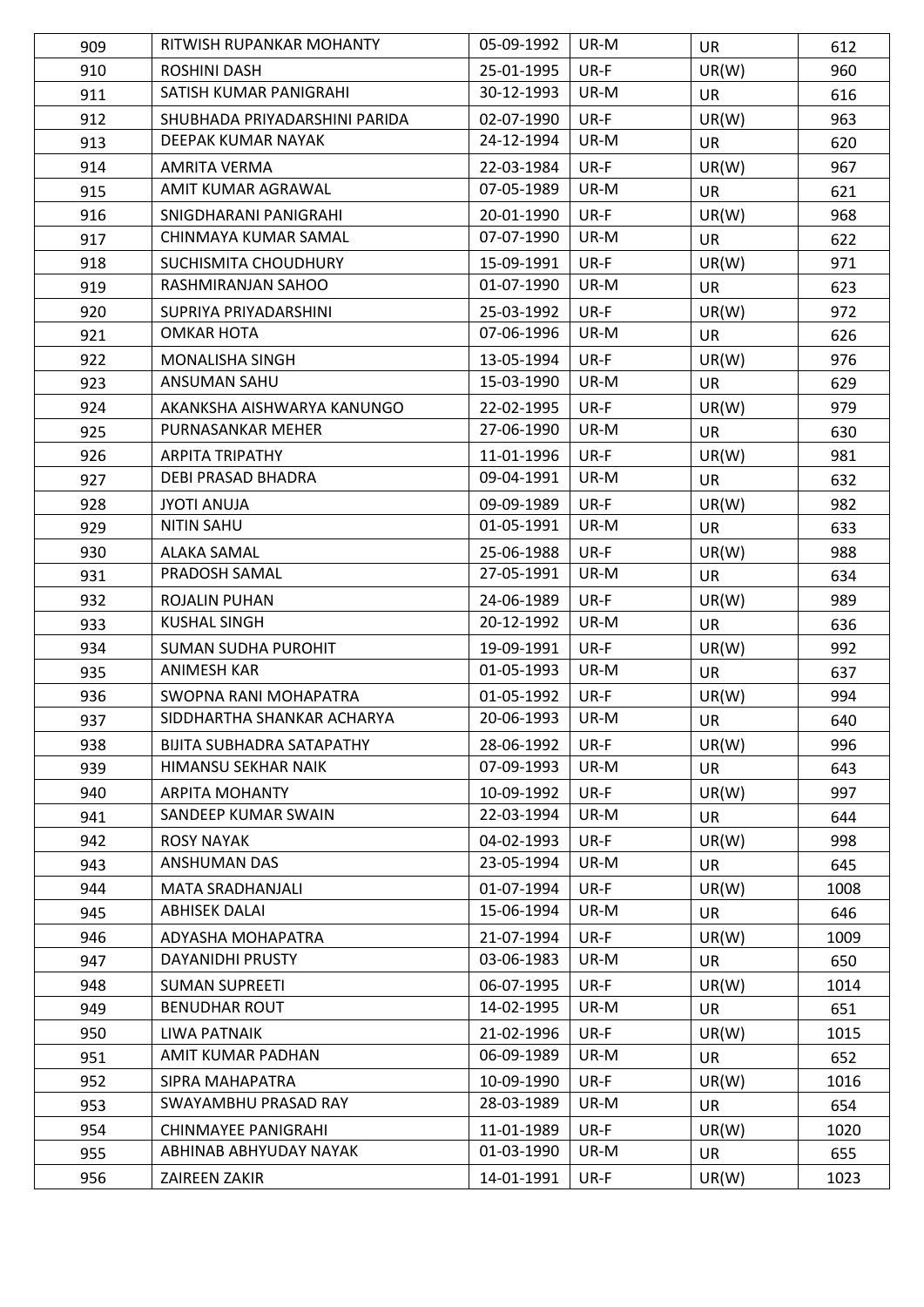| 957  | NISHANT KUMAR DASH          | 20-01-1995 | UR-M | <b>UR</b> | 659  |
|------|-----------------------------|------------|------|-----------|------|
| 958  | PRIYANKA DASH               | 23-01-1991 | UR-F | UR(W)     | 1024 |
| 959  | JYOTIPRAKASH PANDA          | 10-05-1991 | UR-M | <b>UR</b> | 664  |
| 960  | PRAJNA PARAMITA PRADHAN     | 20-06-1987 | UR-F | UR(W)     | 1035 |
| 961  | SOURAV KUMAR SAHOO          | 23-07-1993 | UR-M | <b>UR</b> | 667  |
| 962  | SHATABDI MISHRA             | 18-08-1992 | UR-F | UR(W)     | 1037 |
| 963  | NISHANT DASH                | 31-12-1993 | UR-M | <b>UR</b> | 669  |
| 964  | <b>SWATI MOHAPATRA</b>      | 11-02-1988 | UR-F | UR(W)     | 1041 |
| 965  | SATYA PRAKASH DAS           | 25-03-1994 | UR-M | <b>UR</b> | 671  |
| 966  | MITALI SHRIVASTAVA          | 14-02-1990 | UR-F | UR(W)     | 1043 |
| 967  | KAMAKSHYA PRASAD PANDA      | 09-05-1994 | UR-M | <b>UR</b> | 672  |
| 968  | <b>ARPITA DHAL</b>          | 01-05-1991 | UR-F | UR(W)     | 1044 |
| 969  | <b>SUBRAT BARAL</b>         | 20-07-1994 | UR-M | <b>UR</b> | 673  |
| 970  | <b>SONALI GUPTA</b>         | 23-05-1992 | UR-F | UR(W)     | 1046 |
| 971  | NIRLIPTA DASH               | 22-06-1995 | UR-M | <b>UR</b> | 676  |
| 972  | SUBHASHREE MOHANTY          | 09-06-1992 | UR-F | UR(W)     | 1047 |
| 973  | PRATYUSH PRADHAN            | 01-08-1995 | UR-M | <b>UR</b> | 677  |
| 974  | KRISHNA PRIYADARSHANI PALAI | 18-07-1993 | UR-F | UR(W)     | 1052 |
| 975  | MD. HALIM                   | 24-10-1993 | UR-M | <b>UR</b> | 678  |
| 976  | SONALI CHOUDHURY            | 21-03-1994 | UR-F | UR(W)     | 1053 |
| 977  | <b>SRIMIT MOHANTY</b>       | 05-01-1988 | UR-M | <b>UR</b> | 679  |
| 978  | <b>KASTURI DASH</b>         | 01-01-1995 | UR-F | UR(W)     | 1057 |
| 979  | <b>SUJIT KUMAR</b>          | 02-09-1988 | UR-M | <b>UR</b> | 683  |
| 980  | IPSITA APARAJITA BEHERA     | 08-01-1990 | UR-F | UR(W)     | 1068 |
| 981  | PRAKASH CHANDRA NAYAK       | 02-01-1991 | UR-M | <b>UR</b> | 684  |
| 982  | <b>IPSITA RATH</b>          | 16-05-1990 | UR-F | UR(W)     | 1069 |
| 983  | CHINMAYA PRASAD MAHAPATRA   | 10-01-1992 | UR-M | <b>UR</b> | 685  |
| 984  | <b>NANITA CHOUDHURY</b>     | 19-04-1992 | UR-F | UR(W)     | 1070 |
| 985  | <b>BIJAY KRISHNA MISHRA</b> | 19-05-1988 | UR-M | <b>UR</b> | 690  |
| 986  | SUSHREE SANGEETA BISWAL     | 04-06-1991 | UR-F | UR(W)     | 1072 |
| 987  | <b>ABINASH PRADHAN</b>      | 14-12-1989 | UR-M | <b>UR</b> | 692  |
| 988  | <b>SUSHREE BEHERA</b>       | 21-06-1992 | UR-F | UR(W)     | 1076 |
| 989  | <b>SAMBIT DAS</b>           | 26-11-1990 | UR-M | <b>UR</b> | 693  |
| 990  | PRATIVA PALAI               | 20-09-1992 | UR-F | UR(W)     | 1077 |
| 991  | DEEPAK KUMAR BAL            | 11-07-1992 | UR-M | <b>UR</b> | 695  |
| 992  | SASWATI PRIYADARSINI        | 06-12-1992 | UR-F | UR(W)     | 1079 |
| 993  | SATYABRATA BARIK            | 16-02-1993 | UR-M | <b>UR</b> | 698  |
| 994  | <b>BHAGYASHREE JENA</b>     | 25-06-1994 | UR-F | UR(W)     | 1086 |
| 995  | SATYAJIT PAL                | 10-03-1993 | UR-M | UR        | 699  |
| 996  | <b>SUSHOVITA SAHU</b>       | 20-09-1994 | UR-F | UR(W)     | 1087 |
| 997  | <b>ABHISEK MISHRA</b>       | 21-09-1993 | UR-M | <b>UR</b> | 702  |
| 998  | <b>ANKITA CHHOTRAY</b>      | 20-04-1995 | UR-F | UR(W)     | 1089 |
| 999  | S SUBHAM KUMAR PATRA        | 04-06-1994 | UR-M | <b>UR</b> | 703  |
| 1000 | <b>SUSMITA PRADHAN</b>      | 16-09-1989 | UR-F | UR(W)     | 1091 |
| 1001 | ANURAAG ANUBHAB NAYAK       | 22-06-1994 | UR-M | <b>UR</b> | 704  |
| 1002 | MANISHA BARIK               | 09-02-1992 | UR-F | UR(W)     | 1092 |
| 1003 | SARADA PRASAD BAL           | 06-05-1995 | UR-M | <b>UR</b> | 706  |
| 1004 | <b>BINIKA KAMALINI</b>      | 22-04-1993 | UR-F | UR(W)     | 1093 |
|      |                             |            |      |           |      |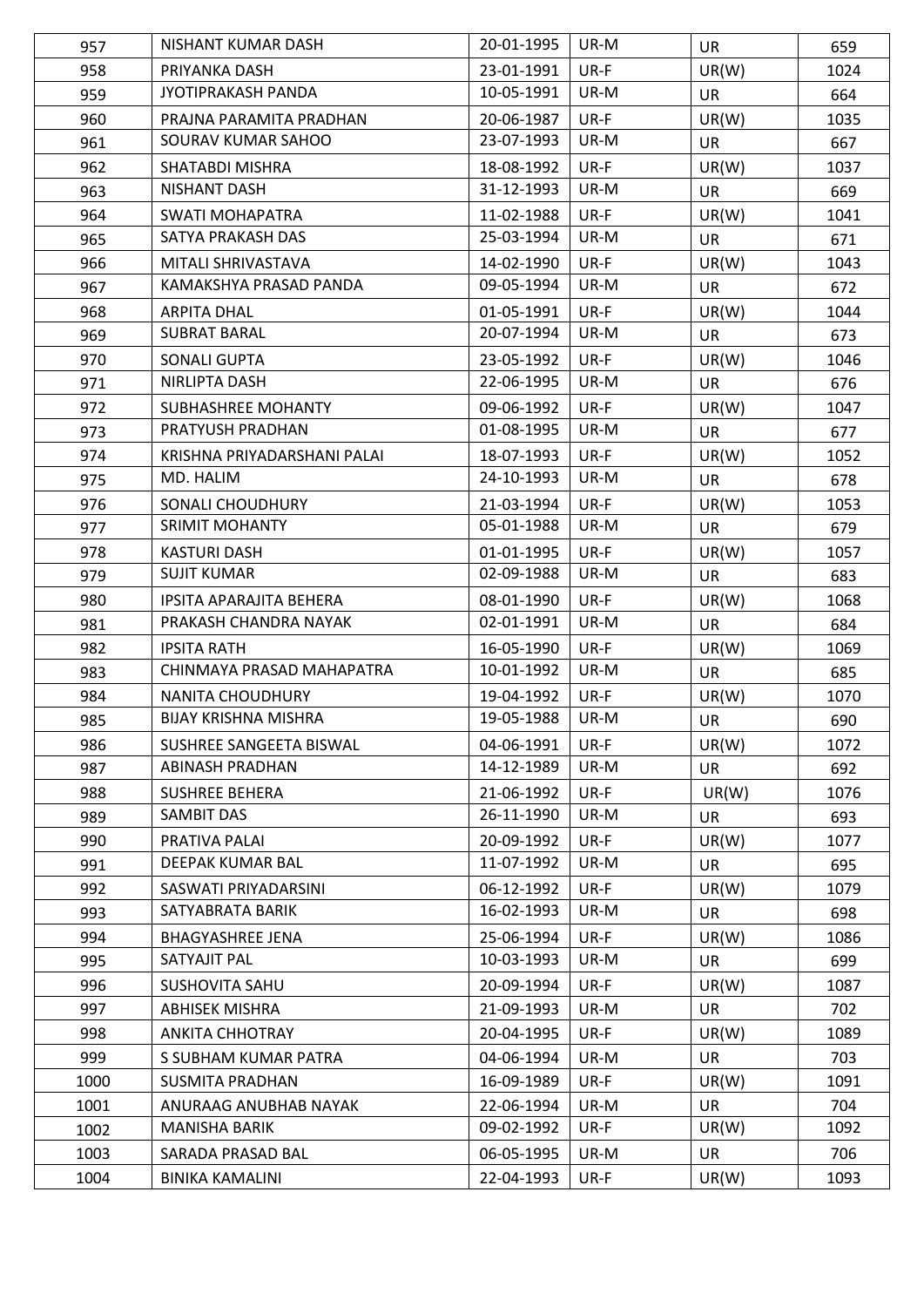| 1005 | <b>SWADHIN KAR</b>           | 18-06-1995 | UR-M | <b>UR</b> | 709  |
|------|------------------------------|------------|------|-----------|------|
| 1006 | <b>SARMIN HUSSAIN</b>        | 01-01-1993 | UR-F | UR(W)     | 1104 |
| 1007 | PATITAPABANA BISHI           | 28-11-1991 | UR-M | <b>UR</b> | 714  |
| 1008 | PRACHI PADHY                 | 13-11-1993 | UR-F | UR(W)     | 1105 |
| 1009 | SIDHARTHA SANKAR BEURA       | 16-07-1992 | UR-M | <b>UR</b> | 715  |
| 1010 | <b>SUGYANI RATH</b>          | 02-01-1994 | UR-F | UR(W)     | 1106 |
| 1011 | NIRMALYA MOHAPATRA           | 05-06-1993 | UR-M | <b>UR</b> | 723  |
| 1012 | SUBHADRA BEHERA              | 18-06-1994 | UR-F | UR(W)     | 1108 |
| 1013 | PRITAM DAS                   | 16-06-1994 | UR-M | <b>UR</b> | 726  |
| 1014 | AYESHA PRADHAN               | 04-03-1995 | UR-F | UR(W)     | 1111 |
| 1015 | R JYOTIPRAKASH               | 17-12-1994 | UR-M | UR        | 727  |
| 1016 | SATIMA NAYAK                 | 27-12-1991 | UR-F | UR(W)     | 1121 |
| 1017 | MOHAMMED ASBAQ               | 09-04-1995 | UR-M | <b>UR</b> | 728  |
| 1018 | SARADA PRIYADARSHINI         | 01-01-1992 | UR-F | UR(W)     | 1122 |
| 1019 | RASHMIT RANJAN MISHRA        | 25-06-1988 | UR-M | <b>UR</b> | 731  |
| 1020 | SMITASHREE CHHUALSINGH       | 06-01-1992 | UR-F | UR(W)     | 1123 |
|      |                              |            |      |           |      |
| 1021 | <b>BHARAT BHUSAN JENA</b>    | 26-01-1987 | UR-M | <b>UR</b> | 733  |
| 1022 | <b>STUTI MISHRA</b>          | 13-04-1994 | UR-F | UR(W)     | 1128 |
| 1023 | AISWORYA KUMAR PRUSTY        | 10-05-1987 | UR-M | <b>UR</b> | 734  |
| 1024 | AISHWARYA PATRA              | 15-03-1995 | UR-F | UR(W)     | 1131 |
| 1025 | ABINASH JENA                 | 30-05-1990 | UR-M | <b>UR</b> | 736  |
| 1026 | SUBHRA NANDA                 | 07-11-1995 | UR-F | UR(W)     | 1133 |
| 1027 | CHINMAY KUMAR PRADHAN        | 18-04-1990 | UR-M | <b>UR</b> | 737  |
| 1028 | <b>KIRAN TRIPATHY</b>        | 27-12-1988 | UR-F | UR(W)     | 1141 |
| 1029 | SOUMYA RANJAN SWAIN          | 14-05-1991 | UR-M | <b>UR</b> | 741  |
| 1030 | RITIKA DAS                   | 12-08-1990 | UR-F | UR(W)     | 1145 |
| 1031 | PULAK KUMAR SAHOO            | 26-03-1994 | UR-M | <b>UR</b> | 748  |
| 1032 | <b>ANSHU DASH</b>            | 06-10-1992 | UR-F | UR(W)     | 1148 |
| 1033 | <b>GIRIJA SANKAR PRADHAN</b> | 03-04-1995 | UR-M | UR        | 753  |
| 1034 | PRIYADARSHINI ACHARY         | 04-05-1990 | UR-F | UR(W)     | 1153 |
| 1035 | ASHIS KUMAR PANDA            | 20-04-1995 | UR-M | <b>UR</b> | 754  |
| 1036 | SUKANTI LATA MAHANTY         | 15-03-1985 | UR-F | UR(W)     | 1154 |
| 1037 | <b>DEEPAK PADHI</b>          | 03-07-1989 | UR-M | <b>UR</b> | 756  |
| 1038 | <b>TAPANWITA NAYAK</b>       | 03-07-1992 | UR-F | UR(W)     | 1158 |
| 1039 | DINABANDHU CHOUDHURY         | 04-03-1994 | UR-M | UR        | 757  |
| 1040 | SHIBANI SUBHADARSINI NAYAK   | 11-04-1994 | UR-F | UR(W)     | 1161 |
| 1041 | RASHMIKANT MISHRA            | 20-12-1983 | UR-M | <b>UR</b> | 758  |
| 1042 | ADYASHA SINGH                | 04-08-1994 | UR-F | UR(W)     | 1162 |
| 1043 | <b>ASHISH MOHANTY</b>        | 10-03-1988 | UR-M | <b>UR</b> | 760  |
| 1044 | <b>CHINMAYEE SAHOO</b>       | 22-02-1995 | UR-F | UR(W)     | 1163 |
| 1045 | KUNAL PRASAD GUPTA           | 04-04-1989 | UR-M | UR        | 762  |
| 1046 | SUSRITA MISHRA               | 17-06-1993 | UR-F | UR(W)     | 1164 |
| 1047 | KALI PRASAD PANDA            | 19-07-1990 | UR-M | <b>UR</b> | 764  |
| 1048 | AMRITA AMRAPALI MALLIK       | 07-03-1990 | UR-F | UR(W)     | 1168 |
| 1049 | <b>BIGHNESH DASH</b>         | 23-02-1992 | UR-M | <b>UR</b> | 766  |
| 1050 | SIMAN SANGEETA               | 02-12-1991 | UR-F | UR(W)     | 1174 |
| 1051 | BIPIN KUMAR PANDA            | 10-03-1992 | UR-M | UR        | 767  |
| 1052 | <b>SUMITRA SAHU</b>          | 26-01-1992 | UR-F | UR(W)     | 1175 |
|      |                              |            |      |           |      |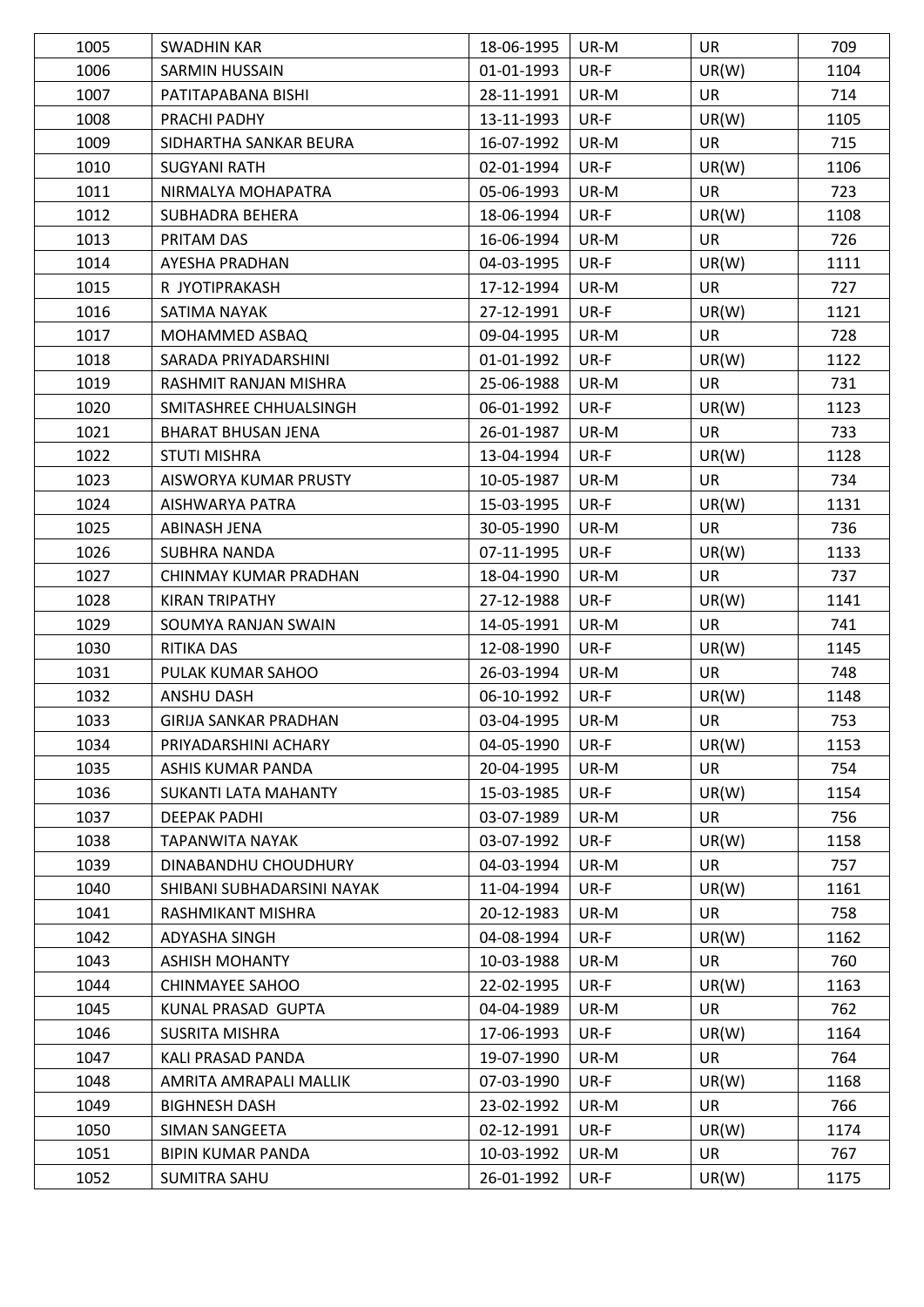| 1053 | JYOTI RANJAN BEHERA           | 15-03-1993 | UR-M | UR        | 771  |
|------|-------------------------------|------------|------|-----------|------|
| 1054 | SNEHASMITA PATNAIK            | 05-07-1992 | UR-F | UR(W)     | 1176 |
| 1055 | SK SAIF ALI                   | 26-08-1993 | UR-M | <b>UR</b> | 773  |
| 1056 | <b>JYOTIPRAVA PAL</b>         | 30-10-1992 | UR-F | <b>UR</b> | 1177 |
| 1057 | SOUMYADEEP SAMANTARAY         | 26-08-1993 | UR-M | <b>UR</b> | 774  |
| 1058 | SONALI SUBHADARSINI GARNAYAK  | 01-11-1992 | UR-F | <b>UR</b> | 1178 |
| 1059 | AMARJYOTI BEHERA              | 21-05-1994 | UR-M | <b>UR</b> | 776  |
| 1060 | NIRLIPTA SWAIN                | 20-05-1993 | UR-F | <b>UR</b> | 1179 |
| 1061 | SOURENDU ROUTRAY              | 05-03-1995 | UR-M | <b>UR</b> | 778  |
| 1062 | SHAILA NILOOFAR               | 26-09-1993 | UR-F | <b>UR</b> | 1182 |
| 1063 | SWAYAMJIT DASH                | 06-07-1993 | UR-M | <b>UR</b> | 781  |
| 1064 | TRISHNA DASH                  | 14-12-1994 | UR-F | <b>UR</b> | 1186 |
|      | KUMAR DANIALDAYAL DAULATSINGH |            |      |           |      |
| 1065 | SAMAL                         | 17-02-1984 | UR-M | <b>UR</b> | 782  |
| 1066 | SWAPNASHA SAHU                | 07-02-1995 | UR-F | <b>UR</b> | 1187 |
| 1067 | SANTOSH BISWAL                | 08-08-1986 | UR-M | <b>UR</b> | 783  |
| 1068 | SUBHASHREE NATH               | 17-03-1995 | UR-F | <b>UR</b> | 1189 |
| 1069 | <b>ABHISEK ROUT</b>           | 01-07-1990 | UR-M | <b>UR</b> | 784  |
| 1070 | BIJAYALAXMI PANDA             | 02-04-1995 | UR-F | <b>UR</b> | 1190 |
| 1071 | <b>ASHUTOSH MISHRA</b>        | 14-07-1989 | UR-M | <b>UR</b> | 785  |
| 1072 | UTKALIKA BARAL                | 01-04-1996 | UR-F | <b>UR</b> | 1192 |
| 1073 | CHIRANJIB KHATUA              | 25-02-1992 | UR-M | <b>UR</b> | 791  |
| 1074 | SAMMOHINI SUDHA               | 16-10-1990 | UR-F | <b>UR</b> | 1199 |
| 1075 | <b>SUMESH KUMAR DASH</b>      | 12-06-1993 | UR-M | <b>UR</b> | 801  |
| 1076 | <b>SAI SMRUTI</b>             | 21-06-1993 | UR-F | <b>UR</b> | 1202 |
| 1077 | SAMBIT RANJAN SAMAL           | 06-05-1994 | UR-M | <b>UR</b> | 802  |
| 1078 | NANDI PRIYANKA AJIT           | 28-07-1994 | UR-F | <b>UR</b> | 1206 |
| 1079 | PRACHETA RANJAN SAMAL         | 06-09-1994 | UR-M | <b>UR</b> | 805  |
| 1080 | ANANYA HOTA                   | 16-01-1996 | UR-F | <b>UR</b> | 1211 |
| 1081 | SAURAV MOHAPATRA              | 24-10-1995 | UR-M | <b>UR</b> | 806  |
| 1082 | <b>MONISA BISOI</b>           | 23-11-1989 | UR-F | UR        | 1213 |
| 1083 | ASISH KUMAR MOHAPATRA         | 21-05-1996 | UR-M | UR        | 807  |
| 1084 | ADYA DAS                      | 05-01-1990 | UR-F | UR        | 1218 |
| 1085 | <b>SUSIL KUMAR PATI</b>       | 16-04-1992 | UR-M | <b>UR</b> | 808  |
| 1086 | <b>MADHURI BISWAL</b>         | 07-04-1991 | UR-F | <b>UR</b> | 1219 |
| 1087 | <b>SAMIR BARAN DAS</b>        | 05-04-1986 | UR-M | <b>UR</b> | 812  |
| 1088 | <b>MANASWINI DAS</b>          | 05-01-1992 | UR-F | <b>UR</b> | 1222 |
| 1089 | <b>ISSAN CHANDRA DALAI</b>    | 30-06-1988 | UR-M | UR        | 813  |
| 1090 | DIKSHA RAUTRAY                | 28-01-1995 | UR-F | <b>UR</b> | 1229 |
| 1091 | ABHISAR PANDA                 | 10-01-1990 | UR-M | UR        | 814  |
| 1092 | AISHWARYA MISHRA              | 01-09-1995 | UR-F | <b>UR</b> | 1231 |
| 1093 | <b>MUKESH MEHER</b>           | 21-04-1991 | UR-M | <b>UR</b> | 818  |
| 1094 | JAGYASMITA BALASAMANT         | 27-10-1988 | UR-F | UR        | 1236 |
| 1095 | SHASHANKA SEKHAR PATEL        | 27-05-1991 | UR-M | <b>UR</b> | 819  |
| 1096 | PRAGYA PRATHAMA               | 05-08-1990 | UR-F | UR        | 1239 |
| 1097 | <b>JYOTISHMAN DAS</b>         | 28-03-1992 | UR-M | <b>UR</b> | 820  |
| 1098 | SUBHALAXMI SAHOO              | 20-03-1993 | UR-F | UR        | 1242 |
| 1099 | SHAKTI PRASAD HOTA            | 03-05-1993 | UR-M | UR        | 821  |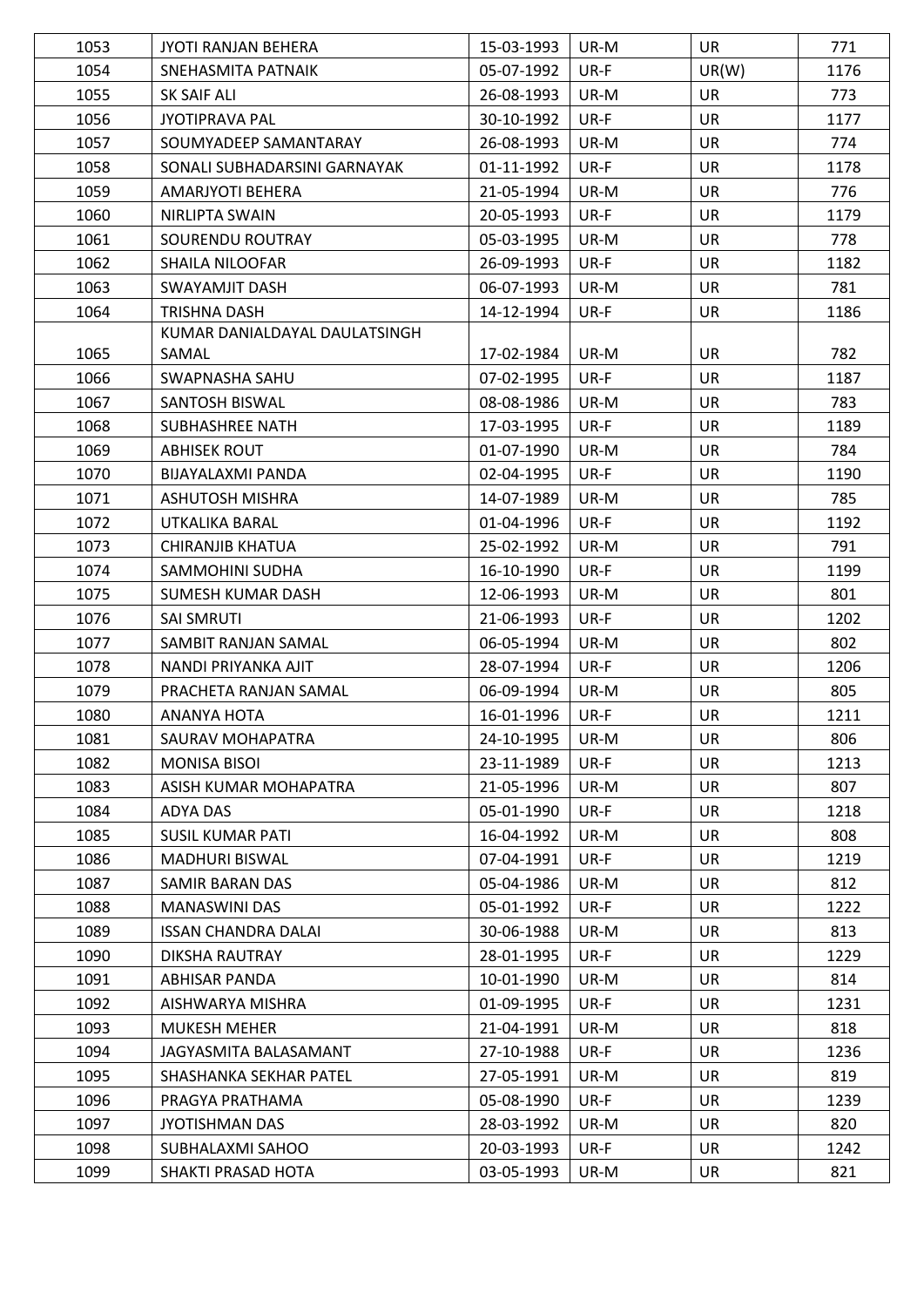| 1100 | KIRANBALA PATRA           | 12-06-1994 | UR-F   | <b>UR</b> | 1245 |
|------|---------------------------|------------|--------|-----------|------|
| 1101 | <b>GATIKRUSHNA KARAN</b>  | 06-06-1994 | UR-M   | <b>UR</b> | 824  |
| 1102 | SUBHASMITA JENA           | 07-06-1995 | UR-F   | <b>UR</b> | 1247 |
| 1103 | PRATYUSH KUMAR BEHERA     | 13-08-1994 | UR-M   | <b>UR</b> | 827  |
| 1104 | <b>MONICA DASH</b>        | 11-04-1991 | UR-F   | <b>UR</b> | 1251 |
| 1105 | SAROJ KUMAR MAHARANA      | 14-10-1994 | UR-M   | <b>UR</b> | 828  |
| 1106 | ADYASHA NAYAK             | 04-04-1989 | UR-F   | <b>UR</b> | 1253 |
| 1107 | SUBHRA PRAKASH SENAPATI   | 17-06-1995 | UR-M   | <b>UR</b> | 831  |
| 1108 | <b>ANKITA PATRO</b>       | 27-05-1992 | UR-F   | <b>UR</b> | 1257 |
| 1109 | <b>DEBASIS MOHAPATRA</b>  | 22-06-1987 | UR-M   | <b>UR</b> | 832  |
| 1110 | AHISHA DAS                | 04-07-1994 | UR-F   | <b>UR</b> | 1265 |
| 1111 | SUSHREET KUMAR DASH       | 01-11-1990 | UR-M   | <b>UR</b> | 835  |
| 1112 | <b>KAMAKSHI BISOYI</b>    | 05-05-1992 | UR-F   | <b>UR</b> | 1272 |
| 1113 | SUBHAJIT MOHAPATRA        | 23-09-1992 | UR-M   | <b>UR</b> | 839  |
| 1114 | ROJALIN RATH              | 18-10-1992 | UR-F   | <b>UR</b> | 1273 |
| 1115 | NIHAR RANJAN SUBUDHI      | 22-04-1993 | UR-M   | <b>UR</b> | 841  |
| 1116 | <b>PRAKRUTI PATEL</b>     | 16-12-1994 | UR-F   | <b>UR</b> | 1277 |
| 1117 | AMARESH SAHOO             | 04-06-1993 | UR-M   | <b>UR</b> | 843  |
| 1118 | <b>MANISHA PANDA</b>      | 07-05-1993 | UR-F   | <b>UR</b> | 1278 |
| 1119 | SANJAY DEV                | 15-06-1993 | UR-M   | <b>UR</b> | 844  |
| 1120 | SHIVANI HARIPRIYA BHARATI | 10-11-1992 | UR-F   | <b>UR</b> | 1279 |
| 1121 | ABINASH KUMAR NATH        | 03-02-1994 | UR-M   | <b>UR</b> | 845  |
| 1122 | PUNYATA MOHANTY           | 11-10-1992 | UR-F   | <b>UR</b> | 1283 |
| 1123 | <b>ABHISEK DWIBEDY</b>    | 24-03-1994 | UR-M   | <b>UR</b> | 847  |
| 1124 | PREETA GAUTAM             | 30-10-1993 | UR-F   | <b>UR</b> | 1284 |
| 1125 | <b>ABINASH MEHER</b>      | 18-07-1989 | UR-M   | <b>UR</b> | 851  |
| 1126 | SUNITA SWAIN              | 08-08-1988 | $UR-F$ | <b>UR</b> | 1293 |
| 1127 | PIYUSH MOHAN SAMAL        | 24-08-1992 | UR-M   | <b>UR</b> | 854  |
| 1128 | SMRUTISHREE MOHAPATRA     | 17-03-1992 | UR-F   | <b>UR</b> | 1297 |
| 1129 | SASANKA SEKHARA DASH      | 16-06-1992 | UR-M   | <b>UR</b> | 855  |
| 1130 | RUPANWITA MISHRA          | 11-07-1992 | UR-F   | <b>UR</b> | 1298 |
| 1131 | DIBYASHAKTI PANDA         | 04-05-1993 | UR-M   | UR.       | 858  |
| 1132 | SUSRI NIHARIKA SAHU       | 15-06-1984 | UR-F   | <b>UR</b> | 1307 |
| 1133 | SOURAV MALLICK            | 05-05-1993 | UR-M   | UR        | 859  |
| 1134 | JAGYASENI BALASAMANT      | 31-03-1986 | UR-F   | <b>UR</b> | 1308 |
| 1135 | SIDDHARTH MISHRA          | 25-03-1994 | UR-M   | <b>UR</b> | 863  |
| 1136 | RANI ALIZA PATTANAYAK     | 01-03-1993 | UR-F   | <b>UR</b> | 1312 |
| 1137 | BHABANI SHANKAR LENKA     | 16-06-1986 | UR-M   | <b>UR</b> | 869  |
| 1138 | <b>BANITA PATEL</b>       | 01-07-1993 | UR-F   | <b>UR</b> | 1313 |
| 1139 | DEVI PRASAD DAS           | 21-06-1991 | UR-M   | <b>UR</b> | 871  |
| 1140 | <b>ANKITA DAS</b>         | 30-10-1994 | UR-F   | UR        | 1316 |
| 1141 | NEELANJAN DAS             | 15-05-1989 | UR-M   | <b>UR</b> | 876  |
| 1142 | <b>SITAL NAYAK</b>        | 17-07-1996 | UR-F   | <b>UR</b> | 1318 |
| 1143 | SARADA PRASAD SWAIN       | 28-11-1990 | UR-M   | UR        | 877  |
| 1144 | DIPANWITA MOHANTY         | 18-07-1993 | UR-F   | <b>UR</b> | 1322 |
| 1145 | DHANRAJ KRISHNA BEHERA    | 26-04-1991 | UR-M   | UR        | 878  |
| 1146 | SHROTASWINEE CHITROTPALA  | 17-03-1994 | UR-F   | <b>UR</b> | 1323 |
| 1147 | ASIM KUMAR SAHOO          | 27-08-1991 | UR-M   | UR        | 879  |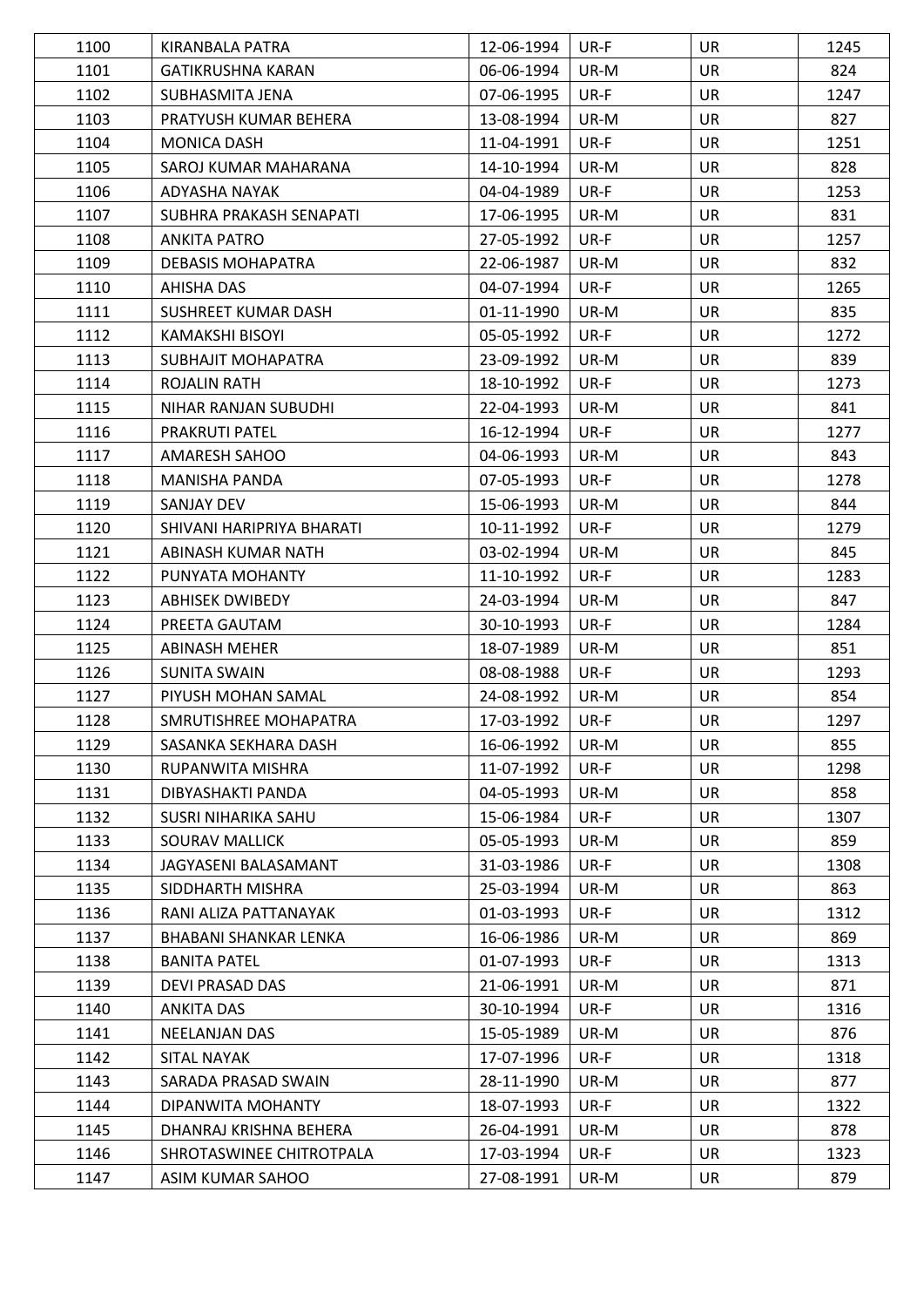| 1148 | AADEESHA SARANGI             | 09-05-1994 | UR-F | <b>UR</b> | 1325 |
|------|------------------------------|------------|------|-----------|------|
| 1149 | SYED SHAHRUQ AHMED           | 21-08-1992 | UR-M | <b>UR</b> | 882  |
| 1150 | AISHWARYA TRIPATHY           | 24-06-1994 | UR-F | <b>UR</b> | 1326 |
| 1151 | PRATYUSH PANKAJ JENA         | 30-10-1994 | UR-M | <b>UR</b> | 888  |
| 1152 | DIBYAJYOTI MOHANTY           | 31-01-1995 | UR-F | <b>UR</b> | 1327 |
| 1153 | SAYED SAHIL AHMED            | 27-12-1995 | UR-M | <b>UR</b> | 892  |
| 1154 | SWETA MOHAPATRA              | 15-04-1994 | UR-F | <b>UR</b> | 1330 |
| 1155 | SWASTIK PATTNAIK             | 05-06-1987 | UR-M | <b>UR</b> | 894  |
| 1156 | SWATI SHRAVANI PATTNAIK      | 16-07-1992 | UR-F | <b>UR</b> | 1334 |
| 1157 | PRANAB PRIYADARSHEE BEHERA   | 05-07-1987 | UR-M | <b>UR</b> | 895  |
| 1158 | RASHMITA SHARMA              | 02-11-1992 | UR-F | <b>UR</b> | 1335 |
| 1159 | NITISH JHA                   | 24-04-1989 | UR-M | <b>UR</b> | 896  |
| 1160 | RITIRANJITA PARIDA           | 27-06-1995 | UR-F | <b>UR</b> | 1340 |
| 1161 | SABYASACHI DAS               | 31-05-1991 | UR-M | <b>UR</b> | 897  |
| 1162 | <b>JAGYASENI MISHRA</b>      | 16-10-1991 | UR-F | <b>UR</b> | 1343 |
| 1163 | PRATIK KUMAR DEY             | 28-09-1990 | UR-M | <b>UR</b> | 898  |
| 1164 | SUSHREE MANISA MISHRA        | 21-07-1994 | UR-F | <b>UR</b> | 1346 |
| 1165 | SHIVASHEESH RATH             | 26-05-1993 | UR-M | <b>UR</b> | 901  |
| 1166 | SIBANI SUBHRA SMITA PORICHHA | 20-08-1988 | UR-F | <b>UR</b> | 1348 |
| 1167 | SUBRAT KUMAR MISHRA          | 19-06-1991 | UR-M | <b>UR</b> | 905  |
| 1168 | MONALISA SAHOO               | 20-08-1993 | UR-F | <b>UR</b> | 1356 |
| 1169 | <b>JIBAN JYOTI JENA</b>      | 06-07-1991 | UR-M | <b>UR</b> | 906  |
| 1170 | SWETLINA KHUNTIA             | 20-07-1995 | UR-F | <b>UR</b> | 1360 |
| 1171 | DEEPAK KUMAR PATRA           | 29-01-1992 | UR-M | <b>UR</b> | 908  |
| 1172 | ANUJA BHATTA                 | 10-06-1992 | UR-F | <b>UR</b> | 1363 |
| 1173 | DIPTIRANJAN PRADHAN          | 16-06-1988 | UR-M | <b>UR</b> | 910  |
| 1174 | <b>DEEPTI PRADHAN</b>        | 15-10-1993 | UR-F | <b>UR</b> | 1366 |
| 1175 | NITISH SPANDAN SAHU          | 04-09-1991 | UR-M | UR        | 914  |
| 1176 | KUMARI AYUSHI                | 18-04-1995 | UR-F | UR        | 1369 |
| 1177 | SOUMYA DARSHAN NAYAK         | 17-03-1992 | UR-M | <b>UR</b> | 917  |
| 1178 | <b>TULUGU JYOTSHNA</b>       | 24-04-1992 | UR-F | <b>UR</b> | 1372 |
| 1179 | <b>MANISH KUMAR PUROHIT</b>  | 12-11-1992 | UR-M | <b>UR</b> | 920  |
| 1180 | SIBANI DUTTA                 | 13-07-1992 | UR-F | <b>UR</b> | 1375 |
| 1181 | SUBHAM SEKHAR PANDA          | 20-05-1993 | UR-M | UR        | 923  |
| 1182 | NILIMA MOHANTY               | 21-05-1994 | UR-F | UR        | 1376 |
| 1183 | <b>TAPAS TRIPATHY</b>        | 11-07-1993 | UR-M | UR        | 924  |
| 1184 | AISHWARYA MADHUSMITA         | 08-01-1996 | UR-F | <b>UR</b> | 1378 |
| 1185 | ROHIT KUMAR KUNDU            | 28-08-1993 | UR-M | UR        | 925  |
| 1186 | RUTUPARNA PATTANAIK          | 14-01-1996 | UR-F | <b>UR</b> | 1379 |
| 1187 | SOUMYA RANJAN PRUSTY         | 25-12-1995 | UR-M | UR        | 932  |
| 1188 | SASMITA NAYAK                | 11-04-1991 | UR-F | UR        | 1382 |
| 1189 | SABIR KUMAR BAL              | 04-10-1988 | UR-M | <b>UR</b> | 934  |
| 1190 | SWETA MAHAPATRA              | 04-02-1995 | UR-F | UR        | 1394 |
| 1191 | SUJIT KUMAR NAIK             | 08-11-1989 | UR-M | <b>UR</b> | 935  |
| 1192 | <b>SONAM SWAIN</b>           | 08-03-1995 | UR-F | <b>UR</b> | 1395 |
| 1193 | TARUN KUMAR BHUTIA           | 23-07-1988 | UR-M | UR        | 936  |
| 1194 | ASHISH KUMAR DAS             | 25-08-1988 | UR-M | UR        | 938  |
| 1195 | <b>BASUDEV JENA</b>          | 16-05-1990 | UR-M | UR        | 939  |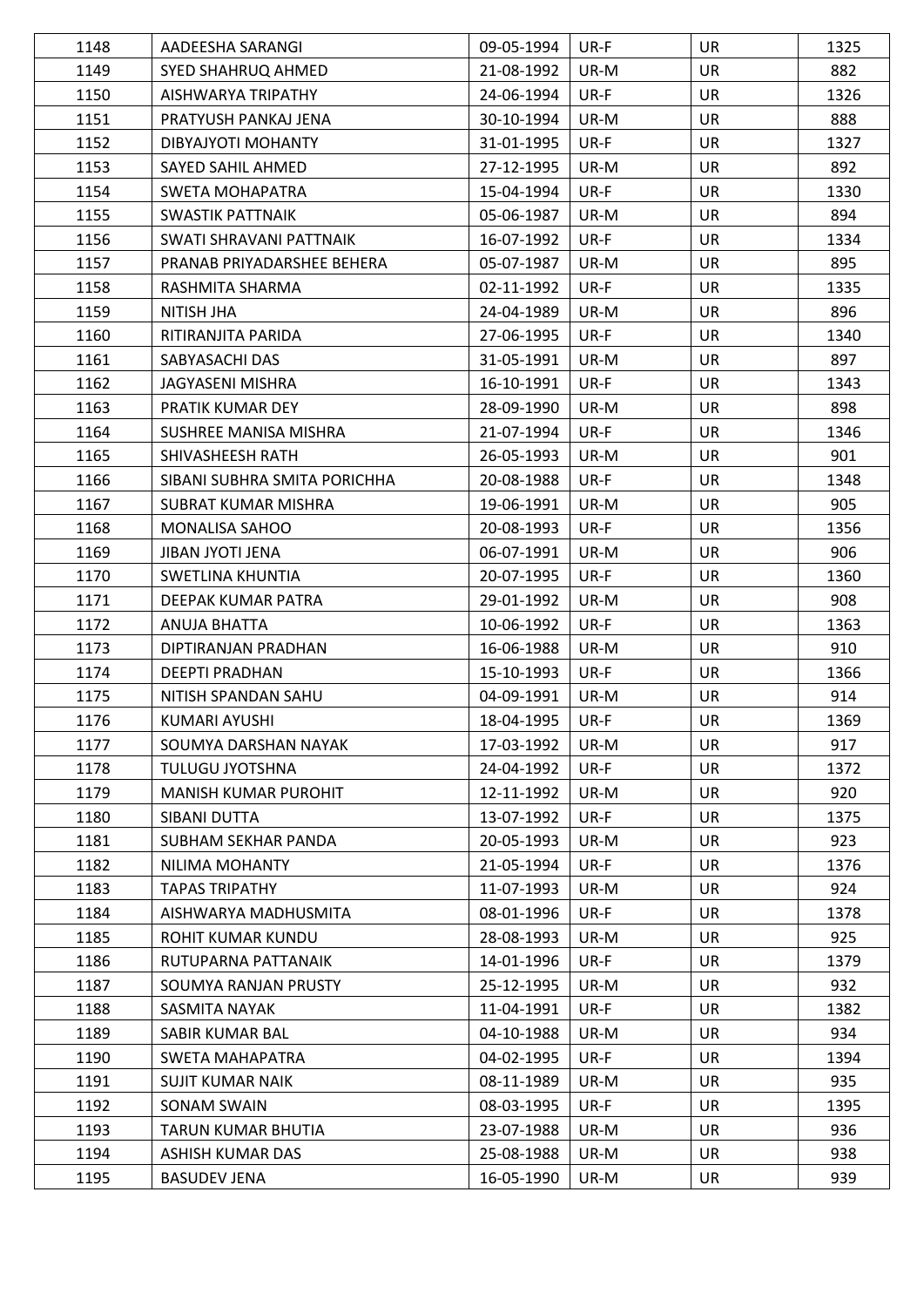| 1196 | MOHAMMAD FAYZUL HOSEN      | 22-06-1990 | UR-M | <b>UR</b> | 940  |
|------|----------------------------|------------|------|-----------|------|
| 1197 | <b>SRIJIT MOHANTY</b>      | 06-02-1991 | UR-M | <b>UR</b> | 941  |
| 1198 | <b>ABINASH ROUT</b>        | 07-03-1992 | UR-M | <b>UR</b> | 945  |
| 1199 | SUJIT KUMAR BARIK          | 13-04-1992 | UR-M | UR        | 946  |
| 1200 | <b>ASUTOSH PRADHAN</b>     | 22-05-1992 | UR-M | <b>UR</b> | 947  |
| 1201 | <b>SUSIL KUMAR BISOYI</b>  | 06-03-1993 | UR-M | <b>UR</b> | 951  |
| 1202 | SATYAPRAKASH PADHI         | 02-05-1993 | UR-M | <b>UR</b> | 952  |
| 1203 | G J ADITYA PRASAD          | 02-08-1993 | UR-M | <b>UR</b> | 953  |
| 1204 | SRIMAN SAHOO               | 20-04-1994 | UR-M | UR        | 955  |
| 1205 | SOUMYA RANJAN JENA         | 15-06-1994 | UR-M | <b>UR</b> | 956  |
| 1206 | SANTANU KUMAR RAUTA        | 02-11-1994 | UR-M | <b>UR</b> | 958  |
| 1207 | LAXMIPRASAD ROUT           | 28-06-1989 | UR-M | <b>UR</b> | 962  |
| 1208 | ABHISEK DAS                | 07-06-1992 | UR-M | <b>UR</b> | 964  |
| 1209 | SARADA PRASAD SAHU         | 21-07-1986 | UR-M | <b>UR</b> | 965  |
| 1210 | <b>DEBASISH DASH</b>       | 29-03-1987 | UR-M | <b>UR</b> | 966  |
| 1211 | JAYANTA KUMAR DASH         | 28-04-1991 | UR-M | <b>UR</b> | 969  |
| 1212 | AJIT SURYA MOHAPATRA       | 08-05-1992 | UR-M | <b>UR</b> | 973  |
| 1213 | ASHIS KUMAR PRATIHARI      | 25-05-1993 | UR-M | <b>UR</b> | 975  |
| 1214 | SRINIBASH SHADANGI         | 25-06-1994 | UR-M | <b>UR</b> | 977  |
| 1215 | SUBRAT JAMADAR             | 05-08-1995 | UR-M | <b>UR</b> | 980  |
| 1216 | PRAJIT NAYAK               | 05-06-1994 | UR-M | <b>UR</b> | 983  |
| 1217 | PRIYARANJAN JENA           | 21-07-1988 | UR-M | UR        | 984  |
| 1218 | DEBI PADARBINDA SAMAL      | 21-06-1988 | UR-M | <b>UR</b> | 986  |
| 1219 | SISIR KUMAR BRAHMA         | 10-06-1991 | UR-M | <b>UR</b> | 990  |
| 1220 | AMLAN SHANKAR MOHAPATRA    | 11-09-1991 | UR-M | <b>UR</b> | 991  |
| 1221 | <b>SUBHRAJIT BISWAL</b>    | 26-04-1992 | UR-M | <b>UR</b> | 993  |
| 1222 | SATYA NARAYAN DAS          | 09-02-1993 | UR-M | <b>UR</b> | 999  |
| 1223 | KUMAR GAURAV MISHRA        | 01-05-1993 | UR-M | <b>UR</b> | 1001 |
| 1224 | SNEHASISH GUPTA            | 25-08-1993 | UR-M | <b>UR</b> | 1002 |
| 1225 | <b>SAMBIT DASH</b>         | 23-11-1993 | UR-M | <b>UR</b> | 1004 |
| 1226 | ANUJ KUMAR PANDA           | 11-12-1993 | UR-M | <b>UR</b> | 1005 |
| 1227 | PRANGYASH PRIYARANJAN      | 24-01-1994 | UR-M | UR        | 1006 |
| 1228 | SOUMYA RANJAN SAHOO        | 09-05-1994 | UR-M | <b>UR</b> | 1007 |
| 1229 | KAIBALYA PATTNAIK          | 06-08-1994 | UR-M | <b>UR</b> | 1010 |
| 1230 | <b>BADAL KUMAR MOHANTY</b> | 15-03-1995 | UR-M | <b>UR</b> | 1012 |
| 1231 | JITENDRA KUMAR DWIBEDI     | 02-05-1989 | UR-M | <b>UR</b> | 1017 |
| 1232 | ABDESH RAJ PANDA           | 12-03-1992 | UR-M | <b>UR</b> | 1018 |
| 1233 | RASHMI RANJAN PANDA        | 02-06-1983 | UR-M | <b>UR</b> | 1019 |
| 1234 | SOUMYA RANJAN ACHARYA      | 30-05-1989 | UR-M | <b>UR</b> | 1021 |
| 1235 | KAUSHIK PATRA              | 31-10-1989 | UR-M | <b>UR</b> | 1022 |
| 1236 | SATISH RANJAN ROUTRAY      | 29-08-1991 | UR-M | UR        | 1025 |
| 1237 | CHINMAY KUMAR SAHU         | 08-11-1991 | UR-M | <b>UR</b> | 1026 |
| 1238 | <b>BADRINARAYAN SAHOO</b>  | 05-01-1992 | UR-M | <b>UR</b> | 1027 |
| 1239 | SAMBIT PRAKASH PARIDA      | 02-07-1992 | UR-M | UR        | 1029 |
| 1240 | PREETI RANJAN SAHOO        | 21-04-1993 | UR-M | <b>UR</b> | 1030 |
| 1241 | PRATIK MAHAPATRA           | 05-12-1993 | UR-M | <b>UR</b> | 1031 |
| 1242 | SUDARSAN MAHANTA           | 20-03-1994 | UR-M | <b>UR</b> | 1032 |
| 1243 | <b>TANMAYA HOTTA</b>       | 21-05-1994 | UR-M | UR        | 1033 |
|      |                            |            |      |           |      |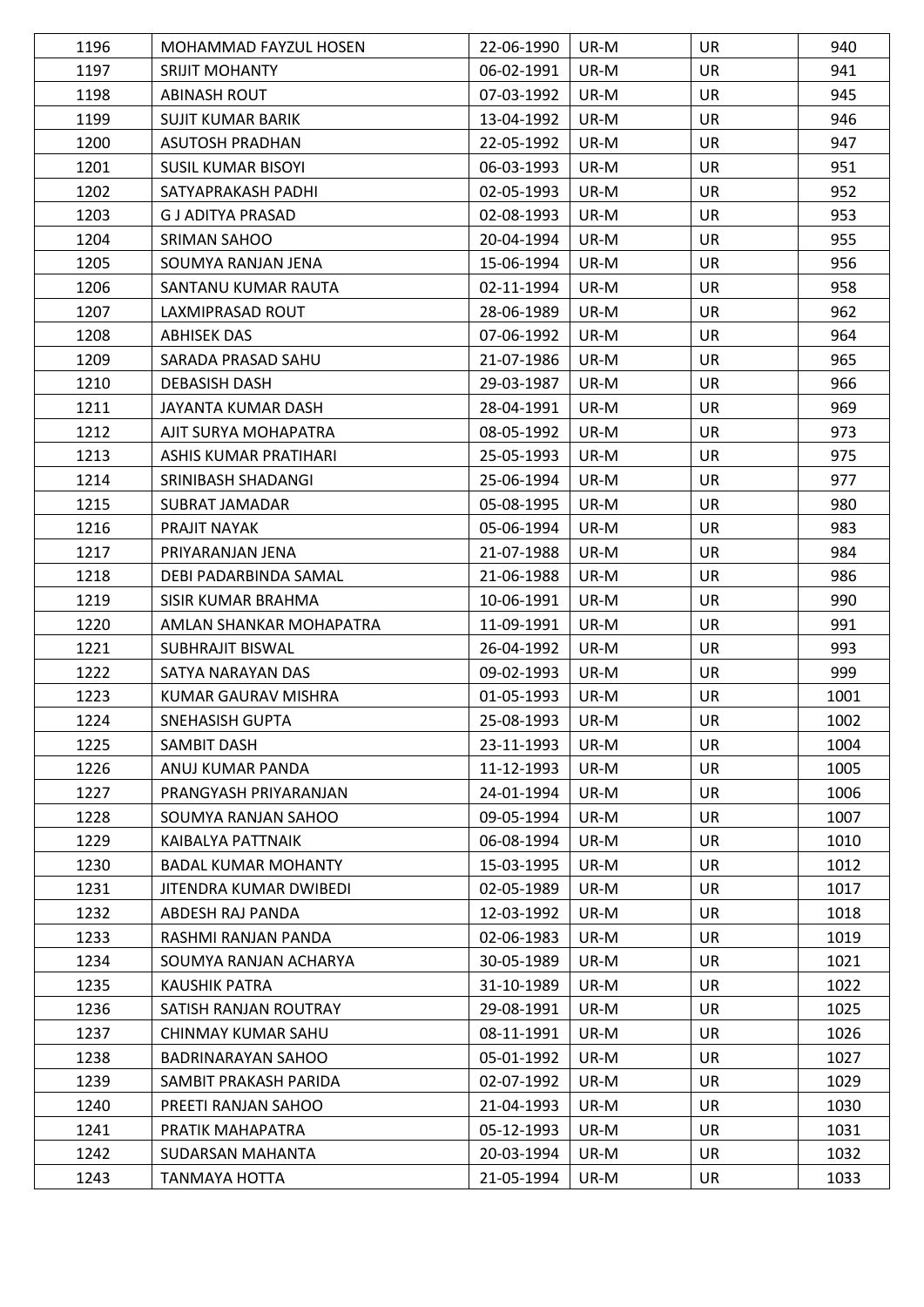| 1244 | SAUMYA HIRANMAYA PANDA    | 13-06-1994 | UR-M | <b>UR</b> | 1034 |
|------|---------------------------|------------|------|-----------|------|
| 1245 | SACHIN SOVAN PATTNAIK     | 29-10-1994 | UR-M | <b>UR</b> | 1038 |
| 1246 | <b>BIPUL BAIVAB</b>       | 08-04-1995 | UR-M | <b>UR</b> | 1039 |
| 1247 | PRIYABRATA PANDA          | 09-04-1989 | UR-M | <b>UR</b> | 1042 |
| 1248 | PURAB KANT ACHARYA        | 24-10-1992 | UR-M | <b>UR</b> | 1048 |
| 1249 | AMRIT KUMAR DUTTA         | 03-11-1992 | UR-M | <b>UR</b> | 1049 |
| 1250 | RAJESH KUMAR JENA         | 04-07-1994 | UR-M | <b>UR</b> | 1055 |
| 1251 | SWARAJ PANDA              | 17-10-1994 | UR-M | <b>UR</b> | 1056 |
| 1252 | <b>ANTARIKSH MISHRA</b>   | 01-04-1995 | UR-M | <b>UR</b> | 1059 |
| 1253 | SATYAJIT NIHAR SINGH      | 11-07-1987 | UR-M | <b>UR</b> | 1063 |
| 1254 | ASIT KUMAR PRADHAN        | 02-01-1989 | UR-M | <b>UR</b> | 1064 |
| 1255 | PANKAJ KUMAR              | 15-01-1986 | UR-M | <b>UR</b> | 1065 |
| 1256 | <b>GAURAV KUMAR SAHU</b>  | 16-12-1990 | UR-M | <b>UR</b> | 1066 |
| 1257 | PRIYABRAT DAS             | 18-10-1990 | UR-M | <b>UR</b> | 1067 |
| 1258 | <b>GAUTAM TRIPATHY</b>    | 21-07-1988 | UR-M | <b>UR</b> | 1071 |
| 1259 | RAKESH KUMAR NAYAK        | 11-06-1991 | UR-M | <b>UR</b> | 1073 |
| 1260 | SOVARAJ SATAPATHY         | 08-10-1992 | UR-M | <b>UR</b> | 1078 |
| 1261 | RAJENDRA PRASAD SAHOO     | 03-07-1993 | UR-M | <b>UR</b> | 1081 |
| 1262 | <b>JAGANNATH DASH</b>     | 06-07-1993 | UR-M | <b>UR</b> | 1082 |
| 1263 | ABHIJIT PRADHAN           | 30-08-1993 | UR-M | <b>UR</b> | 1084 |
| 1264 | BISHWA RANJAN DASH        | 27-05-1994 | UR-M | <b>UR</b> | 1085 |
| 1265 | ASHRIT KUMAR ACHARYA      | 23-02-1995 | UR-M | <b>UR</b> | 1088 |
| 1266 | RITESH KUMAR PANDA        | 02-07-1995 | UR-M | <b>UR</b> | 1090 |
| 1267 | SACHIKANTA LENKA          | 02-07-1988 | UR-M | <b>UR</b> | 1094 |
| 1268 | ABINASA SATAPATHY         | 20-06-1989 | UR-M | <b>UR</b> | 1096 |
| 1269 | NISHIKANTA MUDULI         | 12-12-1991 | UR-M | <b>UR</b> | 1098 |
| 1270 | <b>TARUN PATNAIK</b>      | 12-04-1992 | UR-M | <b>UR</b> | 1100 |
| 1271 | SASIM SUMAN SWAIN         | 02-05-1992 | UR-M | <b>UR</b> | 1101 |
| 1272 | SATYAPRIYA SAHOO          | 09-05-1992 | UR-M | <b>UR</b> | 1102 |
| 1273 | <b>BINOD PRASAD BARIK</b> | 25-06-1992 | UR-M | <b>UR</b> | 1103 |
| 1274 | R. PRATEEK PRIYADARSHAN   | 27-02-1995 | UR-M | <b>UR</b> | 1110 |
| 1275 | SUMEET KUMAR PATNAIK      | 07-11-1995 | UR-M | UR        | 1112 |
| 1276 | <b>DEBI PRASANNA BAL</b>  | 12-01-1994 | UR-M | <b>UR</b> | 1117 |
| 1277 | BHABANI SANKAR SAHOO      | 21-06-1990 | UR-M | <b>UR</b> | 1118 |
| 1278 | RANJAN KUMAR PATEL        | 16-06-1992 | UR-M | <b>UR</b> | 1125 |
| 1279 | <b>SWAROOP SATPATHY</b>   | 02-07-1994 | UR-M | <b>UR</b> | 1130 |
| 1280 | <b>ABHISEK PATNAIK</b>    | 27-07-1995 | UR-M | <b>UR</b> | 1132 |
| 1281 | <b>STALLIN DAS</b>        | 27-06-1989 | UR-M | <b>UR</b> | 1134 |
| 1282 | PARAMJEET MOHANTA         | 05-07-1989 | UR-M | <b>UR</b> | 1135 |
| 1283 | <b>AMIT PANDA</b>         | 08-11-1990 | UR-M | <b>UR</b> | 1137 |
| 1284 | AJIT KUMAR SAHU           | 25-05-1993 | UR-M | UR        | 1138 |
| 1285 | <b>GNYANAJYOTI DASH</b>   | 03-12-1989 | UR-M | <b>UR</b> | 1139 |
| 1286 | BIKASH RANJAN JENA        | 05-05-1989 | UR-M | <b>UR</b> | 1142 |
| 1287 | ABHISHEK G                | 15-03-1992 | UR-M | UR        | 1146 |
| 1288 | MINAKETAN PRADHAN         | 28-05-1992 | UR-M | <b>UR</b> | 1147 |
| 1289 | SAISIKAN JENA             | 28-03-1994 | UR-M | <b>UR</b> | 1150 |
| 1290 | PRAVEEN KUMAR SAHU        | 08-04-1994 | UR-M | <b>UR</b> | 1151 |
|      | SWAYAM SWASTIK SAHOO      | 03-02-1996 | UR-M | UR        |      |
| 1291 |                           |            |      |           | 1152 |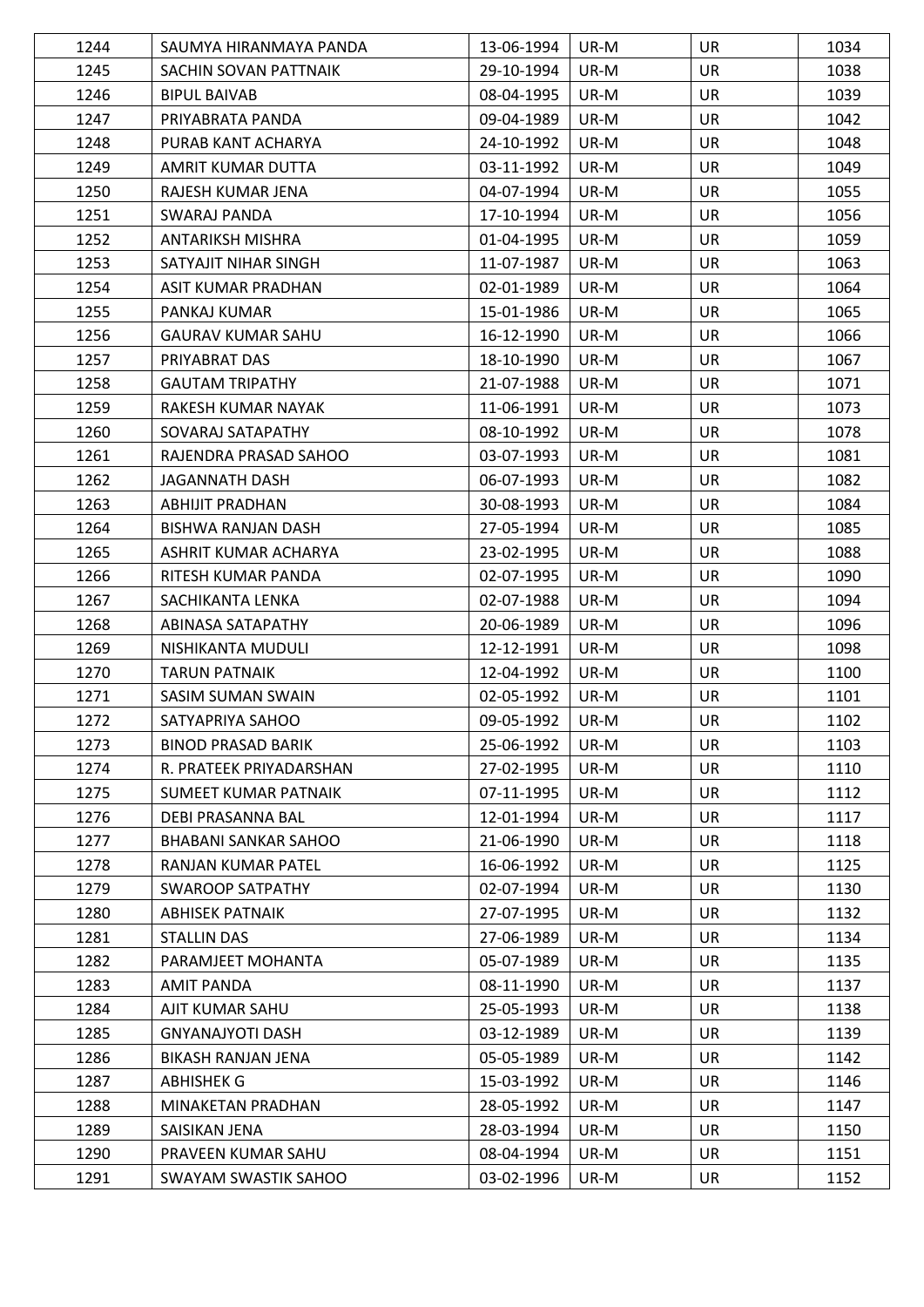| 1292 | SHAWAZ IQBAL                  | 14-12-1990 | UR-M | <b>UR</b> | 1155 |
|------|-------------------------------|------------|------|-----------|------|
| 1293 | PRANAB MOHANTY                | 26-04-1992 | UR-M | <b>UR</b> | 1157 |
| 1294 | ANSHUMAN SATAPATHY            | 10-09-1992 | UR-M | <b>UR</b> | 1159 |
| 1295 | SOUMEN SARTHAK MOHANTY        | 05-10-1992 | UR-M | <b>UR</b> | 1166 |
| 1296 | <b>DEBASHISH DIKSHIT</b>      | 07-11-1988 | UR-M | <b>UR</b> | 1167 |
| 1297 | RAJIB LOCHAN PRATIHARI        | 25-05-1990 | UR-M | <b>UR</b> | 1169 |
| 1298 | BIPLABI BISWA KESHARI MOHANTY | 04-08-1990 | UR-M | <b>UR</b> | 1171 |
| 1299 | <b>SUBHASIS SASMAL</b>        | 25-09-1990 | UR-M | <b>UR</b> | 1172 |
| 1300 | SIDDHARTHA TRIPATHY           | 25-07-1991 | UR-M | <b>UR</b> | 1173 |
| 1301 | SANDEEP PRADHAN               | 14-09-1993 | UR-M | <b>UR</b> | 1180 |
| 1302 | <b>SUJIT TRIPATHY</b>         | 25-05-1994 | UR-M | <b>UR</b> | 1183 |
| 1303 | SUVANKAR JENA                 | 28-05-1994 | UR-M | <b>UR</b> | 1184 |
| 1304 | DEBODATTA PADHY               | 01-03-1995 | UR-M | <b>UR</b> | 1188 |
| 1305 | OM PRAKASH BARIK              | 30-03-1983 | UR-M | <b>UR</b> | 1193 |
| 1306 | AMAN MISHRA                   | 10-07-1991 | UR-M | <b>UR</b> | 1196 |
| 1307 | DEBABRATA SAMAL               | 13-02-1992 | UR-M | <b>UR</b> | 1200 |
| 1308 | NITESH KUMAR MEHER            | 12-03-1993 | UR-M | <b>UR</b> | 1201 |
| 1309 | <b>TRIDIVESH SATPATHY</b>     | 08-07-1993 | UR-M | <b>UR</b> | 1203 |
| 1310 | AMITANSHU MANDAL              | 15-10-1993 | UR-M | <b>UR</b> | 1204 |
| 1311 | DEBABRAT NANDA                | 23-11-1993 | UR-M | <b>UR</b> | 1205 |
| 1312 | SIDHARTHA SANKAR SAHOO        | 23-09-1994 | UR-M | <b>UR</b> | 1207 |
| 1313 | NANDAN PANDA                  | 19-10-1994 | UR-M | <b>UR</b> | 1208 |
| 1314 | AMIT KUMAR SATPATHY           | 20-01-1995 | UR-M | <b>UR</b> | 1209 |
| 1315 | <b>BISWESWAR DAS</b>          | 03-04-1995 | UR-M | UR        | 1210 |
| 1316 | <b>SUDHIR MEHER</b>           | 15-07-1988 | UR-M | <b>UR</b> | 1215 |
| 1317 | PARTHA SARATHI DASH           | 16-03-1990 | UR-M | <b>UR</b> | 1216 |
| 1318 | MAHESWAR BAHU BALENDRA SINGH  | 15-06-1988 | UR-M | <b>UR</b> | 1217 |
| 1319 | ANKIT SHARMA                  | 12-05-1991 | UR-M | <b>UR</b> | 1220 |
| 1320 | <b>BRAJARAJ KAR</b>           | 10-08-1991 | UR-M | <b>UR</b> | 1221 |
| 1321 | DEBA PRASAD MISHRA            | 02-06-1992 | UR-M | UR        | 1223 |
| 1322 | SAMBIT KUMAR SAHOO            | 05-06-1992 | UR-M | UR        | 1224 |
| 1323 | <b>MRUTUNJAYA MOHANTY</b>     | 01-04-1993 | UR-M | UR        | 1225 |
| 1324 | ADITYA NARAYAN PAL            | 03-01-1994 | UR-M | UR        | 1226 |
| 1325 | SUFFIAN HASSAN KHAN           | 30-03-1995 | UR-M | UR        | 1230 |
| 1326 | DEBASIS ROUT                  | 04-01-1995 | UR-M | UR        | 1232 |
| 1327 | AMIT KUMAR MOHANTY            | 02-07-1993 | UR-M | UR        | 1233 |
| 1328 | <b>MRUTYUNJAY BARIK</b>       | 08-06-1990 | UR-M | UR        | 1234 |
| 1329 | SUMANTA KUMAR PATEL           | 09-03-1989 | UR-M | <b>UR</b> | 1237 |
| 1330 | DHARMENDRA KUMAR SINGH        | 06-03-1991 | UR-M | UR        | 1240 |
| 1331 | SONUP KUMAR JENA              | 05-01-1992 | UR-M | <b>UR</b> | 1241 |
| 1332 | <b>SACHIN TRIPATHY</b>        | 21-04-1993 | UR-M | UR        | 1243 |
| 1333 | RITESH KUMAR SAMAL            | 13-02-1994 | UR-M | UR        | 1244 |
| 1334 | SUBHANSHU SEKHAR DASH         | 16-11-1994 | UR-M | UR        | 1246 |
| 1335 | SARTHAK ANUROOP LENKA         | 04-11-1995 | UR-M | UR        | 1248 |
| 1336 | DEBENDRANATH MALLA            | 01-05-1992 | UR-M | UR        | 1249 |
| 1337 | <b>BHARGAB KUMAR SAHU</b>     | 26-05-1994 | UR-M | UR        | 1250 |
| 1338 | RAKESH KUMAR BEHERA           | 16-06-1991 | UR-M | UR        | 1254 |
| 1339 | SHYAM PRASAD MEHER            | 11-07-1991 | UR-M | UR        | 1255 |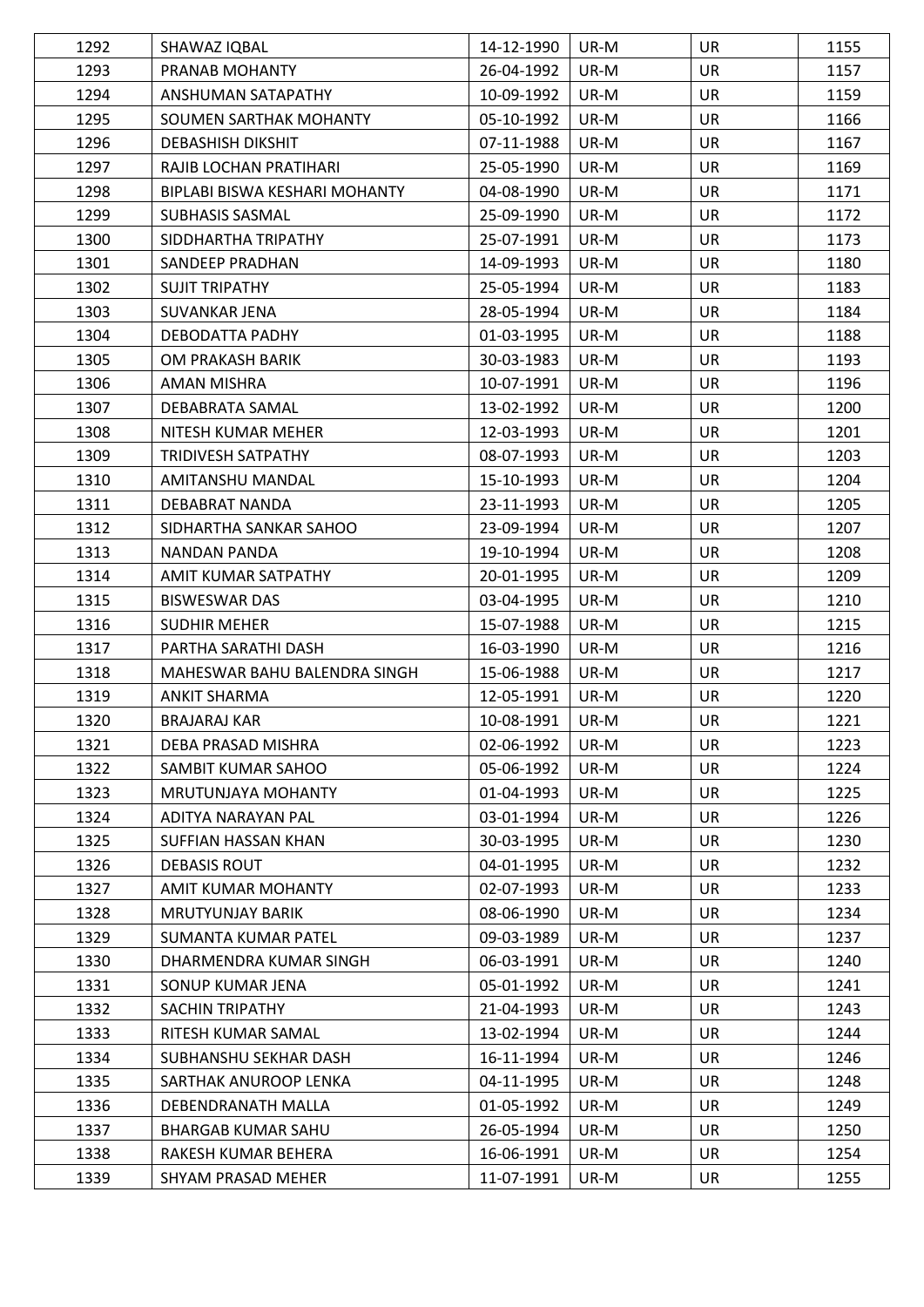| 1340         | ANEESH DEBBARMAN                      | 18-09-1992               | UR-M         | <b>UR</b>       | 1258         |
|--------------|---------------------------------------|--------------------------|--------------|-----------------|--------------|
| 1341         | LAXMI NARAYAN RATHA                   | 21-01-1993               | UR-M         | <b>UR</b>       | 1259         |
| 1342         | MUKESH KUMAR SAHOO                    | 24-01-1993               | UR-M         | <b>UR</b>       | 1260         |
| 1343         | SAMBIT KUMAR BEHERA                   | 19-03-1994               | UR-M         | <b>UR</b>       | 1263         |
| 1344         | TANMAYA KUMAR PRADHAN                 | 25-05-1994               | UR-M         | <b>UR</b>       | 1264         |
| 1345         | DILIP KUMAR PANIGRAHI                 | 15-07-1991               | UR-M         | <b>UR</b>       | 1269         |
| 1346         | RITURAJ PRATAP                        | 29-12-1993               | UR-M         | <b>UR</b>       | 1274         |
| 1347         | <b>ABINASH ROUTRAY</b>                | 02-04-1994               | UR-M         | <b>UR</b>       | 1275         |
| 1348         | <b>MANABESH MOHAPATRA</b>             | 06-05-1994               | UR-M         | <b>UR</b>       | 1276         |
| 1349         | <b>MANISH HOTA</b>                    | 03-11-1989               | UR-M         | <b>UR</b>       | 1280         |
| 1350         | DEVADUTTA PANDA                       | 09-06-1992               | UR-M         | <b>UR</b>       | 1282         |
| 1351         | ADITYA PRASAD MOHANTY                 | 06-06-1994               | UR-M         | <b>UR</b>       | 1285         |
| 1352         | <b>DEBASISH TRIPATHY</b>              | 15-06-1994               | UR-M         | <b>UR</b>       | 1286         |
| 1353         | <b>BIJAYA KUMAR ROUT</b>              | 18-06-1994               | UR-M         | <b>UR</b>       | 1287         |
| 1354         | ABHILASH PATTNAIK                     | 23-12-1994               | UR-M         | <b>UR</b>       | 1288         |
| 1355         | ASHIRBAD BASU                         | 16-03-1995               | UR-M         | UR              | 1289         |
| 1356         | DIGANTA MOHANTY                       | 14-05-1989               | UR-M         | <b>UR</b>       | 1294         |
| 1357         | ANSHUMAN SAHOO                        | 24-09-1993               | UR-M         | <b>UR</b>       | 1299         |
| 1358         | N NARESH DORA                         | 02-06-1994               | UR-M         | <b>UR</b>       | 1302         |
| 1359         | SOUMYA PRATIK DORA                    | 24-04-1993               | UR-M         | <b>UR</b>       | 1306         |
| 1360         | SANJAY KOBRA                          | 03-11-1989               | UR-M         | <b>UR</b>       | 1309         |
| 1361         | SOURAV KUMAR MOHAPATRA                | 10-05-1991               | UR-M         | <b>UR</b>       | 1310         |
| 1362         | <b>ABHISEK BEHERA</b>                 | 02-06-1994               | UR-M         | <b>UR</b>       | 1315         |
| 1363         | DEBABRAT NAYAK                        | 01-02-1990               | UR-M         | <b>UR</b>       | 1319         |
| 1364         | DEBAPRIYA SARANGI                     | 01-05-1991               | UR-M         | <b>UR</b>       | 1320         |
| 1365         | <b>CHANDAN KUMAR</b>                  | 06-12-1992               | UR-M         | UR              | 1321         |
| 1366         | <b>PRATEEK BISWAL</b>                 | 02-05-1994               | UR-M         | <b>UR</b>       | 1324         |
| 1367         | SANDEEP KUMAR TRIPATHY                | 28-10-1993               | UR-M         | UR              | 1329         |
| 1368         | ANURUP ANSHUMAN                       | 28-01-1991               | UR-M         | <b>UR</b>       | 1331         |
| 1369         | <b>NAVEEN KILARI</b>                  | 22-05-1988               | UR-M         | UR              | 1332         |
| 1370         | MITHUN KUMAR MEHER                    | 15-01-1992               | UR-M         | <b>UR</b>       | 1333         |
| 1371         | ASWINI KUMAR SWAIN                    | 06-01-1994               | UR-M         | <b>UR</b>       | 1337         |
| 1372         | MOHOMMAD NABIL KASHIF                 | 10-04-1994               | UR-M         | <b>UR</b>       | 1339         |
| 1373         | DINESH KUMAR PATRO                    | 20-05-1994               | UR-M         | UR              | 1341         |
| 1374         | AMRUTANSH SUPKAR                      | 02-07-1990               | UR-M         | UR              | 1342         |
| 1375         | <b>RAHUL GHOSH</b>                    | 30-03-1994               | UR-M         | UR              | 1345         |
| 1376         | CHITTARANJAN PARIDA                   | 07-06-1991               | UR-M         | <b>UR</b>       | 1349         |
| 1377         | <b>BHAKTI PRASAD SAHOO</b>            | 10-03-1992               | UR-M         | UR              | 1351         |
| 1378         | <b>SRIMOY MISHRA</b>                  | 13-08-1992               | UR-M         | <b>UR</b>       | 1352         |
| 1379         | ANSUMAN KAR                           | 15-08-1992               | UR-M         | <b>UR</b>       | 1353         |
| 1380         | MAHENDRA KUMAR PRADHAN                | 05-04-1993               | UR-M         | UR              | 1355         |
| 1381         | SMRUTI RANJAN SAMAL                   | 21-08-1994               | UR-M         | <b>UR</b>       | 1358         |
| 1382         | SOUMYA RANJAN MISRA                   | 23-03-1995               | UR-M         | UR              | 1359         |
| 1383         | NIPPON DEBTA                          | 23-03-1989               | UR-M         | <b>UR</b>       | 1361         |
| 1384         |                                       |                          |              |                 |              |
|              |                                       |                          |              |                 |              |
|              | VISHAL KUMAR SAHU<br>PRIYARANJAN PATI | 11-03-1993               | UR-M<br>UR-M | <b>UR</b><br>UR | 1364         |
| 1385<br>1386 | SWARUPANANDA MOHANTY                  | 22-03-1993<br>03-07-1994 | UR-M         | UR              | 1365<br>1367 |